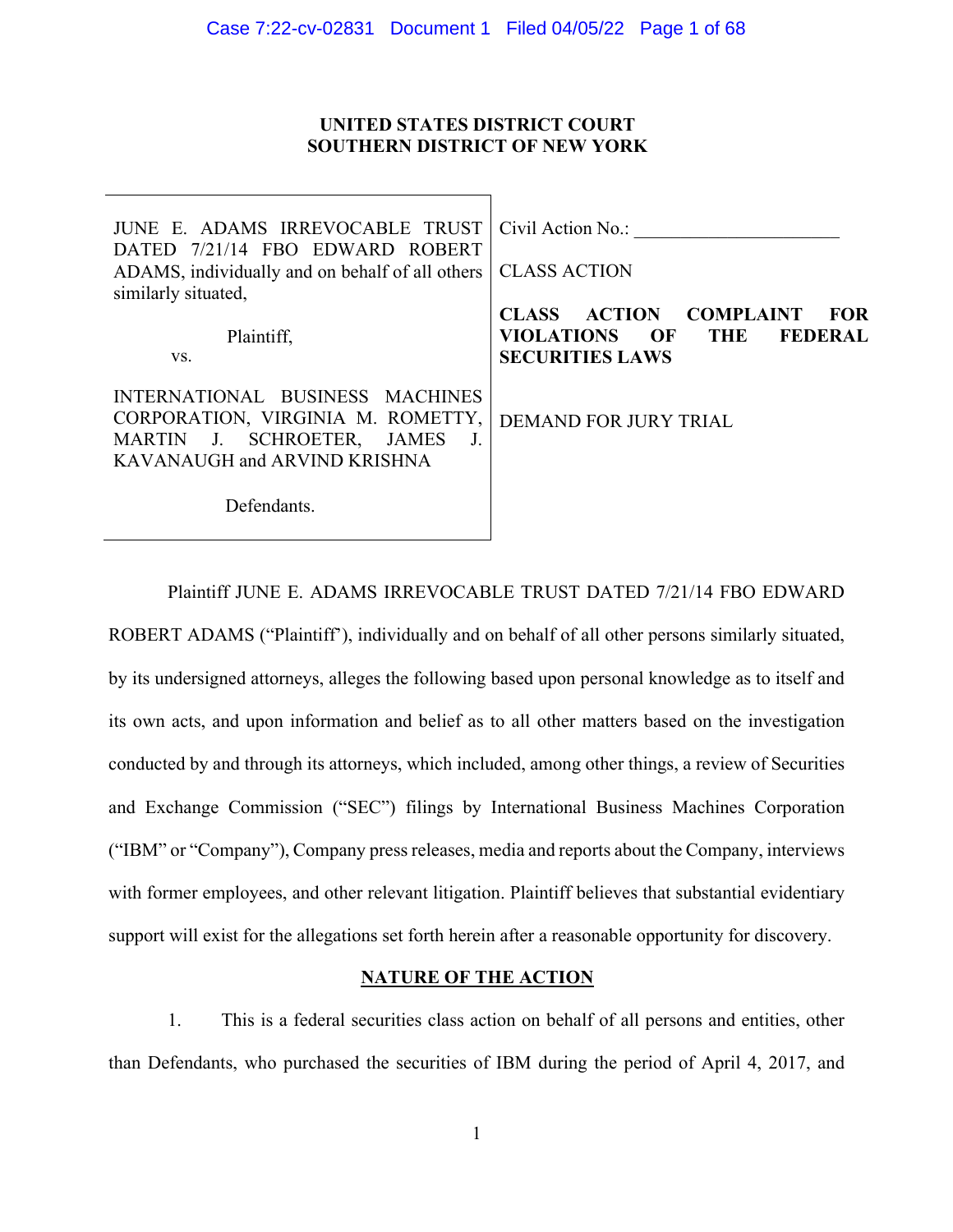#### Case 7:22-cv-02831 Document 1 Filed 04/05/22 Page 2 of 68

October 20, 2021, both dates inclusive (the "Class Period"), seeking to recover compensable damages caused by Defendants' violations of the federal securities laws (the "Class"). On behalf of itself and the Class, Plaintiff seeks to recover compensable damages caused by Defendants' violations of the federal securities laws and to pursue remedies under Sections 10(b) and 20(a) of the Securities Exchange Act of 1934 (the "Exchange Act") and Rule 10b-5 promulgated thereunder, against the Company and certain of its present and former officers and/or directors and who issued knowingly false statements during the Class Period, including Virginia M. Rometty (former Chief Executive Officer ("CEO"), President and Chairman), Martin J. Schroeter (former Sr. VP and Chief Financial Officer ("CFO"), James J. Kavanaugh (current CFO) and Arvind Krishna, (current CEO, Chairman).

#### **JURISDICTION AND VENUE**

2. The claims asserted herein arise under and pursuant to Sections 10(b) and 20(a) of the Exchange Act, 15 U.S.C. §§ 78j(b), 78b-1 and 78t(a), and Rule 10b-5 promulgated thereunder by the SEC, 17 C.F.R. §240.10b-5.

3. This Court has jurisdiction over the subject matter of this action pursuant to Section 27 of the Exchange Act (15 U.S.C. § 78aa) and 28 U.S.C. § 1331.

4. Venue is proper in this Judicial District pursuant to Section 27 of the Exchange Act (15 U.S.C. § 78aa) and 28 U.S.C. § 1391(b) as a substantial part of the conduct complained of herein occurred in this District. Defendant IBM maintains its headquarters and conducts business in this District.

5. In connection with the acts alleged in this Complaint, Defendants, directly or indirectly, used the means and instrumentalities of interstate commerce, including, but not limited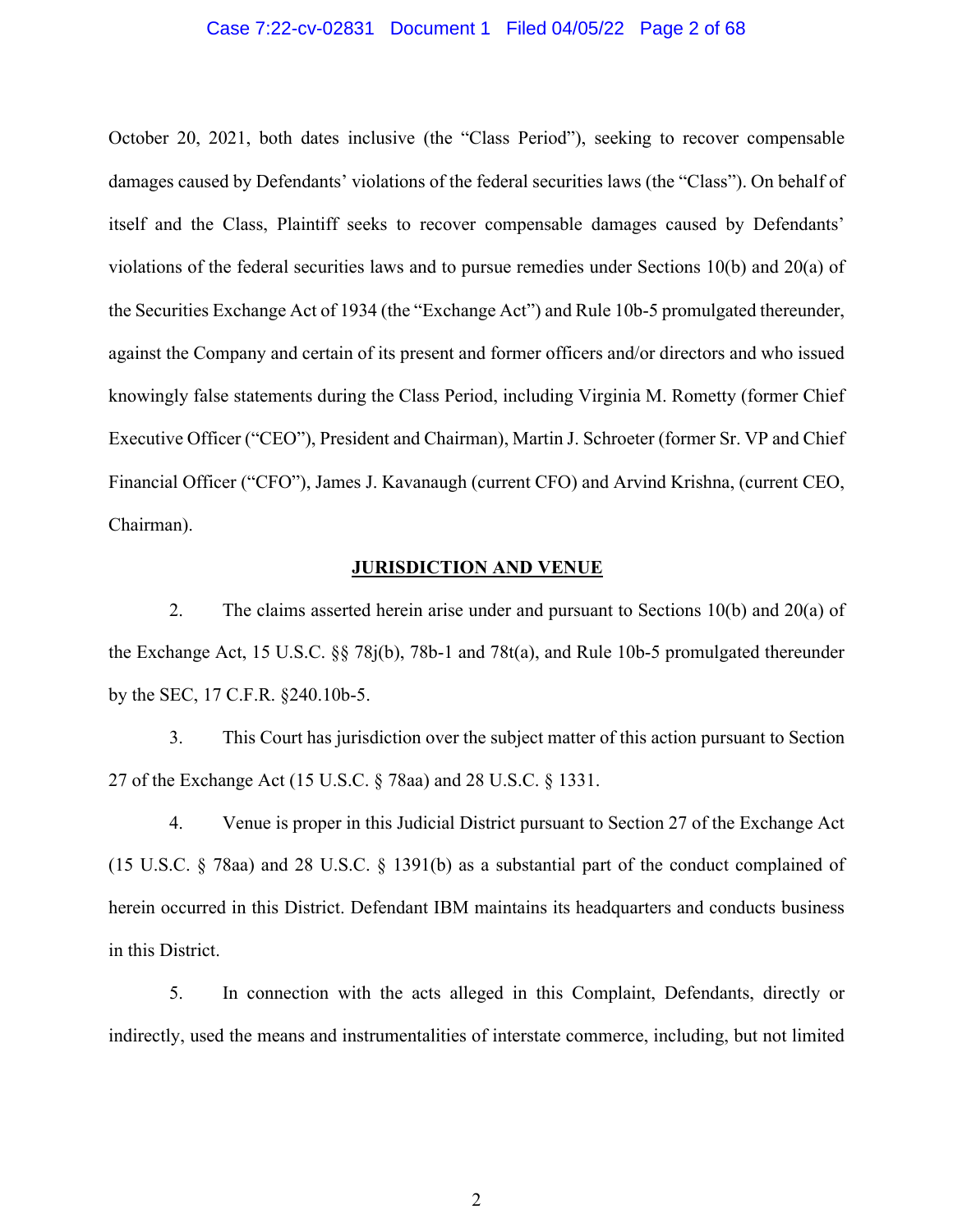to, the mails, interstate telephone communications and the facilities of the national securities markets.

#### **PARTIES**

6. Plaintiff JUNE E. ADAMS IRREVOCABLE TRUST DATED 7/21/14 FBO EDWARD ROBERT ADAMS, as set forth in the certification attached hereto and incorporated herein by reference, purchased IBM securities during the Class Period and has been damaged thereby.

7. Defendant IBM is organized under the laws of the State of New York and headquartered in Armonk, New York. IBM ranks among the world's largest information technology companies, providing a wide spectrum of hardware, software and service offerings. The Company's common stock is listed on the NYSE, an efficient market, under the ticker symbol "IBM."

8. Defendant Virginia M. Rometty ("Rometty") served as an Officer of the Company from 2005 through December 2020. She served as CEO, President and Chairman of IBM from early 2012 through April 6, 2020, and then became Executive Chairman until her retirement on December 31, 2020. Rometty joined IBM in 1981. Rometty was elected Sr. V.P. of Global Business Services in 2005, Sr. V.P. of Sales and Distribution in 2009, Sr. V.P. and Group Executive of Sales, Marketing and Strategy in 2010, President and CEO of IBM in early 2012 and Chairman in late 2012. She is a member of the Business Roundtable, the Council on Foreign Relations, the President's Export Council, the Board of Trustees of Northwestern University and the Board of Overseers and Managers of Memorial Sloan-Kettering Cancer Center. Rometty's compensation: (i) 2013: \$13.9 million in total compensation (Cash: \$1.5 million salary, \$0 non-equity annual incentive plan compensation ("AIP")); (ii) 2014: \$19.3 million in total compensation (Cash: \$1.5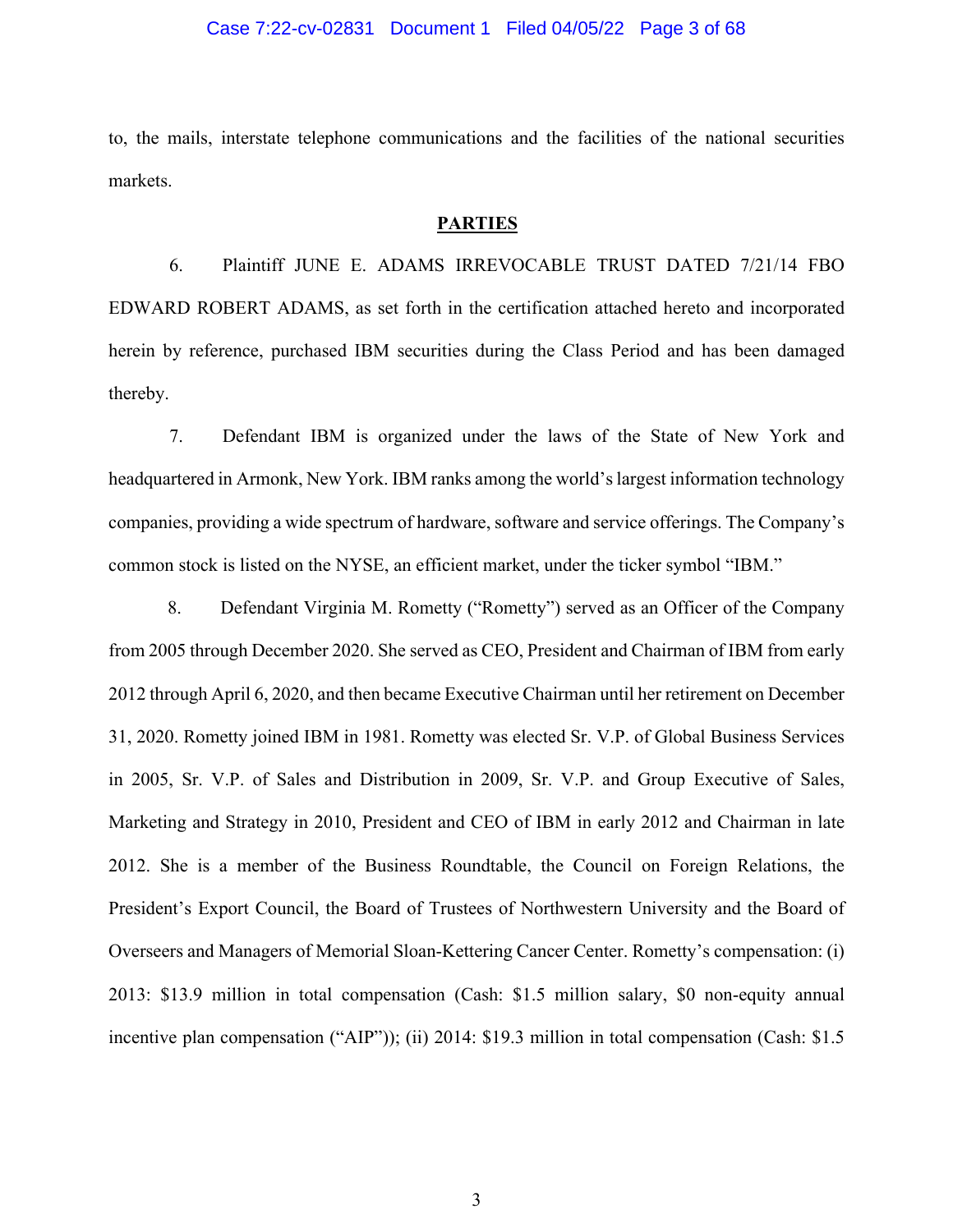#### Case 7:22-cv-02831 Document 1 Filed 04/05/22 Page 4 of 68

million salary, \$3.6 million AIP); (iii) 2015: \$19.8 million in total compensation (Cash: \$1.55 million salary, \$4.5 million AIP); (iv) 2016: \$32.7 million in total compensation (Cash: \$1.6 million salary, \$4.95 million AIP); (v) 2017: \$18.6 million in total compensation (Cash: \$1.6 million salary, 5.1 million AIP); (vi) 2018: \$17.6 million in total compensation (Cash: \$1.6 million salary, \$4.1 million AIP); (vii) 2019: \$20.2 million in total compensation (Cash: \$1.6 million salary, \$5 million AIP); 2020: \$21.1 million in total compensation (Cash: \$1.6 million salary, \$4.25 million AIP).

9. Defendant Martin J. Schroeter ("Schroeter") served as an Officer of the Company since 2014. He served as CFO from January 2014 through December 2017. From January 2018 through April 2020 Schroeter served as IBM's Senior Vice President, Global Markets. In January 2021, Schroeter was named the CEO of Kyndryl, the new independent company that was created following the spin-off of IBM's Managed Infrastructure Services Business, which occurred in late 2021. Schroeter originally joined IBM in 1992 and served in various roles worldwide. Schroeter's compensation: (i) 2014: \$5.3 million in total compensation (Cash: \$660K salary, \$750K AIP); (ii) 2015: \$13.1 million in total compensation (Cash: \$692K salary, \$880K AIP); (iii) 2016: \$6.8 million in total compensation (Cash: \$754K, \$1.04 million AIP); (iv) 2017: \$6.5 million in total compensation (Cash: \$828K, \$1.2 million AIP); (v) 2018: \$7 million in total compensation (Cash: \$905K salary, \$1.1 million AIP); (vi) 2019: \$10.2 million in total compensation (Cash: \$968K salary, \$948K AIP).

10. Defendant James J. Kavanaugh ("Kavanaugh") has served as an Officer of the Company since 2008. Kavanaugh has served as Chief Financial Officer of the Company from January 2018 through the present, and also served as Senior V.P, Finance and Operations in 2017 as a Named Executive Officer. Kavanaugh compensation: (i) 2017: \$4.9 million in total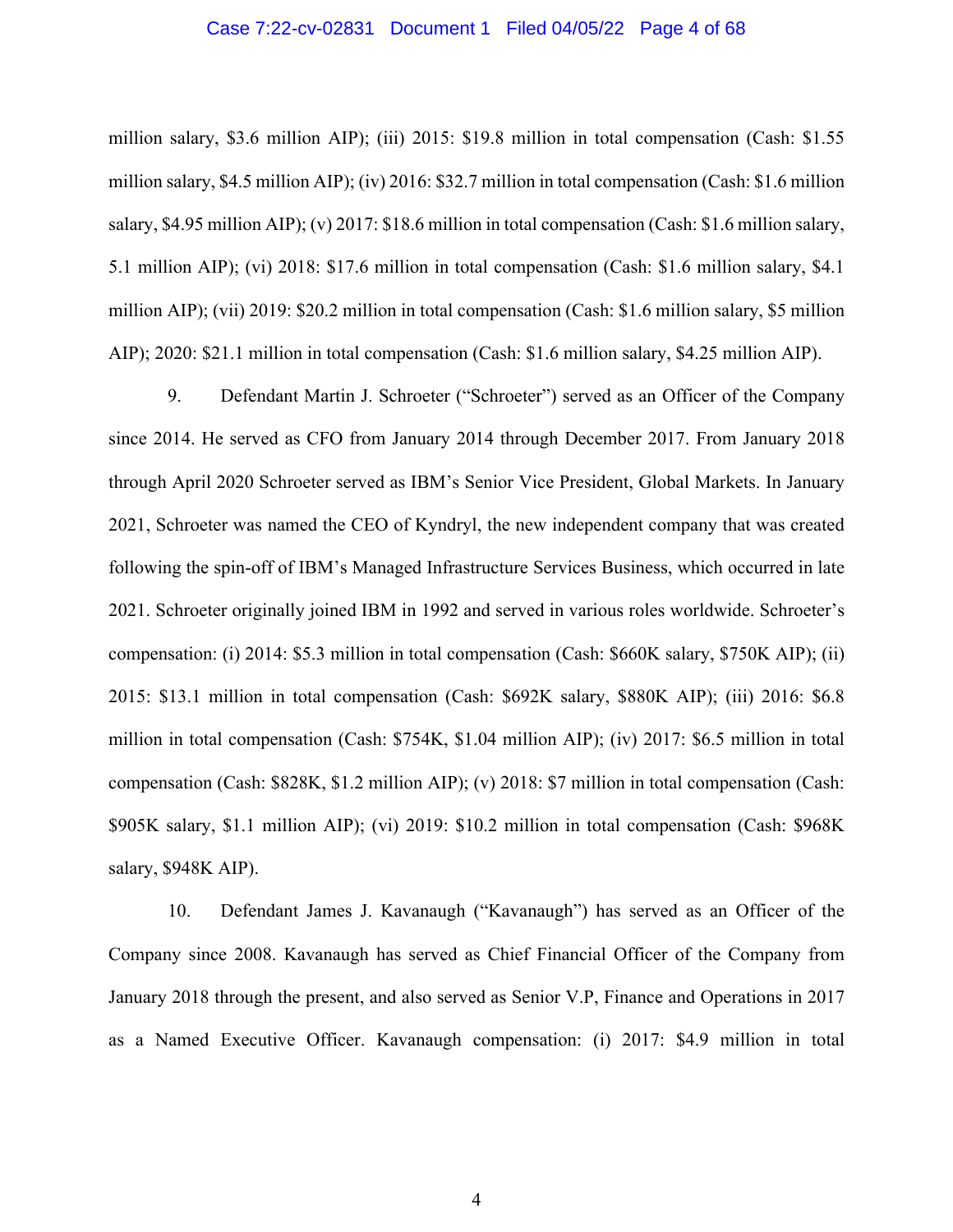#### Case 7:22-cv-02831 Document 1 Filed 04/05/22 Page 5 of 68

compensation (Cash: \$649K salary, \$919K AIP); (ii) 2018: \$5.9 million in total compensation (Cash: \$713K salary, \$814K AIP); (iii) 2019: \$7.1 million in total compensation (Cash: \$787K salary, \$1.06 million AIP); (iv) 2020: \$9.7 million in total compensation (Cash: \$899K salary, \$1.2 million AIP); (v) 2021: \$10.2 million in total compensation: (Cash: \$968K salary, \$1.44 million AIP).

11. Defendant Arvind Krishna ("Krishna") has served the Company as CEO and a director since April 2020. He was elected chairman of the Board of Directors in December 2020. Krishna joined IBM in 1990. He led the IBM Cloud and Cognitive Software business unit from 2017 to April 2020 and was a principal architect of the acquisition of Red Hat. Krishna also served as the director of IBM's Research division from 2015 to 2020. Previously, he was general manager of IBM's Systems and Technology Group, IBM's development and manufacturing organization. Prior to that, he built and led many of IBM's data-related businesses. He has an undergraduate degree from the Indian Institute of Technology, Kanpur, and a PhD. in electrical engineering from the University of Illinois at Urbana-Champaign. Krishna's compensation: (i) 2020: \$17 million in total compensation (Cash: \$1.36 salary, \$2.2 million AIP), (ii) 2021: \$17.6 million in total compensation (Cash: \$1.5 million salary, \$814 AIP).

12. Defendants Rometty, Schroeter, Kavanaugh and Krishna are collectively referred to herein as the "Individual Defendants." IBM and the Individual Defendants are referred to herein, collectively, as "Defendants."

- 13. Each of the Individual Defendants:
	- (a) directly participated in the management of the Company;
	- (b) was directly involved in the day-to-day operations of the Company at the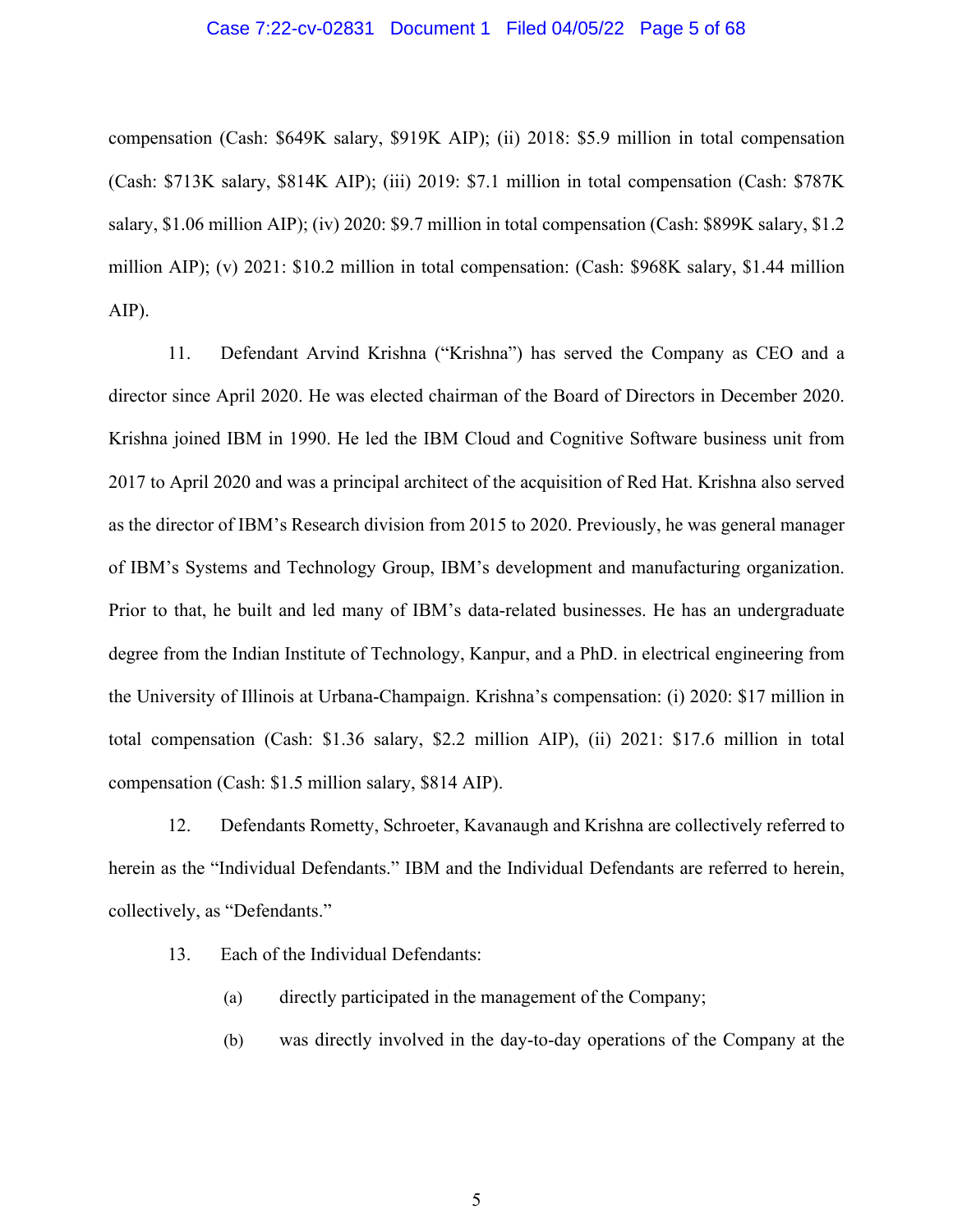highest levels;

(c) was privy to confidential proprietary information concerning the Company and its business and operations;

(d) was involved in drafting, producing, reviewing and/or disseminating the false and misleading statements and information alleged herein;

(e) was aware that the false and misleading statements were being issued concerning the Company; and

(f) approved or ratified these statements in violation of the federal securities laws.

14. As officers, directors, and controlling persons of a publicly-held company whose common stock is and was registered with the SEC pursuant to the Exchange Act, and was traded on the NYSE and governed by the provisions of the federal securities laws, the Individual Defendants each had a duty to disseminate accurate and truthful information promptly with respect to the Company's business prospects and operations, and to correct any previously-issued statements that had become materially misleading or untrue so as to allow the market price of the Company's publicly-traded stock to reflect truthful and accurate information.

15. IBM is liable for the acts of the Individual Defendants and its employees under the doctrine of respondeat superior and common law principles of agency as all of the wrongful acts complained of herein were carried out within the scope of their employment and with authorization.

16. The scienter of the Individual Defendants and other employees and agents of the Company is similarly imputed to IBM under respondeat superior and agency principles.

6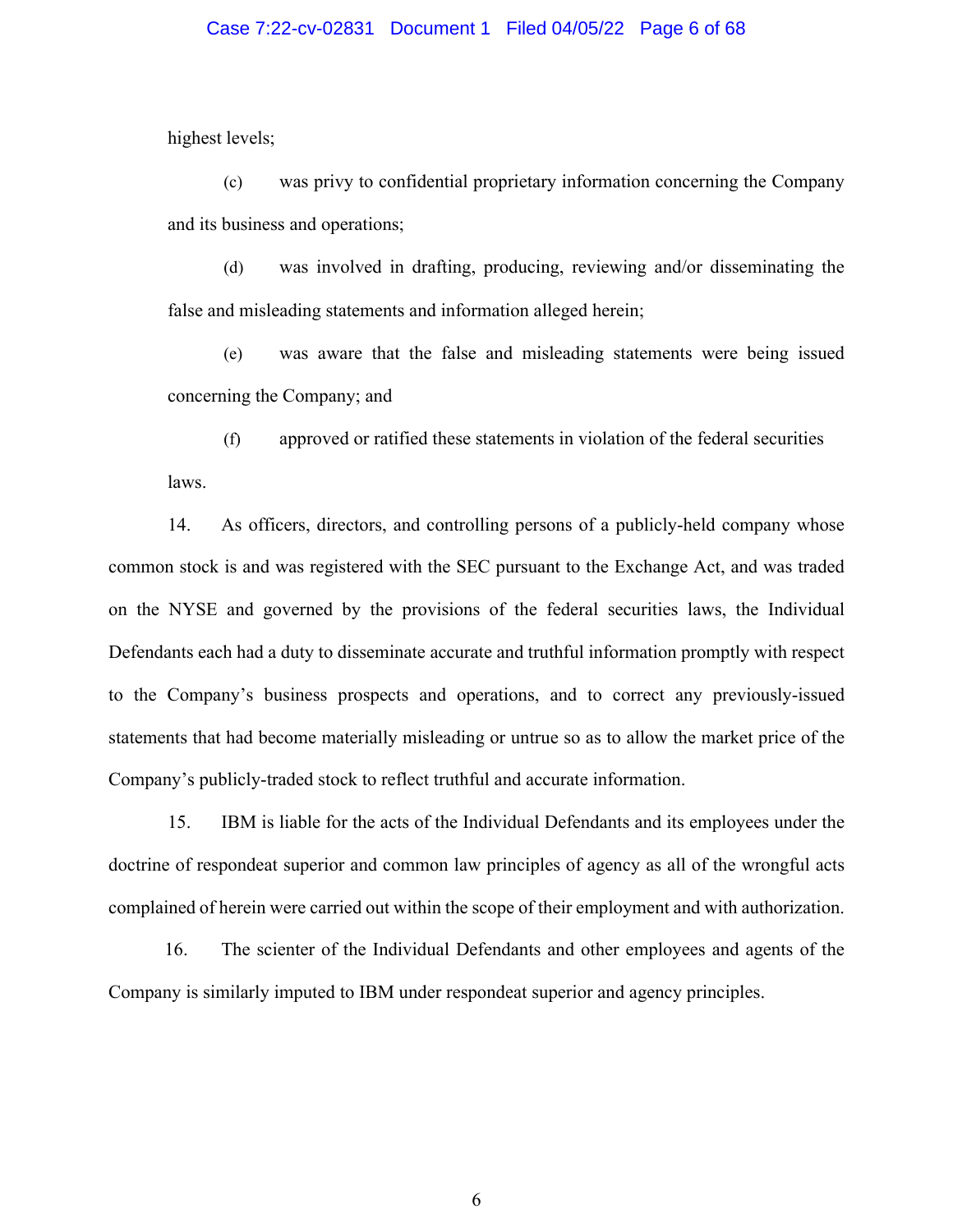#### **SUBSTANTIVE ALLEGATIONS**

#### **Background**

17. IBM was launched in 1911 and was originally named the C-T-R Company, which was the combination of the Computing Scale Company, the Tabulating Machine Company, and the Time Recording Company. In 1924, Thomas Watson took charge of the Company and renamed it International Business Machines or IBM. In the 1920's and 1930's IBM began its growth into a household name. It launched the first public address system, which became a staple in the American classroom. The Social Security Administration adopted the Company's punch card machines to help build its new network of Social Security numbers for all citizens. And in 1928 it invented the first calculator that could directly subtract.

18. In the 1940's IBM developed the first completely electronic computing machine, the Vacuum Tube Multiplier, which was the first device that was recognized as a modern computer.

19. In the 1950's and 1960's IBM developed the mainframe computer. A mainframe is a powerful central computer ("CPU"), linked to thousands of users through less powerful devices such as PC workstations or terminals (just monitor and keyboard). Mainframes are used among large organizations for mission-critical applications, which require high volumes of data processing. These systems are known for their large amount of storage and processing power. The mainframe hardware and software products are considered ideal for a growing number of transactions and data sets as they possess capabilities to allow huge numbers of users and applications to access the same data among each other simultaneously without any interference.

20. The mainframe computer, along with its embedded proprietary software, became IBM's staple product and has been used by businesses worldwide for decades. Indeed, from the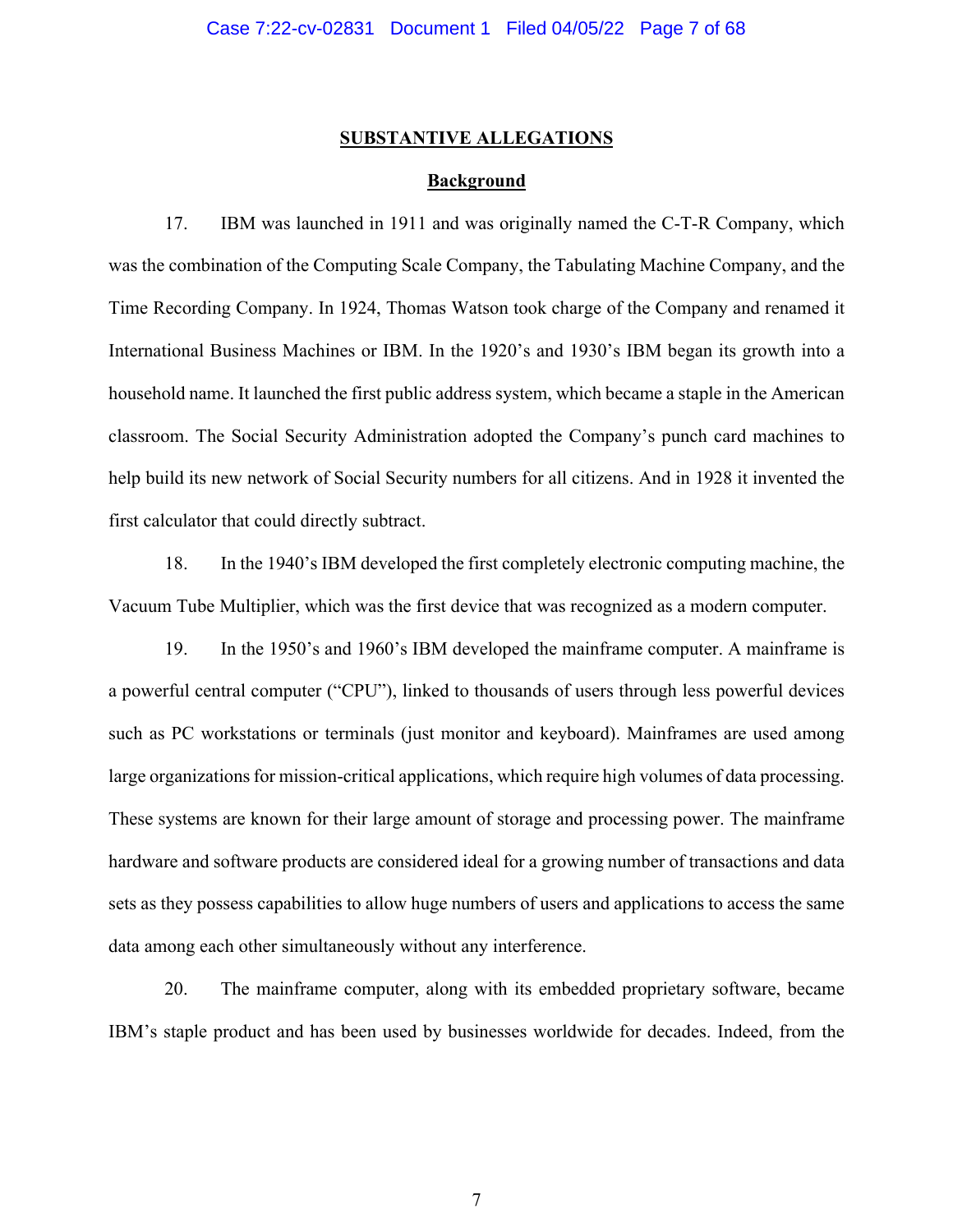#### Case 7:22-cv-02831 Document 1 Filed 04/05/22 Page 8 of 68

1970's forward, the term "mainframe computer" has been synonymous with IBM products due to its near monopolistic market share.

21. Prior to, during and subsequent to the Class Period, IBM's z Systems (*e.g.*, "mainframe") have continued to dominate the mainframe market, owing to significant adoption of IBM mainframe solutions among IBM's large institutional customer base. Among its tens of thousands of customers world-wide, 44 of the top 50 banks, healthcare organizations and government agencies in the U.S., as well as all the top 10 insurers, have been using IBM z mainframes for their business-critical applications. Indeed, IBM controls 90% of the mainframe market, giving it a virtual monopoly in the mainframe computing marketplace. From a practical standpoint, IBM is the mainframe market.

22. Although IBM's mainframe business continues to generate billions in revenues each year -- primarily from monthly licensing charges, usage-based data processing fees, and service and support offerings -- the market for mainframes has been waning ever since the advent of powerful PCs, mainframe offerings from IBMs competitors, and now cloud computing. Accordingly, by 2011 IBM's revenue and income had peaked and begun to decline.

23. By 2010 IBM began narrowing the focus of its reinvention from a mainframe supplier to a "cognitive solutions" and cloud computing platform company, highlighting its "networked, modularized and embedded technologies, as well as business intelligence and analytics" software offerings. *See, e.g.,* IBM 2010 Form 10-K, and Ex-13 thereto, filed with Securities & Exchange Commission on February 22, 2011. As a follow up, in 2011 IBM began marketing its Watson computing system as a brand for its artificial intelligence applications. Investors rewarded IBM for this more focused direction, driving IBM's stock price from \$123.48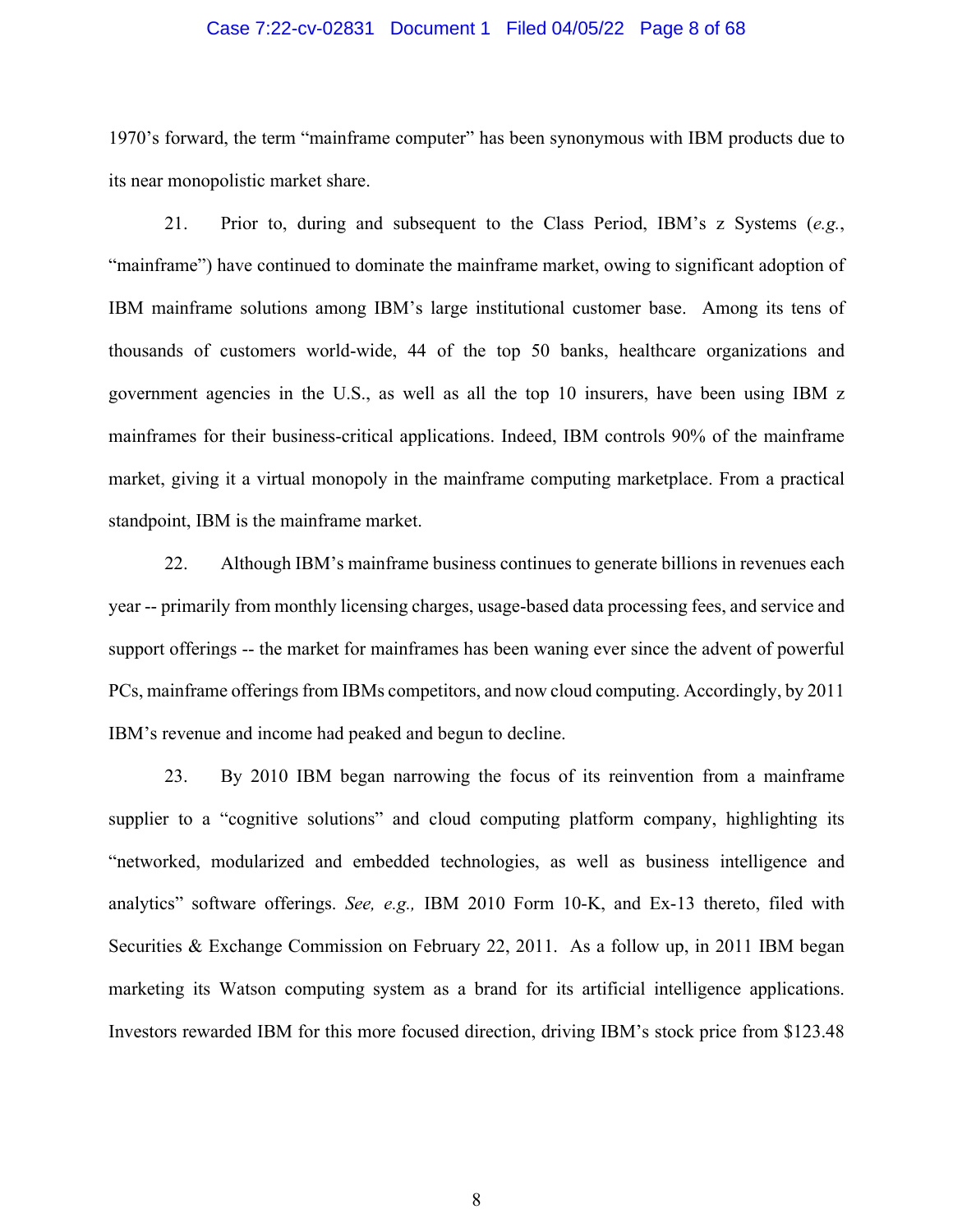on April 1, 2010, to \$208.65 on January 1, 2012.

24. After becoming IBM's CEO in 2012, Defendant Rometty attempted to further focus IBM's new direction, while struggling to overcome IBM's declining revenues and downward trending stock price. This effort included Defendants' business plan to increase its non-mainframe, strategic revenues. This included Defendants' identification of IBM's "Strategic Imperatives" to drive the Company's focus, and future, toward its reinvention around its cognitive solutions and cloud computing business lines, as well as Defendants' allocation of revenues from these business lines into distinct sectors of "Cloud," "Analytics," "Mobile," "Security," and "Social," collectively referred to as "CAMSS."

25. From 2015 through the end of 2018, Defendants' identification of IBM's "Strategic Imperatives" and CAMSS became the financial metrics through which they intended to convey to the investing public that IBM's reinvention to an IT services company was successful, profitable and would be the driving force for the Company's future. Accordingly, Defendants needed to demonstrate that IBM was delivering on these metrics. This is what the marketplace expected of IBM and what was required for IBM to maintain its market relevance and improve its stock price. To do so, Defendants improperly and in violation of Generally Accepted Accounting Principles ("GAAP") embarked on a fraudulent scheme to shift billions of dollars in revenues from its mainframe line of business to its Strategic Imperatives and CAMSS line of business. Subsequent to 2018 and continuing through at least the 3Q2021, Defendants continued the fraudulent scheme to shift billions in revenues from the mainframe non-strategic side of the business to the strategic side of the business in order to prop up strategic revenues, increase their long-term incentive compensation, and appease the investing community while waiting for their new business model to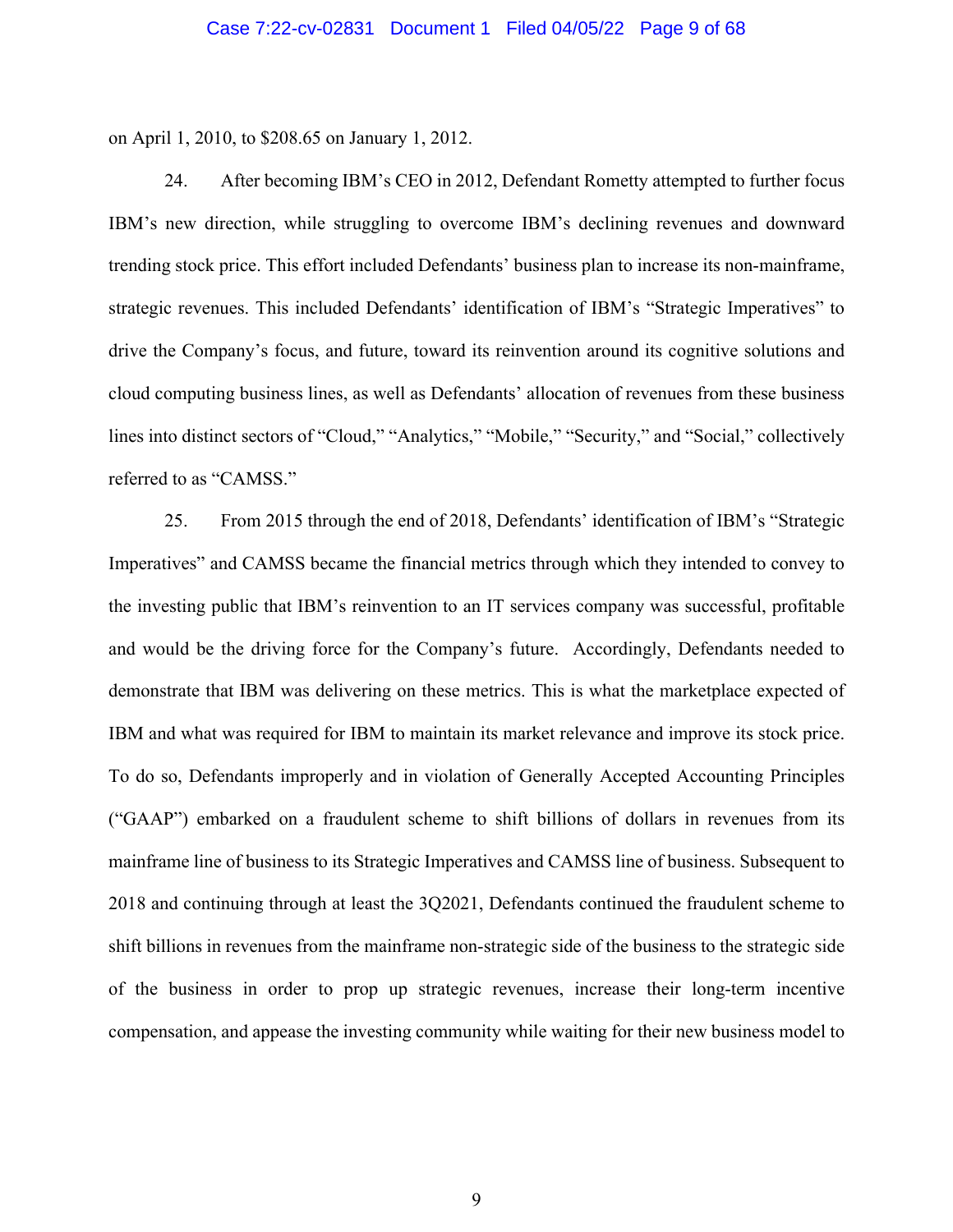#### Case 7:22-cv-02831 Document 1 Filed 04/05/22 Page 10 of 68

come to fruition that started with the acquisition of Red Hat in late October 2018 in combination with other intellectual property.

26. IBM has never revealed this fraud, but first partially disclosed evidence of it in a pretextual nature to investors after the close of the market on October 16, 2018, when Defendants disclosed a shortfall in revenue and disappointing 3Q2018 growth associated with the Company's Strategic Imperatives and CAMSS lines of business, particularly its Cloud business line, causing IBM's stock price to decline approximately \$11.00 per share by the close of trading on October 17, 2018. After reporting its 4<sup>th</sup> quarter and year end 2018 results, IBM stopped reporting revenue on Strategic Imperatives and CAMSS metrics and replaced Strategic Imperative Revenue with Total Annual Revenue as a financial metric in calculating the Annual Incentive Plan paid in cash. Internally, the use of Strategic Imperatives had become troublesome with employees questioning the tactics used to shift revenues from non-strategic to strategic. Thousands of IBM account executives were terminated and other high-ranking executives moved to new departments or positions with the ultimate goal to cover up the fraudulent scheme and get the market to no longer focus on Strategic Imperatives as a financial metric or use it to gauge the Company's performance.

27. Defendants were motivated to engage in this conduct by the bonus compensation structure they created -- IBM's AIP (and other long-term incentive programs) -- and their desire to drive up IBM's stock price. Defendants helped ensure that their scheme would succeed by subjecting approximately 5,000 IBM account executives, and other high-level employees, into the same AIP bonus compensation plan that Defendants benefited from. IBM Strategic Imperatives brand sellers (Cloud, Analytics, Mobile, Security and Systems) worked on a salary and commission basis that incentivized them to sell as much Strategic Imperatives branded software as possible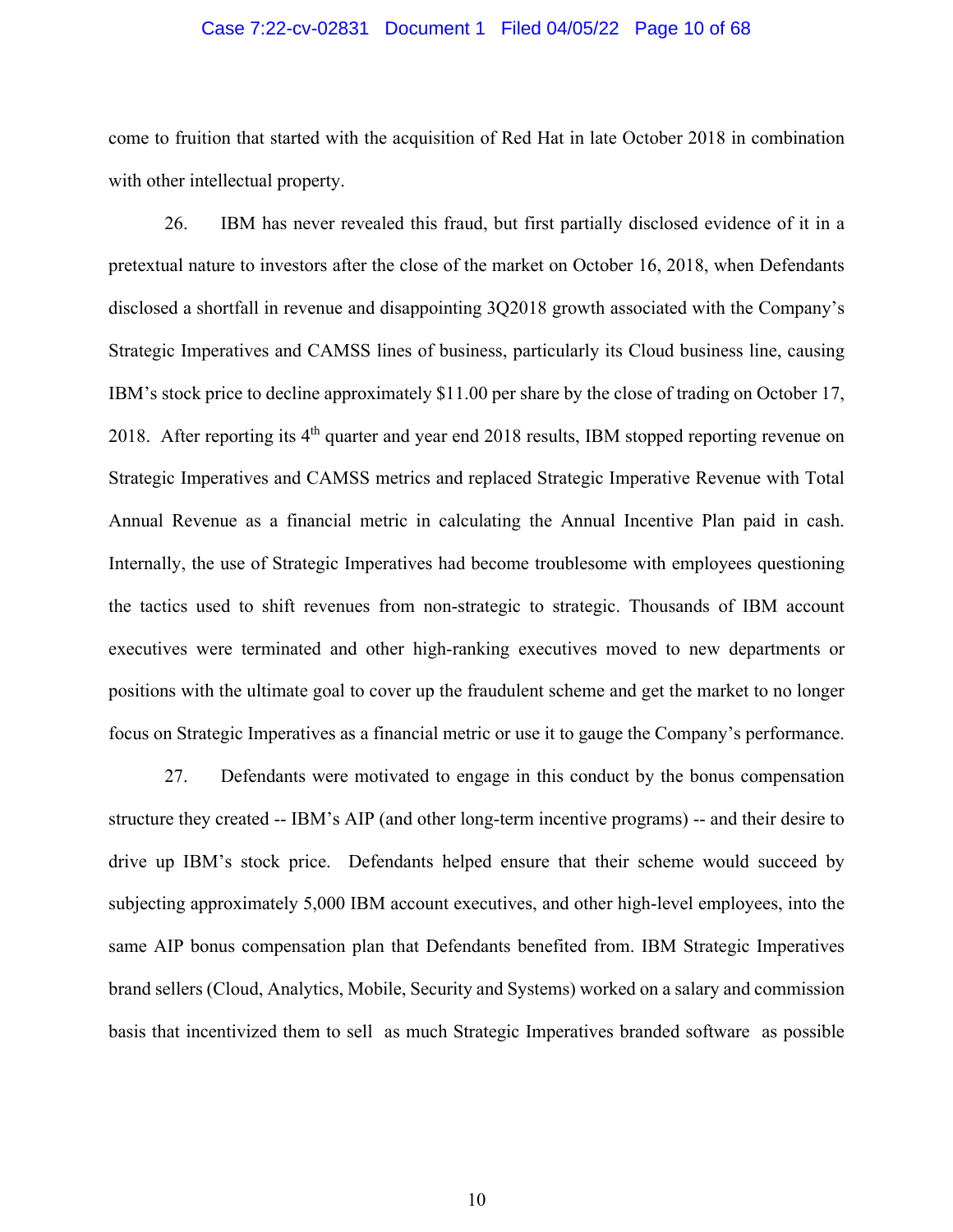#### Case 7:22-cv-02831 Document 1 Filed 04/05/22 Page 11 of 68

and created an environment in which mainframe revenue was misclassified/reclassified as Strategic Imperatives Revenue in order to maximize the AIP and appease Wall Street's thirst for an IBM revenue stream unrelated to its mainframe line of business. Unbeknownst to the investing public was that IBM awarded AIP cash bonus compensation for revenues generated as IBM's Strategic Imperatives and CAMSS line of business, even though such revenues were cannibalized and misallocated from IBM's mainframe line of business. Beginning in 2019, Defendants ceased the use of Strategic Imperatives Revenue as a financial metric, stopped reporting CAMSS, but the fraudulent scheme to shift revenue from the non-strategic side of the business to the strategic side continued unabated while the Company and Defendants waited for the new business model to penetrate the marketplace.

28. Finally, on October 20, 2021, after the close of the market (the last day of the Class Period), The Company announced a shortfall in revenue for the 3Q2021 with Cognitive & Cloud the main culprit. The stock had previously closed at \$133.87 per share on October 20, 2021. After the news was announced concerning IBM's revenue shortfall, the stock fell dramatically, closing at \$121.07 per share on October 21, 2021, a drop of almost \$13.00 per share. The new business model was about to kick in and the revenue misclassification was curtailed or ceased altogether. In the 4Q2021, the Company announced revenues almost \$800 million above analyst consensus with Cognitive & Cloud (now coined software) leading the way. The new business model had finally started to produce substantial revenue.

#### **Defendants Were Financially Motivated to Engage in the Misconduct**

29. Defendants and thousands of IBM sales executives were financially incentivized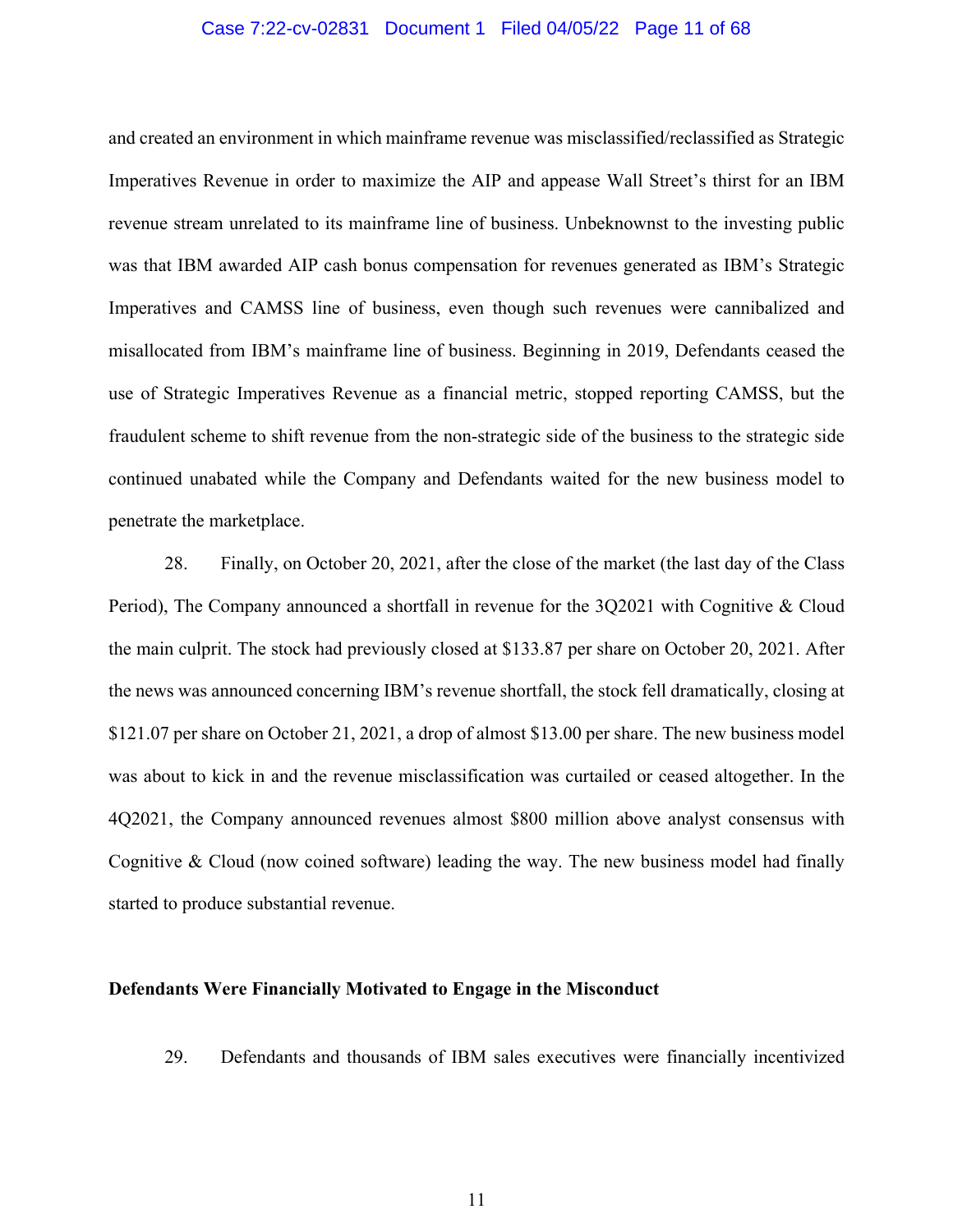## Case 7:22-cv-02831 Document 1 Filed 04/05/22 Page 12 of 68

prior to and during the Class Period to engage in this scheme. As the Executive Summary to IBM's proxy statement filed with the SEC on March 9, 2015, made clear, IBM specifically changed its bonus compensation plan, the AIP, in 2015 specifically to incentivize and reward the increase in non-mainframe sales that would boost the Company's Strategic Imperatives metrics:

The centerpiece of IBM's strategy is our business portfolio shift into five strategic imperatives that we believe are important to the future of enterprise information technology. In 2014, we made significant investments in these areas, launched new businesses such as the Watson Group, and forged landmark partnerships with Apple, Twitter and Tencent to drive long-term growth. Taken together, these five strategic imperatives now constitute 27% of IBM's revenues, posting double-digit growth for the year, as they did in every quarter in 2014….

Our overall executive compensation philosophy remains the same as prior years. We continue to align pay with the interests of stockholders while at the same time attracting and retaining top leadership talent. For 2015, we have made adjustments to the Annual Incentive Program to heighten the alignment of executive rewards with the strategic shifts needed for our ongoing transformation. Specifically, a strategic imperatives revenue metric replaces the overall revenue growth metric (both weighted at 20%) to ensure strategic focus on the portfolio shift. In addition, cash flow increases in importance, from a 20% to a 40% weighting, and we have replaced the free cash flow metric with operating cash flow to maintain our strong focus on strategic investment decisions. Operating net income continues as a metric, now weighted at 40%.

30. IBM's AIP was clearly effective in advancing Defendants' scheme as reflected by

the apparent growth in IBM's Strategic Imperative Revenues as a percentage of IBM's total

revenues over the period 2015 through 2018. These percentages are set forth in the following chart

based upon IBM's representations in its public filings with the SEC covering that period:

| <b>Fiscal</b><br>Year | <b>Strategic Imperatives</b><br>revenue as % of total revenue |  |  |
|-----------------------|---------------------------------------------------------------|--|--|
| 2015                  | 35%                                                           |  |  |
| 2016                  | 41%                                                           |  |  |
| 2017                  | 46%                                                           |  |  |
| 2018                  | 50%                                                           |  |  |

31. Subsequently, from 2019 through the end of the Class Period strategic revenue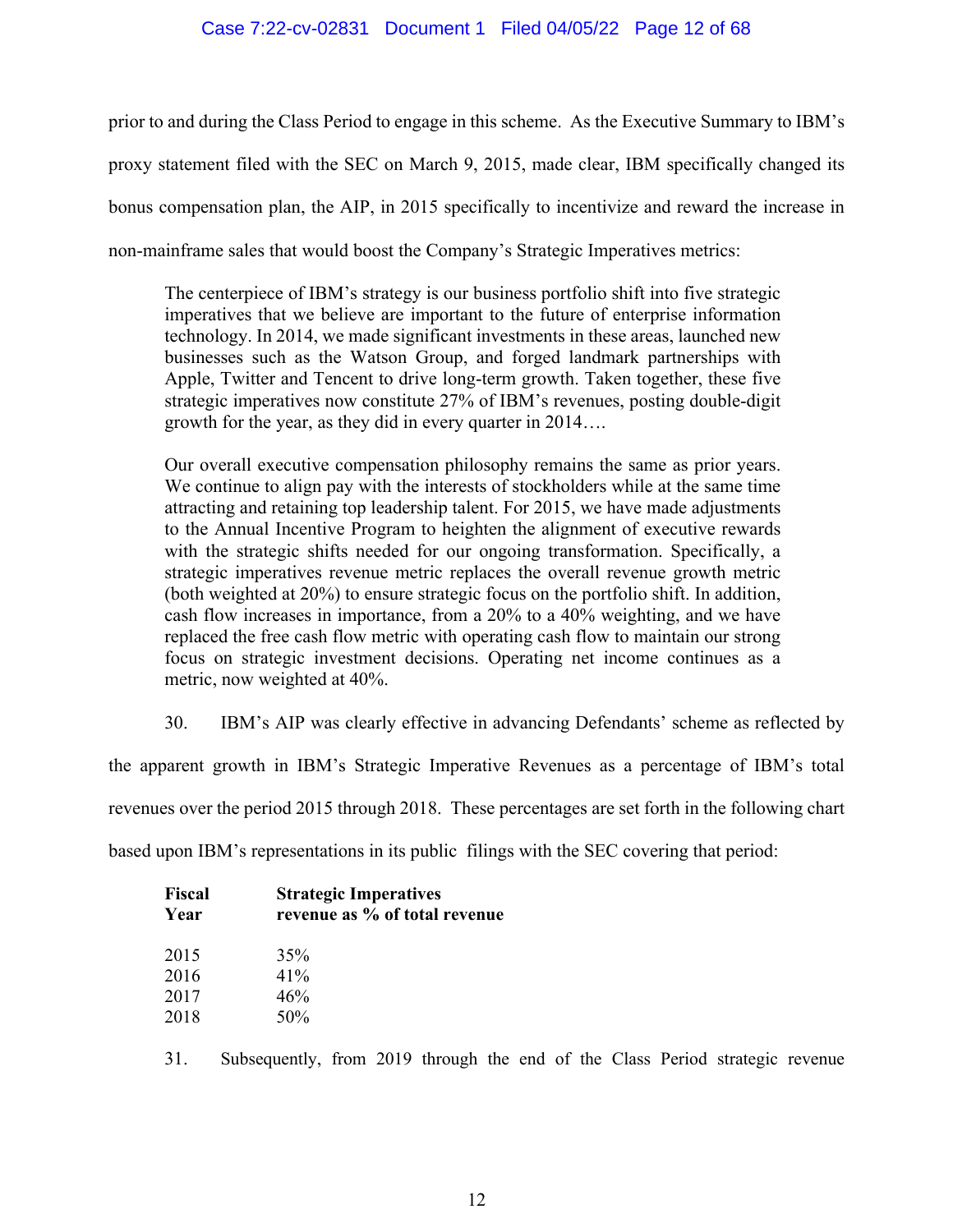## Case 7:22-cv-02831 Document 1 Filed 04/05/22 Page 13 of 68

continued to indirectly impact incentive compensation and satisfy market expectations until the new business model based on hybrid cloud in combination with other intellectual property began to generate material revenue.

## Defendants' False and Misleading Statements

32. On January 19, 2017, IBM issued a press release reporting its preliminary financial

results for the 4Q2016 and FY2016:

IBM REPORTS 2016 FOURTH-QUARTER AND FULL-YEAR RESULTS Continued Strong Growth in Strategic Imperatives Led by IBM Cloud

Highlights

Diluted EPS from continuing operations: GAAP of \$4.73; Operating (non-GAAP) of \$5.01

Revenue from continuing operations of \$21.8 billion

Strategic imperatives revenue for full-year 2016 of \$32.8 billion up 13 percent (up 14 percent adjusting for currency) represents 41 percent of IBM revenue

Cloud revenue of \$13.7 billion for full-year 2016, up 35 percent

Cloud as-a-service annual exit run rate of \$8.6 billion at year end, up 61 percent year to year (up 63 percent adjusting for currency)

2017 EPS Expectations: GAAP of at least \$11.95; Operating (non-GAAP) of at least \$13.80

ARMONK, N.Y., January 19, 2017 . . . IBM (NYSE: IBM) today announced fourth-quarter and full-year 2016 earnings results.

"In 2016, our strategic imperatives grew to represent more than 40 percent of our total revenue and we have established ourselves as the industry's leading cognitive solutions and cloud platform company," said Ginni Rometty, IBM chairman, president and chief executive officer. "IBM Watson is the world's leading AI platform for business, and emerging solutions such as IBM Blockchain are enabling new levels of trust in transactions of every kind. More and more clients are choosing the IBM Cloud because of its differentiated capabilities, which are helping to transform industries, such as financial services, airlines and retail."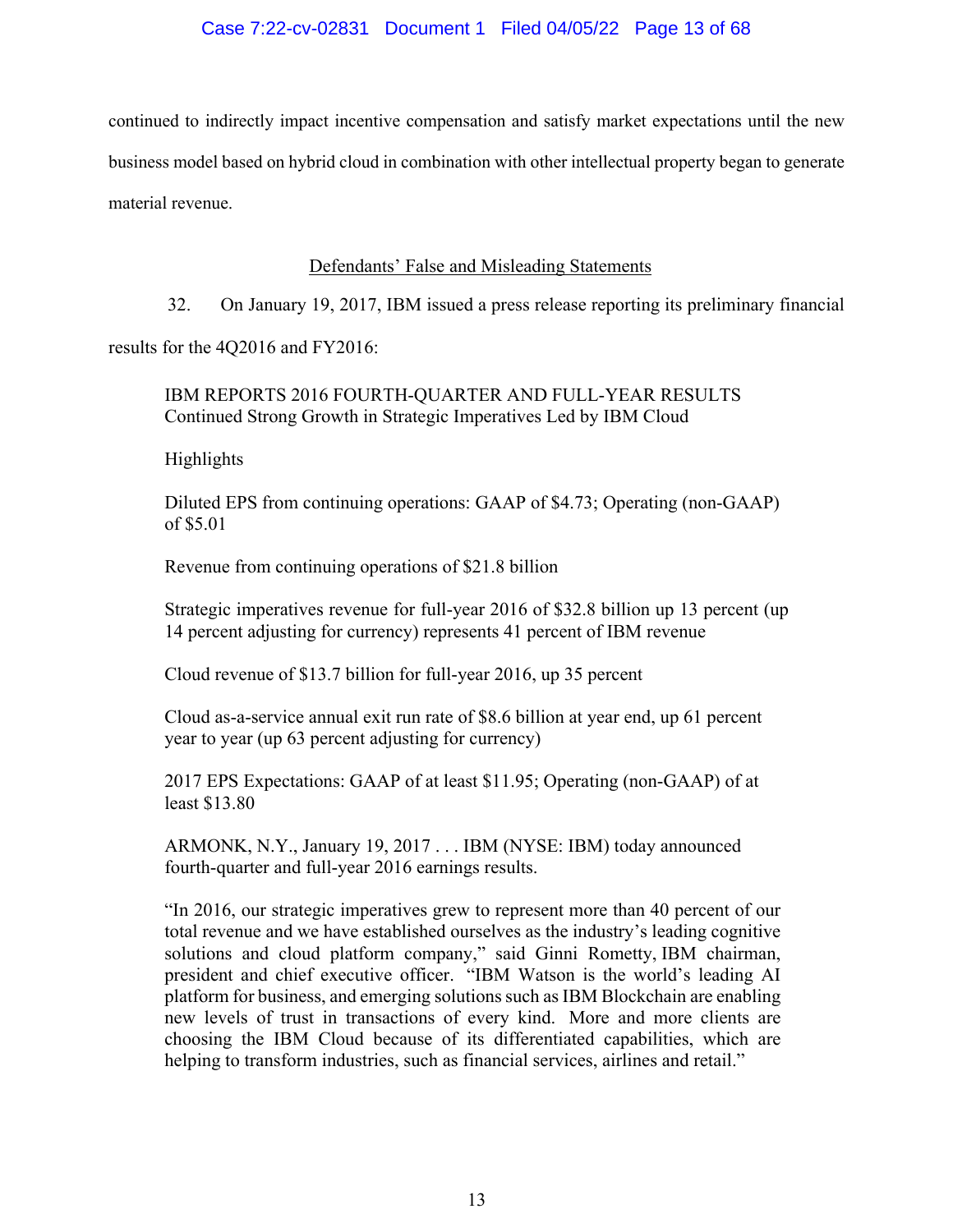In 2016, we again made substantial capital investments, increased our R&D spending and acquired 15 companies — a total of more than \$15 billion across these elements. The acquisitions further strengthened our capabilities in analytics, security, cognitive and cloud, while expanding our level of industry expertise with additions such as Truven Health Analytics and Promontory Financial Group," said Martin Schroeter, IBM senior vice president and chief financial officer. "At the same time, we returned almost \$9 billion to shareholders through dividends and gross share repurchases."

Strategic Imperatives

Fourth-quarter cloud revenues increased 33 percent. The annual exit run rate for cloud as-a-service revenue increased to \$8.6 billion from \$5.3 billion at year-end 2015. Revenues from analytics increased 9 percent. Revenues from mobile increased 16 percent (up 17 percent adjusting for currency) and revenues from security increased 7 percent (up 8 percent adjusting for currency).

For the full year, revenues from strategic imperatives increased 13 percent (up 14 percent adjusting for currency). Cloud revenues increased 35 percent to \$13.7 billion. The annual exit run rate for cloud as-a-service revenue increased 61 percent (up 63 percent adjusting for currency) year to year. Revenues from analytics increased 9 percent. Revenues from mobile increased 34 percent (up 35 percent adjusting for currency) and from security increased 13 percent (up 14 percent adjusting for currency).

33. That same day after the market closed the Company held an earnings conference

call. Defendant Schroeter led the call for IBM. Again, he emphasized the Company's stellar

performance in Strategic Imperatives (CAMSS). Schroeter stated in pertinent part:

So with that very brief context around our point of view, let me comment on what we achieved in the full-year of 2016. We made progress in building new businesses and creating new markets and continued to deliver strong results in our strategic imperatives. We invested at a high-level, and remixed our skills to address these new opportunity areas. …

Looking at some of the highlights of the fourth quarter, we had terrific growth in cloud, with revenue up 33%. We also had good growth in our analytics, security, and mobile solutions. …

We delivered 14% revenue growth in our strategic imperatives for the year, led by cloud. We finished the year with \$13.7 billion of cloud revenue, which was 17% of IBM's revenues. Our strategic imperatives together generated \$33 billion of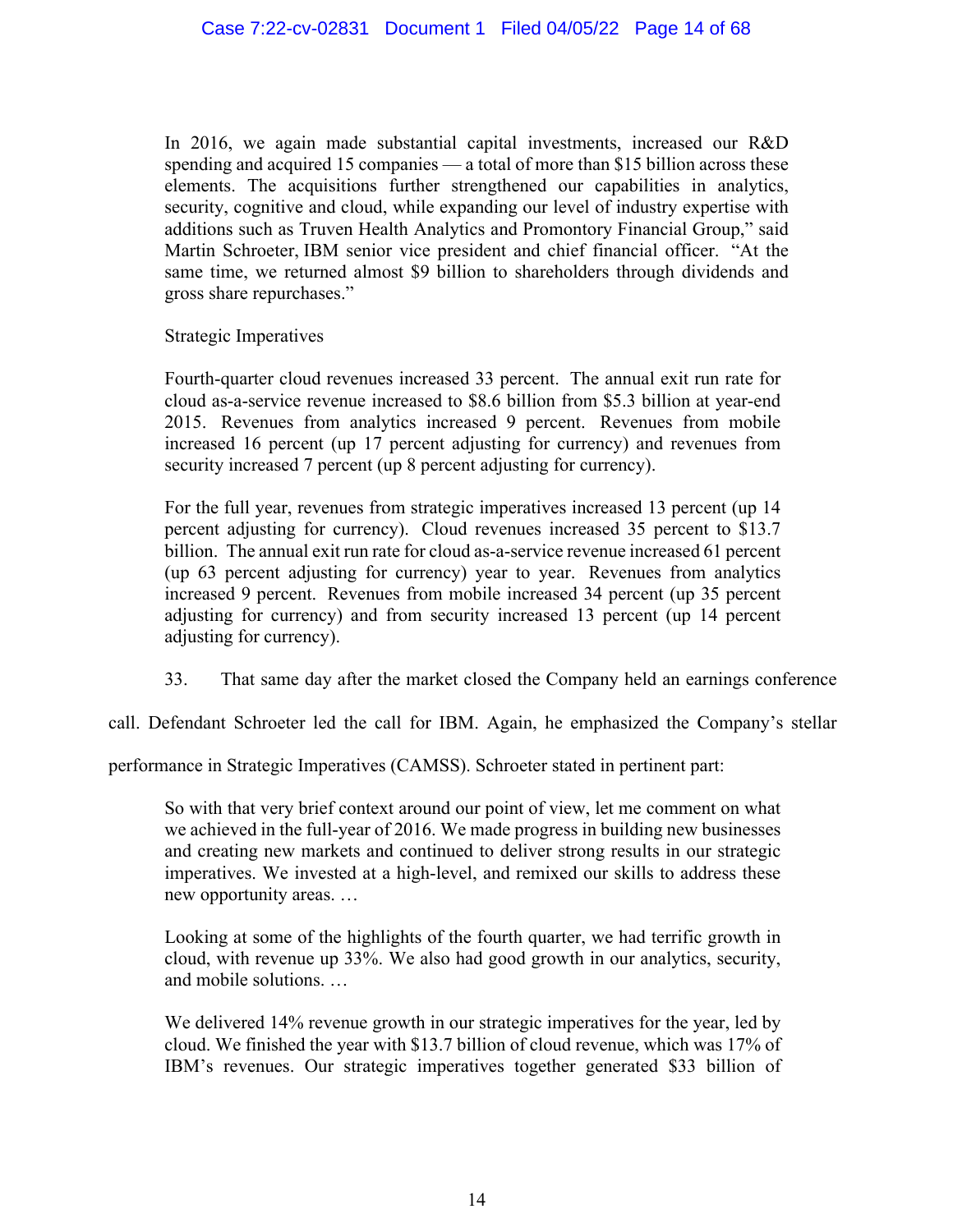# Case 7:22-cv-02831 Document 1 Filed 04/05/22 Page 15 of 68

revenue in 2016, and now represent 41% of our revenue. To put this in perspective, when we first established the strategic imperatives, we said they'd grow to \$40 billion, and represent over 40% of our revenue by 2018. The growth we achieved in 2016 keeps us ahead of track to the \$40 billion. In fact, a growth rate of 10% to 11% from here gets us to the \$40 billion in 2018. …

We continue to aggressively shift our investments and resources to our digital practices, and growth in our strategic imperatives accelerated to 19% this quarter. Our cloud practice was up over 70%, mobile nearly 30%, and analytics was up  $10\%$ . ...

In 2016 we continued to make a lot of progress in the transformation of our own business. We had strong growth in our strategic imperatives, cloud, analytics, security and mobile. These offerings generated \$33 billion in revenue, and now represent over 40% of our revenue. …

This confidence is reflected in our view of 2017. To simplify, we expect to stay on track in our strategic imperatives. We'll continue to invest at a high level, though as you saw in the fourth quarter, after ramping investment from 2015 through late 2016, we've wrapped on that higher level.

… we established this idea that the strategic imperatives were the path for revenue growth to resume and those continue to grow quite well.

34. The Company also filed IBM's 4Q2016 Earnings Presentation with the SEC on

January 9, 2017 (attached to the Form 8-K), that contained financial information concerning

Strategic Imperative Revenue contribution to the Company's Segments: (i) CS \$3.5 billion; (ii)

GBS \$2.4 billion, (iii) TS&CP \$2.6 billion, and (iv) Systems \$1.1 billion. Total overall Strategic

Imperatives Revenue for 4Q2016 was \$9.6 billion.

35. On February 28, 2017, Defendants filed IBM's Form 10-K (ex. 13) with the SEC

that reported Q42016 and FY2016 financial results. Again, Strategic Imperatives led the way:

There are significant opportunities and shifts occurring in the IT industry, and the company believes that to be successful with enterprise clients, it needs to bring together cognitive technologies on cloud platforms that create industry-based solutions to solve real-world problems. In 2016, the company continued to

Deliver strong results in the strategic imperatives;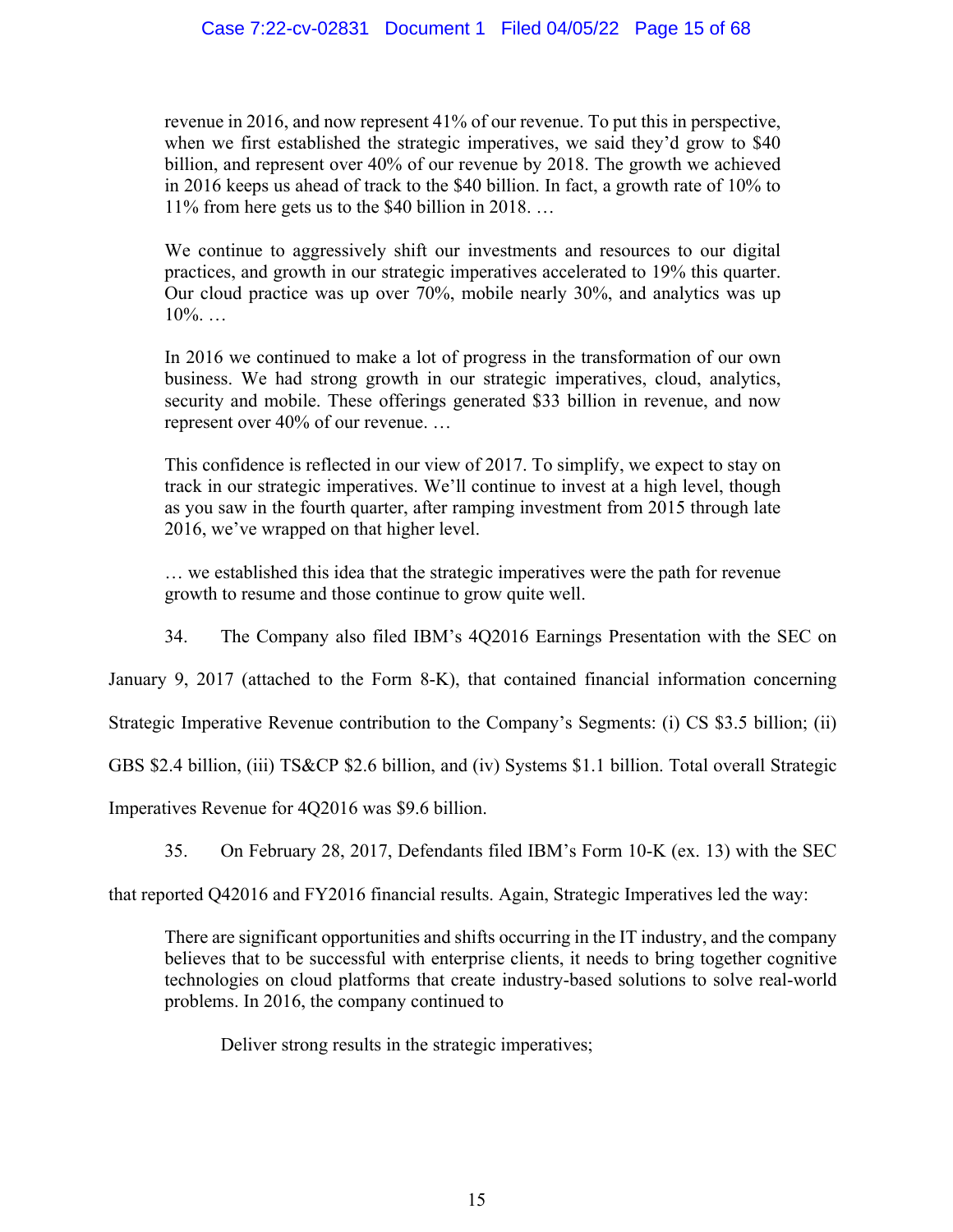Make progress in building new businesses and creating new markets;

Deliver innovation in the more traditional businesses and monetize core technologies; and

Return capital to shareholders.

Total consolidated revenue in 2016 decreased 2.2 percent as reported and 1.6 percent year to year adjusted for currency. Annuity revenue increased as reported and adjusted for currency while transactional revenue declined year to year. In addition, acquisitions completed in the past 12 months contributed to revenue growth.

The 2016 results reflect the success the company is having in its strategic imperatives and the investments made to drive that shift. The company had continued strong revenue growth in cloud, analytics and engagement, which together grew 13 percent year to year as reported and 14 percent adjusted for currency. In 2016, the strategic imperatives generated \$32.8 billion in revenue, which represented 41 percent of the company's revenue, an increase of 6 points from 2015. Total Cloud revenue of \$13.7 billion increased 35 percent both as reported and adjusted for currency, with cloud as-a-Service revenue up 55 percent as reported and 57 percent adjusted for currency. The company exited 2016 with an annual run rate for cloud as-a-Service revenue of \$8.6 billion, up from \$5.3 billion at the end of 2015. Analytics revenue of \$19.5 billion increased 9 percent as reported and adjusted for currency. Mobile revenue increased 34 percent year to year as reported (35 percent adjusted for currency) and Security revenue increased 13 percent as reported (14 percent adjusted for currency).

From a segment perspective, Cognitive Solutions revenue increased 1.9 percent as reported and 3 percent adjusted for currency with growth in Solutions Software, led by an increase in Analytics and Security revenue; partially offset by a decline in Transaction Processing Software. Global Business Services (GBS) revenue decreased 2.7 percent as reported and 3 percent adjusted for currency primarily driven by a decline in Consulting revenue. Revenue performance continued to be impacted by the company's shift away from traditional businesses, such as ERP implementations. GBS strategic imperatives revenue had double-digit growth year to year as reported and adjusted for currency. Technology Services & Cloud Platforms revenue increased 0.6 percent as reported and 1 percent adjusted for currency led by growth in Infrastructure Services as the company assists clients in modernizing and transforming their infrastructures. Technology Services & Cloud Platforms strategic imperatives revenue was up 39 percent (40 percent adjusted for currency) year to year. Systems revenue decreased 19.2 percent (19 percent adjusted for currency) with z Systems down 27.1 percent (27 percent adjusted for currency) and Power Systems down 27.1 percent (27 percent adjusted for currency).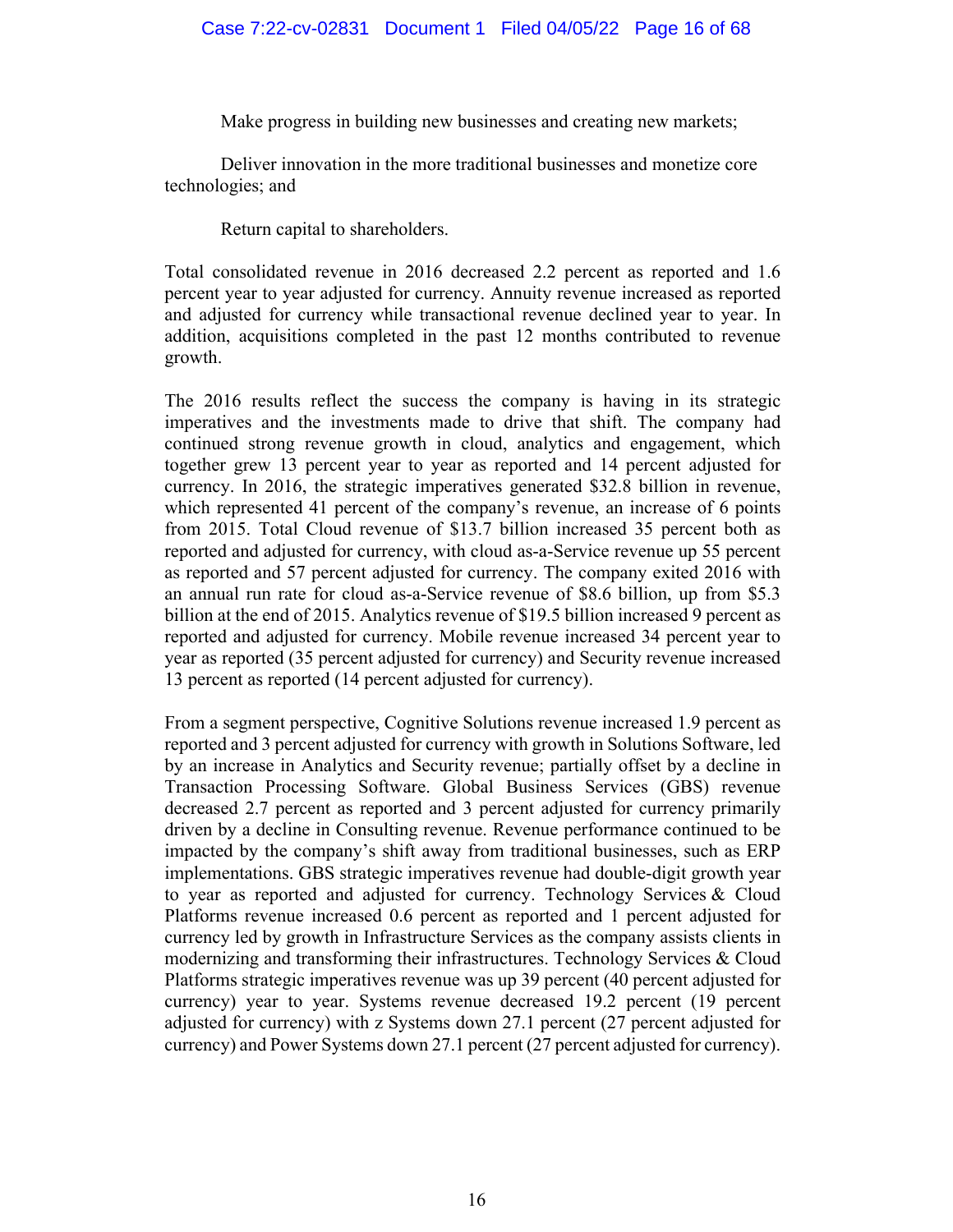#### Case 7:22-cv-02831 Document 1 Filed 04/05/22 Page 17 of 68

36. The 2016 Form 10-K (ex. 13) reported on the amount of Strategic Imperatives Revenue in each of the Company's Segments for FY2016: (i) Cognitive Solutions: Within Cognitive Solutions, total 2016 Strategic Imperatives revenue of \$11.7 billion grew 7 percent as reported (8 percent adjusted for currency) year to year. Cloud revenue of \$2.1 billion grew 53 percent as reported (54 percent adjusted for currency), with an as-a-Service exit run rate of \$1.8 billion; (ii) Within GBS, total 2016 Strategic Imperatives revenue of \$8.9 billion grew 16 percent as reported and adjusted for currency year to year. The Company continues to aggressively shift the business to the Strategic Imperatives, or digital practices in GBS; (iii) Within Technology Services & Cloud Platforms, total 2016 Strategic Imperatives revenue of \$8.7 billion grew 39 percent as reported (40 percent adjusted for currency) year to year. Cloud revenue of \$5.9 billion grew 49 percent as reported (50 percent adjusted for currency), with an as-a-Service exit run rate of \$5.8 billion; (iv) Systems, total 2016 Strategic Imperatives revenue of \$3.4 billion decreased 15 percent as reported and adjusted for currency year to year. Cloud revenue of \$2.7 billion decreased 11 percent as reported and adjusted for currency as a result of a strong 2015 with the mainframe cycle.

37. The 2016 Form 10-K also gave the 4Q2016 financial results on Strategic Imperatives: "In the quarter, the company continued to deliver strong revenue growth in the strategic imperatives. … Within Cognitive Solutions, total fourth quarter 2016 strategic imperatives revenue of \$3.5 billion grew 6 percent (7 percent adjusted for currency) year to year. Cloud revenue of \$0.6 billion grew 52 percent (53 percent adjusted for currency), with an as-a-Service exit run rate of \$1.8 billion. Within GBS, total fourth quarter strategic imperatives revenue of \$2.4 billion grew 18 percent as reported (19 percent adjusted for currency) year to year. Cloud revenue of \$0.9 billion grew 78 percent as reported (77 percent adjusted for currency), with an as-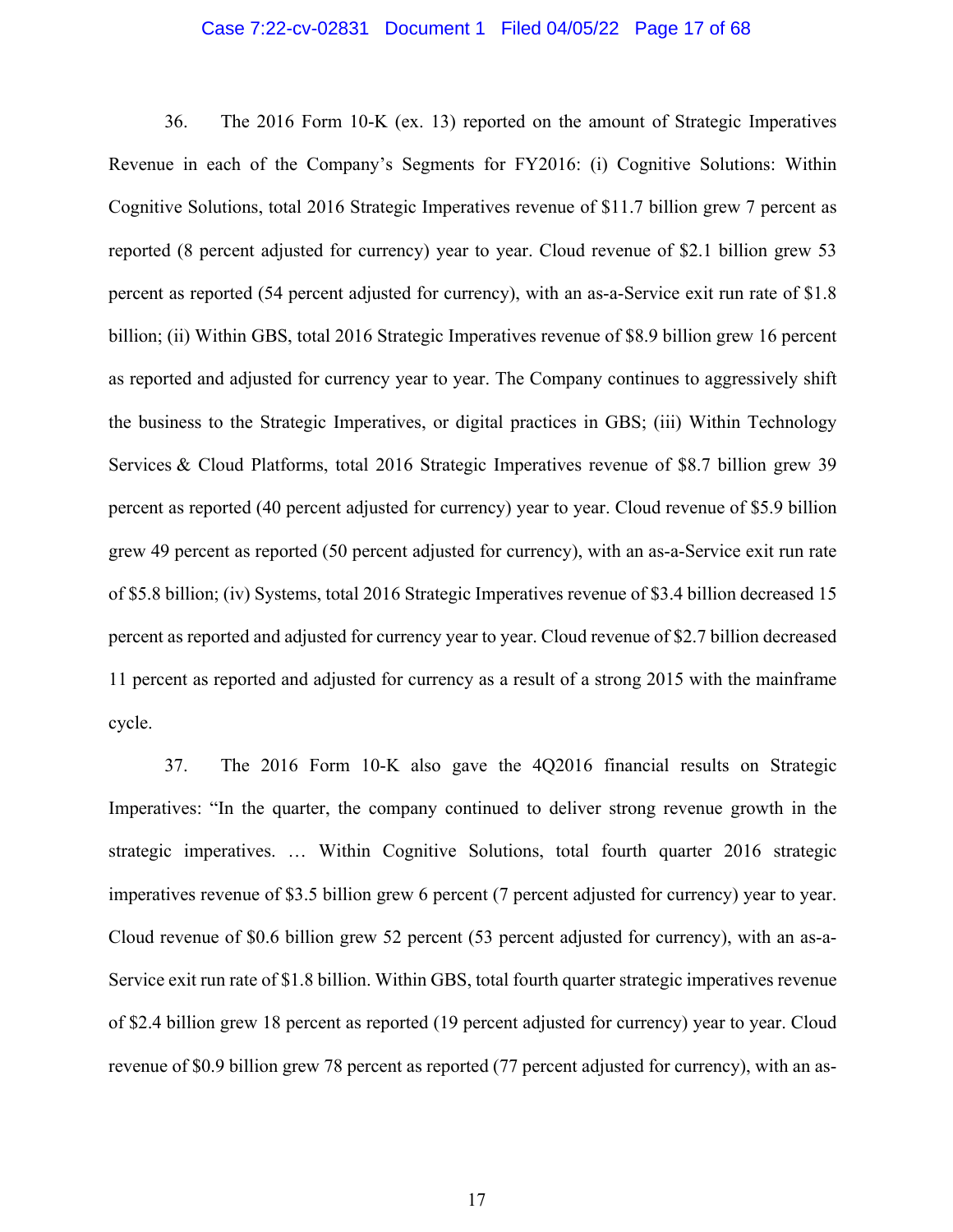#### Case 7:22-cv-02831 Document 1 Filed 04/05/22 Page 18 of 68

a-Service exit run rate of \$1.1 billion. Within Technology Services & Cloud Platforms, total fourth quarter strategic imperatives revenue of \$2.6 billion grew 36 percent (37 percent adjusted for currency) year to year. Cloud revenue of \$1.8 billion grew 48 percent as reported (50 percent adjusted for currency), with an as-a-Service exit run rate of \$5.8 billion. Within Systems, total fourth quarter strategic imperatives revenue of \$1.1 billion decreased 19 percent (18 percent adjusted for currency) year to year. Cloud revenue of \$0.9 billion decreased 15 percent (15 percent adjusted for currency). As the company continued to transform the GBS business in 2015, revenue from the strategic imperative practices grew at strong rates. However, overall revenue performance continued to be impacted by the company's shift away from traditional businesses, such as ERP. Clients are moving away from ERP engagements to initiatives that focus on digitizing their business with analytics, cloud and mobile technologies."

38. In the Looking Forward section of the Form 10-K (ex. 13) it states:

In 2016, the company made significant progress in its transformation, including strong revenue growth in the strategic imperatives, repositioning of the core businesses, continued high levels of investment, both organic and through acquisitions, and remixing skills. The company had 13 percent growth as reported (14 percent adjusted for currency) in the strategic imperatives, generating \$33 billion of revenue, which represented 41 percent of total revenue. The growth rate achieved in 2016 keeps the company ahead of track of previous expectations of \$40 billion of revenue from the strategic imperatives in 2018.

39. On March 13, 2017, the Company filed its 2017 Proxy Statement with the SEC. Among the information presented was the importance that Strategic Imperatives Revenue had on the overall performance bonuses of Defendants Rometty and Schroeter. As to Rometty, the Compensation Committee noted the following personal leadership achievements, all of which were touted as clear signposts of the successful business portfolio shift: Directed investments to Strategic Imperatives — cloud, analytics, mobile, social and security — growing revenue to \$33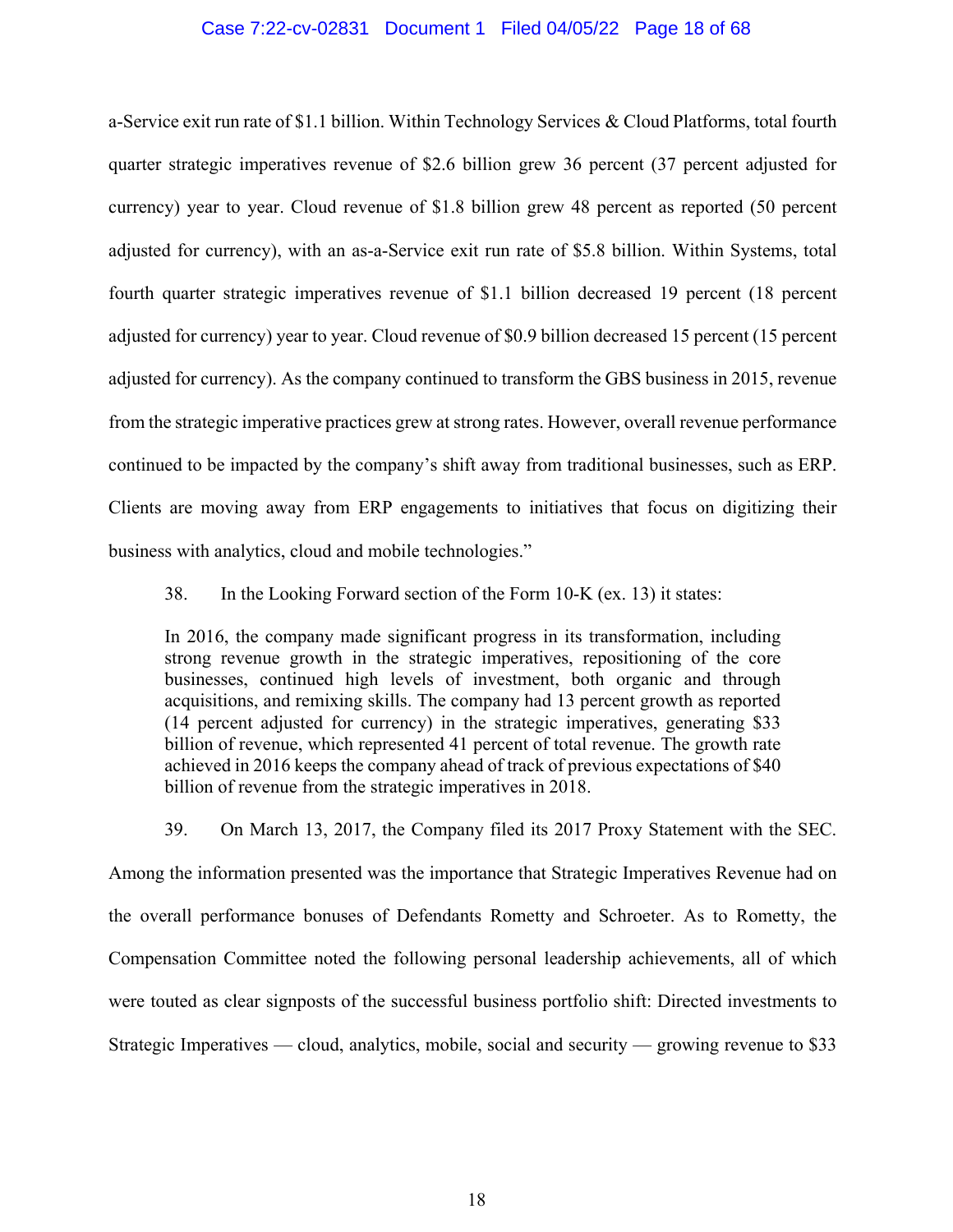#### Case 7:22-cv-02831 Document 1 Filed 04/05/22 Page 19 of 68

billion; Strategic Imperatives contributed 41% of IBM's total revenue. As to Schroeter, the Compensation Committee noted that: He was instrumental in shifting IBM's spending profile to focus on Strategic Imperatives; Invested \$15 billion across research & development, capital spending and 15 acquisitions, adding to IBM's capabilities in the high-growth areas of cognitive and cloud with industry focus.

40. The statements by Defendants in ¶¶ 32-39 were made knowingly and/or with severe recklessness and were materially false and misleading and/or omitted to disclose that: (i) Strategic Imperatives Revenue and growth, CAMSS and CAMSS Components' revenue and growth, and the Company's Segments' revenue and growth were artificially inflated as a result of the wrongful reclassification of revenues from non-strategic to strategic to make those revenues eligible for treatment as Strategic Imperatives Revenue; (ii) the Company's present success and positive future growth prospects concerning its Strategic Imperative business strategy were being fueled by the the wrongful reclassification of revenues from non-strategic to strategic to make those revenues eligible for treatment as Strategic Imperative Revenue and, as a result (iii) misled the market by portraying the Company's Strategic Imperative's financial performance and future prospects more favorable than they actually were as a result of the wrongful reclassification of revenues from non-strategic to strategic to make those revenues eligible for treatment as Strategic Imperatives. These misstatements remained uncorrected in the marketplace at the beginning of the Class Period on April 4, 2017.

41. On April 18, 2017, the Company held an earnings conference call for 1Q2017. Defendant Schroeter presented the First Quarter earnings for the Company. In pertinent part, he stated:

In the first quarter, we continued to deliver strong performance in our strategic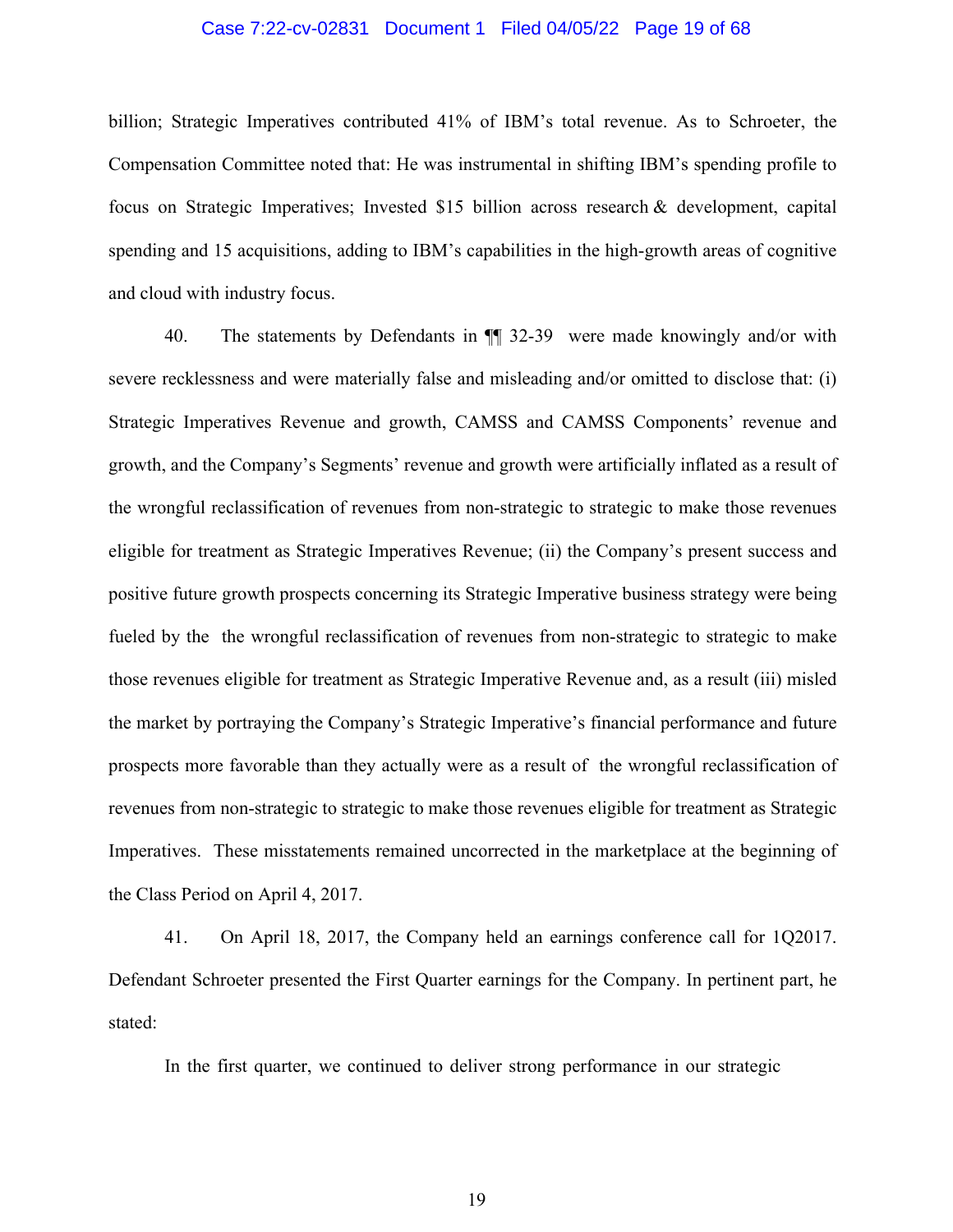imperatives, with revenue up 13 percent at constant currency. As is typical, I'll focus on constant currency growth rates throughout. Our cloud offerings were up 35 percent this quarter, led by Cloud as-a-Service, which was up over 60 percent. Analytics, the largest of our strategic areas was up seven percent. Mobile was up over 20 percent, and security up 10 percent.... And so our first quarter results once again reflect the success we're having in our strategic imperatives. We grew 13 percent in the quarter, which was compared to our strongest growth quarter last year. Over the last twelve months, our strategic imperatives together generated nearly \$34 billion in revenue, and now represent 42 percent of our total revenue. With over 14 and-a-half billion dollars in cloud revenue over the last twelve months, we're the global leader in enterprise cloud. We play an important role in running the critical processes of the largest enterprises, and so it's not surprising that each of the 10 largest global banks, 9 of the top 10 retailers, and 8 of the top 10 airlines are now IBM Cloud as-a-Service customers.

42. That same day the Company also filed IBM's 1Q2017 Earnings Presentation with

the SEC (attached to the Form 8-K), that contained financial information concerning Strategic

Imperative Revenue contribution to the Company's Segments: (i) CS \$2.6 billion; (ii) GBS \$2.2

billion, (iii) TS&CP \$2.4 billion, and (iv) Systems \$0.5 billion. Total overall Strategic Imperatives

Revenue for 1Q2017 was \$7.7 billion.

43. On April 25, 2017, IBM filed its Form 10-Q for 1Q2017 with the SEC. As to the

overall financial performance of the Company, the 1Q2017 stated as follows:

## Financial Performance Summary:

In the first quarter of 2017, the company reported \$18.2 billion in revenue, \$1.8 billion in income from continuing operations and \$2.3 billion in operating (non-GAAP) earnings, resulting in diluted earnings per share from continuing operations of \$1.85 as reported and \$2.38 on an operating (non-GAAP) basis. The company generated \$4.0 billion in cash from operations and \$1.1 billion in free cash flow in the first quarter of 2017 and shareholder returns of \$2.6 billion in gross common stock repurchases and dividends.

Total consolidated revenue in the first quarter of 2017 decreased 2.8 percent as reported and 2.2 percent year to year adjusted for currency. The company continued to deliver strong performance in its strategic imperatives and also continued to deliver core capabilities to clients, running mission-critical systems and processes. Many of these products provide the foundation of hybrid environments, enabling clients to increase value from their on-premise data and applications.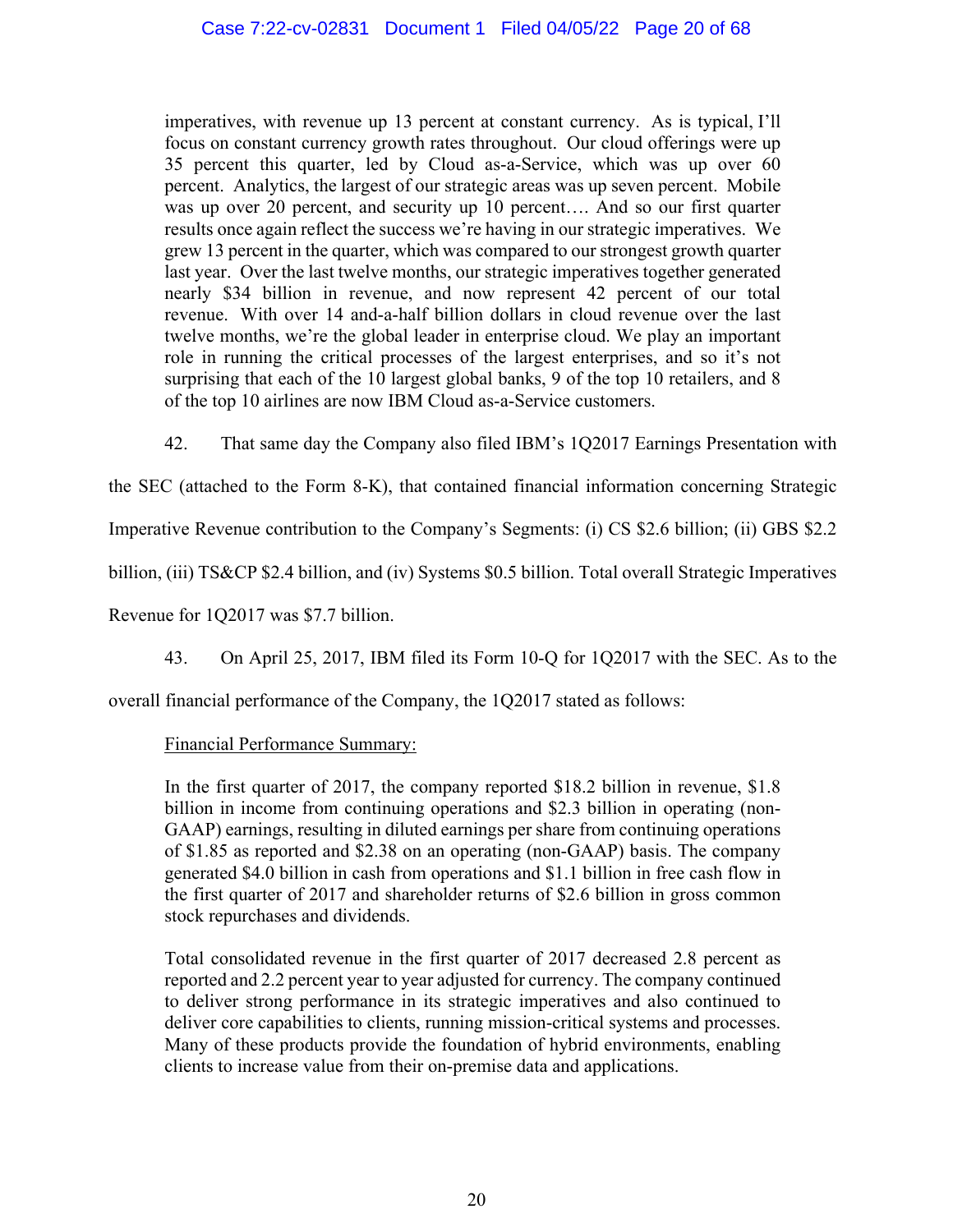The first quarter results continued to reflect the success the company is having in its strategic imperatives. The company had continued strong revenue growth in cloud, analytics and engagement, which together grew 12 percent as reported and 13 percent adjusted for currency. In the first quarter of 2017, the strategic imperatives generated \$7.8 billion in revenue, which represented 43 percent of the company's revenue, an increase of 6 points from the first quarter of 2016. Total Cloud revenue of \$3.5 billion increased 33 percent as reported and 35 percent adjusted for currency, with cloud as-a-Service revenue up 59 percent as reported and 61 percent adjusted for currency. The company exited the first quarter of 2017 with an annual run rate for cloud as-a-Service revenue of \$8.6 billion. Analytics revenue of \$4.5 billion increased 6 percent as reported and 7 percent adjusted for currency. Mobile revenue increased 20 percent (22 percent adjusted for currency) and Security revenue increased 9 percent (10 percent adjusted for currency).

44. The Form 10-Q for 1Q2017 broke down the Strategic Imperatives into the Company's Segments: (i) Within Cognitive Solutions, total first quarter Strategic Imperatives revenue of \$2.6 billion grew 6 percent as reported (7 percent adjusted for currency) year to year. Cloud revenue of \$0.6 billion grew 44 percent as reported (45 percent adjusted for currency), with an as-a-Service exit run rate of \$1.8 billion; (ii) Within GBS, total first quarter 2017 Strategic Imperatives revenue of \$2.2 billion grew 12 percent as reported (13 percent adjusted for currency) year to year. Cloud revenue of \$0.9 billion grew 56 percent as reported (57 percent adjusted for currency), with an as-a-Service exit run rate of \$1.0 billion; (iii) Within Technology Services & Cloud Platforms, total first quarter 2017 Strategic Imperatives revenue of \$2.4 billion grew 30 percent as reported (31 percent adjusted for currency) year to year. Cloud revenue of \$1.7 billion grew 41 percent as reported (42 percent adjusted for currency), with an as-a-Service exit run rate of \$5.7 billion. (iv) Within Systems, total first quarter Strategic Imperatives revenue of \$0.5 billion decreased 16 percent as reported (15 percent adjusted for currency) year to year. Cloud revenue of \$0.4 billion decreased 16 percent as reported and adjusted for currency.

45. The 1Q2017 also contained a section on "Looking Forward" that discussed the

21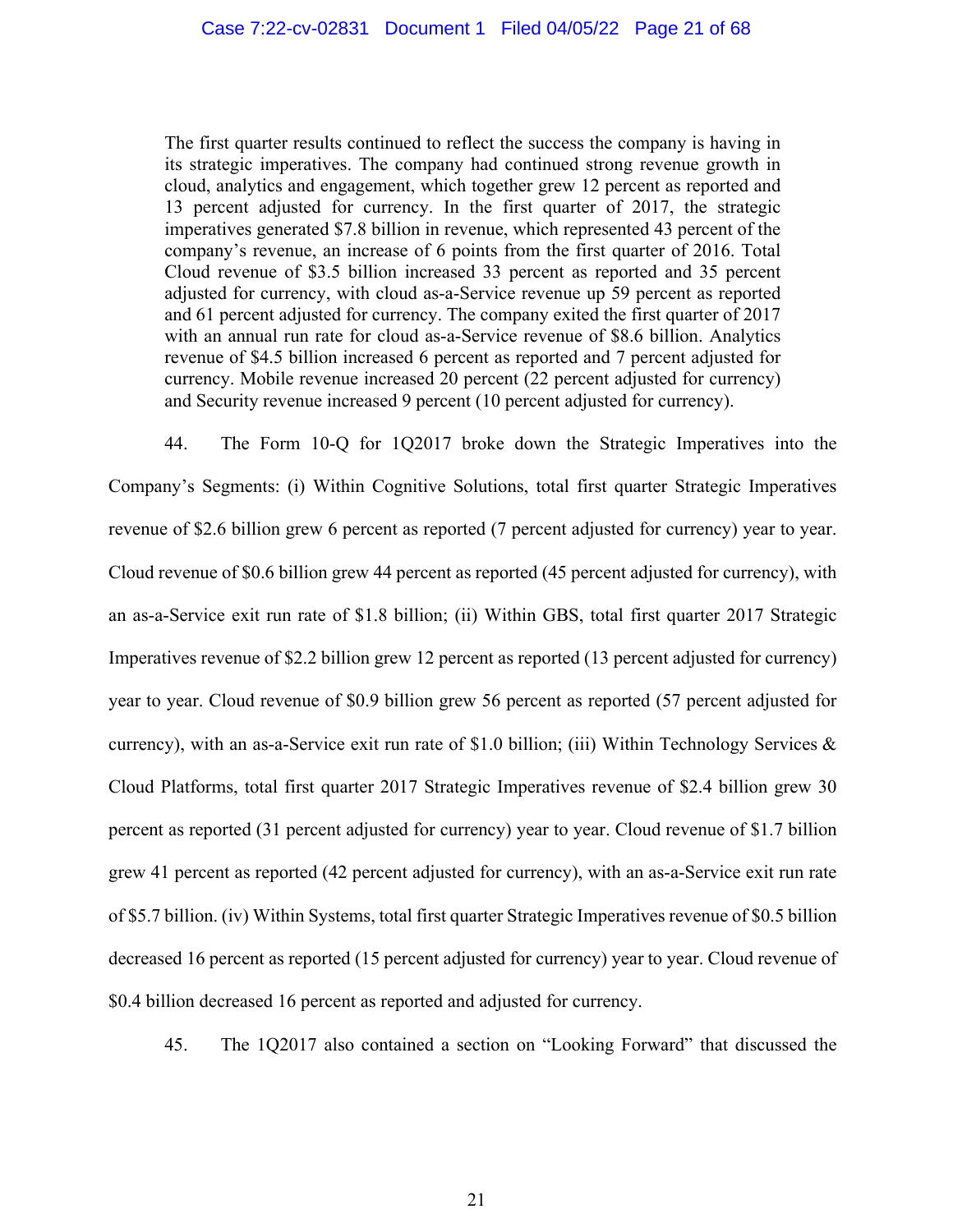Company's continued focus on Strategic Imperatives. It stated in pertinent part:

Looking Forward

The company's strategies, investments and actions are all taken with an objective of optimizing long-term performance. A long-term perspective ensures that the company is well-positioned to take advantage of the major shifts in technology, business and the global economy.

Within the IT industry, there are major shifts occurring—driven by cognitive; including data and analytics, cloud and changes in the ways individuals and enterprises are engaging. The company is bringing together its cognitive technologies on cloud platforms that create industry-based solutions in order to solve enterprise clients' real problems. The company continues to address the higher value areas of enterprise IT and is amassing a unique set of capabilities and is differentiating itself from other technology providers as it moves into new spaces, and in some cases, creating entirely new markets. IBM is more than a hardware, software and services company; it has emerged as a cognitive solutions and cloud platform company, focused on industry differentiation. The company's strategic imperatives— cloud, analytics, mobile, social and security solutions—are focused on these market shifts.

In 2017, the company will continue to focus on growing the strategic imperatives and the transformation of its core businesses, with a continued high level of investment, although the higher-level investment that began in 2015 has now fully wrapped on a year-to-year basis. While pre-tax income is expected to decline year to year on a GAAP basis due to higher non-operating pension expense, the company expects growth in operating (non-GAAP) pre-tax income in 2017. The company expects gross profit margin improvement from the first-quarter level. The company expects to continue to monetize its technology, including through IP licensing arrangements in 2017. Consistent with the long-term model, the company also expects over the course of 2017 to continue to acquire key capabilities, remix skills, invest in areas of growth and return value to shareholders. This is all taken into account in the full-year view. Overall, the company expects GAAP earnings per share from continuing operations for 2017 to be at least \$11.95. Excluding acquisition-related charges of \$0.75 per share and non-operating retirement-related items of \$1.10 per share, operating (non-GAAP) earnings per share is expected to be at least \$13.80. For the first half of 2017, the company expects operating (non-GAAP) earnings per share to be approximately 37 percent of the full year expectation.

During the first quarter of 2017, the company had strong growth in its strategic imperatives revenue, which grew 12 percent as reported and 13 percent adjusted for currency, compared to a high growth first-quarter 2016. Total Cloud revenue of \$3.5 billion increased 33 percent as reported and 35 percent adjusted for currency,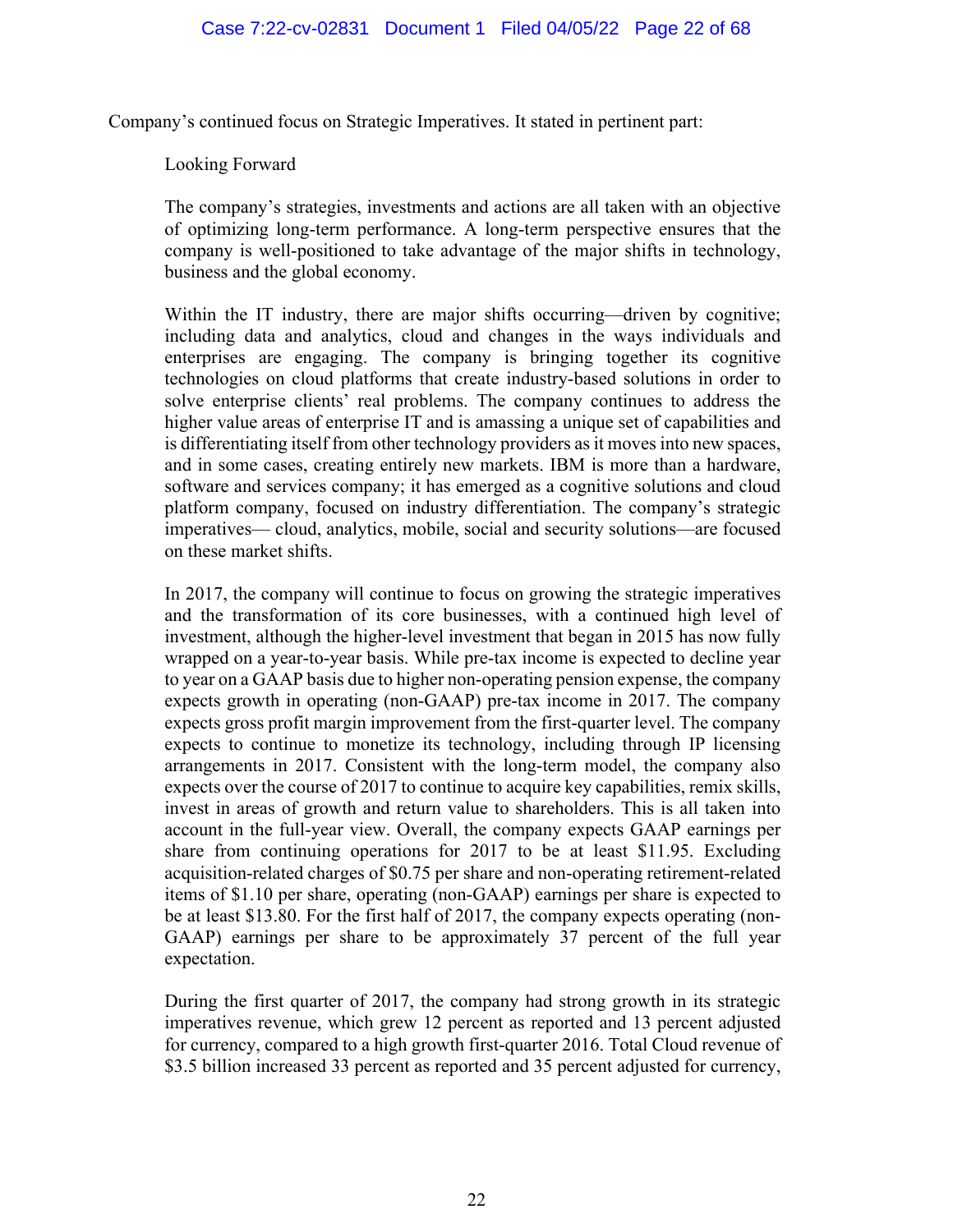## Case 7:22-cv-02831 Document 1 Filed 04/05/22 Page 23 of 68

with cloud as-a-Service revenue up 59 percent as reported and 61 percent adjusted for currency. From a segment perspective, in the first quarter 2017, Cognitive Solutions revenue grew, led by Analytics and Security. GBS revenue declined year to year, however the decline improved sequentially in Consulting revenue, as the business continues to shift towards cognitive and digital. Technology Services  $\&$ Cloud Platforms revenue decreased primarily driven by declines in Infrastructure Services and Integration Software revenue. The decline in Systems was driven by anticipated product cycle dynamics.

46. On July 18, 2017, the Company issued a press release reporting preliminary financial results for the 2Q2017 including that Strategic Imperatives had revenue of \$34.1 billion over the trailing 12 months, up 11 percent (up 12 percent adjusting for currency); representing 43 percent of IBM revenue. First half Strategic Imperative revenue was up 8 percent (up 10 percent adjusting for currency) and second quarter Strategic Imperative revenue was up 5 percent (up 7 percent adjusting for currency). The press release also reported that second-quarter cloud revenues increased 15 percent (up 17 percent adjusting for currency) to \$3.9 billion. Cloud revenue over the last 12 months was \$15.1 billion. The annual exit run rate for as-a-service revenue increased to \$8.8 billion from \$6.7 billion in the second quarter of 2016. Revenues from analytics increased 4 percent (up 6 percent adjusting for currency). Revenues from mobile increased 27 percent (up 29 percent adjusting for currency) and revenues from security increased 4 percent (up 5 percent adjusting for currency).

47. On July 18, 2017, the Company held an earnings conference call. Defendant Schroeder made the presentation for IBM. He stated in pertinent part:

In the second quarter, we delivered \$19.3 billion of revenue, operating pretax income of over \$3 billion, operating earnings per share of \$2.97, and free cash flow of over \$2.5 billion. The quarter played out as we expected with continued solid growth in our strategic imperatives which now really reflects organic growth. We wrapped on the acquisitive content and we're at the stage where we can start to get some efficiency as a result of bringing them into IBM while we build on the new content….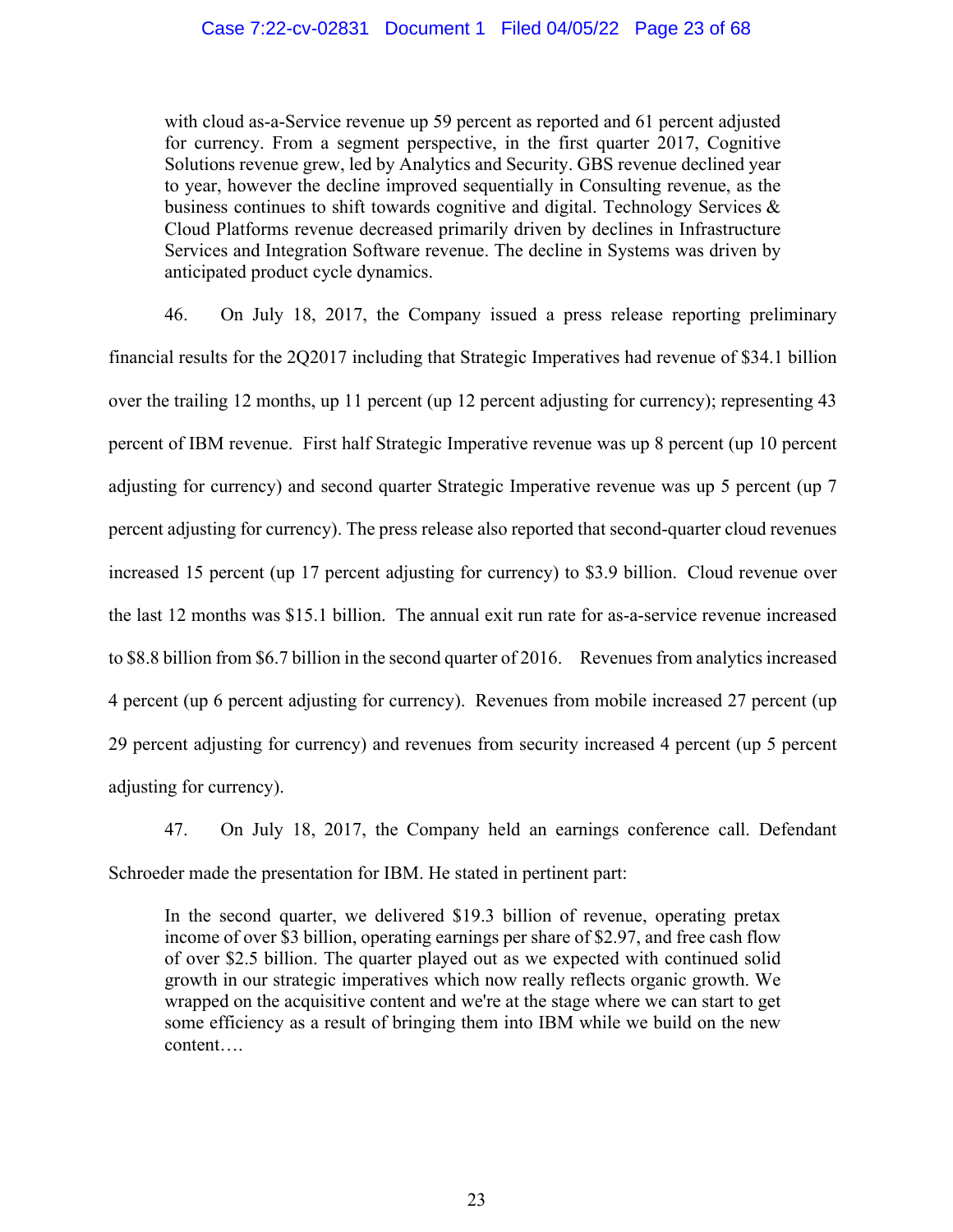We've been focused on helping our enterprise clients transform their businesses to leverage their data for competitive advantage and to improve the efficiency and agility of their IT environments. Our strategic imperatives performance has been an indication of our progress in moving to these areas. As you know, our strategic imperatives are in separate businesses but signpost that represent the revenue across our business lines that work together to address demand for analytics, cloud security, mobile and social. Our clients are taking the productivity savings we're delivering to them in the more traditional areas of IT and reinvesting those savings to move into these new areas; these are the dynamics you've seen in our revenue.

In the quarter, our strategic imperatives revenue was up 7% at constant currency which as I said is pretty much all organic growth. Over the last twelve months, revenue from our strategic imperatives was up 12% to over \$34 billion and now represents 43% of IBM. As is typical, I'll focus on constant currency growth rates throughout. A large part of our strategic imperatives are delivered as a service. Our as a service revenue was up over 30% in the second, and we exited the quarter with an \$8.8 billion annual run rate. IBM's cloud revenue on a trailing twelve month basis is now over \$15 billion, that's nearly 20% of IBM's revenue. Let me spend a minute underscoring how we've been able to build cloud to a \$15 billion business, and why enterprises are increasingly moving to the IBM cloud.

48. That same day the Company also filed IBM's 2Q2017 Earnings Presentation with

the SEC (attached to the Form 8-K), that contained financial information concerning Strategic

Imperative Revenue contribution to the Company's Segments: (i) CS \$3.0 billion; (ii) GBS \$2.5

billion, (iii) TS&CP \$2.5 billion, and (iv) Systems \$0.8 billion. Total overall Strategic Imperatives

Revenue for 1Q2017 was \$8.8 billion.

49. On July 25, 2017, the Company filed its Form 10-Q for the 2Q2017. The 2Q2017

Form 10-Q reported growth in Strategic Imperatives revenue of 11 percent (12 percent adjusted

for currency) to \$34.1 billion over the prior 12 months representing 43 percent of the company's

revenue. The 2Q2017 Form 10-Q further stated in pertinent part:

In the second quarter of 2017, the company had solid revenue growth in the strategic imperatives - cloud, analytics and engagement, which together grew 5 percent as reported and 7 percent adjusted for currency. The strategic imperatives generated \$8.8 billion in revenue, which represented 45 percent of the company's second-quarter revenue, an increase of 4 points from the second quarter of 2016.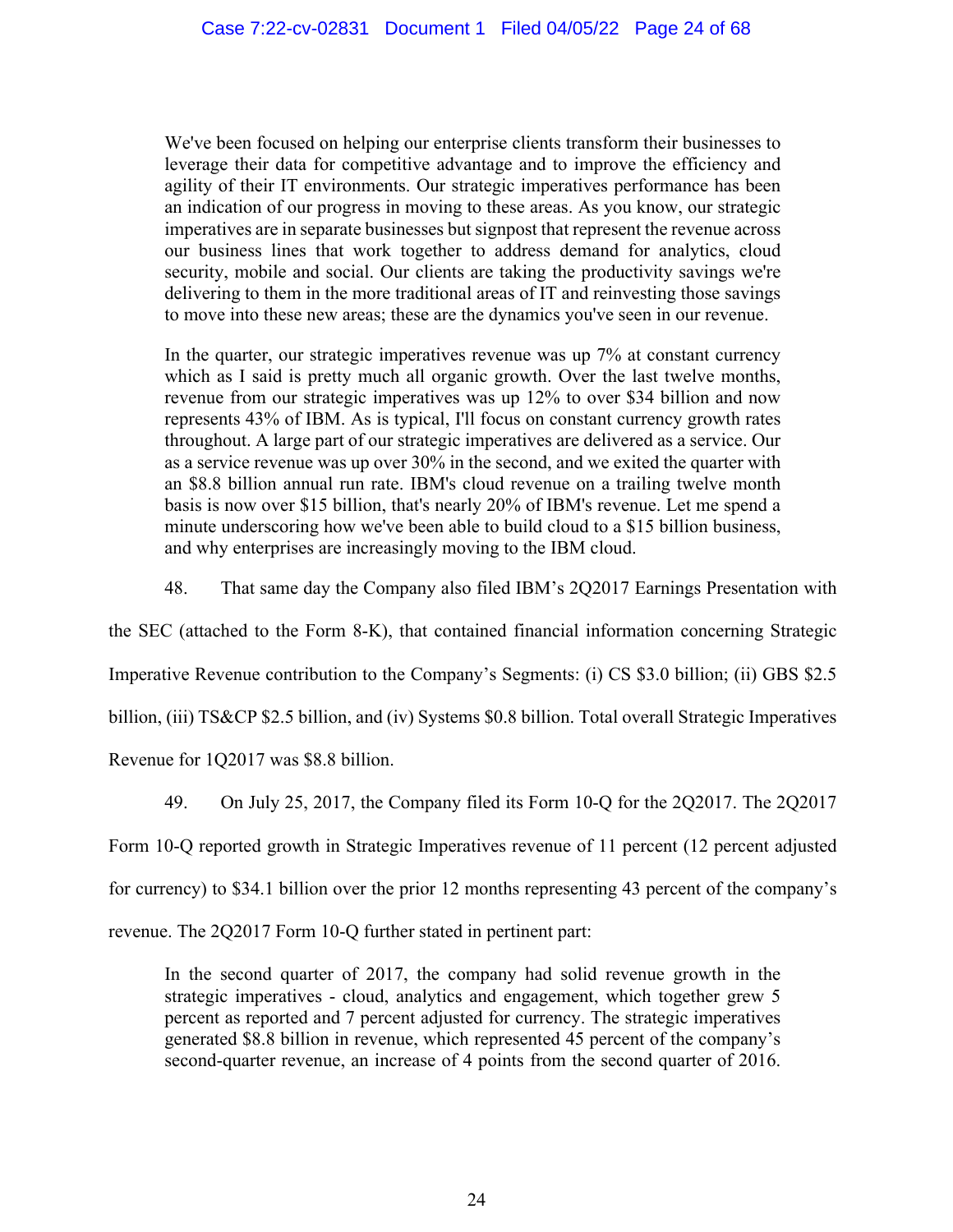#### Case 7:22-cv-02831 Document 1 Filed 04/05/22 Page 25 of 68

Growth in the second quarter largely represents organic growth as the acquisitive content has leveled on a year-to-year basis. Total Cloud revenue of \$3.9 billion increased 15 percent as reported and 17 percent adjusted for currency, with as-a-Service revenue up 30 percent (32 percent adjusted for currency). The company exited the second quarter of 2017 with an annual run rate for as-a-Service revenue of \$8.8 billion. Analytics revenue of \$5.1 billion increased 4 percent as reported and 6 percent adjusted for currency. Mobile revenue increased 27 percent (29 percent adjusted for currency) and Security revenue increased 4 percent (5 percent adjusted for currency) year to year.

50. The 2Q2017 Form 10-Q discussed the performance of the Company's Segments relating to Strategic Imperatives revenue: (i) Cognitive Solutions total second quarter Strategic Imperatives revenue of \$3.0 billion was flat year to year as reported and grew 1 percent adjusted for currency. Cloud revenue of \$0.6 billion grew 23 percent as reported (24 percent adjusted for currency), with an as-a-Service exit run rate of \$1.9 billion. For the first six months of the year, total Strategic Imperatives revenue of \$5.6 billion grew 3 percent as reported (4 percent adjusted for currency) year to year. Cloud revenue of \$1.2 billion grew 32 percent as reported (33 percent adjusted for currency); (ii) Total second quarter 2017 GBS Strategic Imperatives revenue of \$2.5 billion grew 8 percent as reported (11 percent adjusted for currency) year to year. Cloud revenue of \$1.0 billion grew 36 percent as reported (39 percent adjusted for currency), with an as-a-Service exit run rate of \$1.1 billion. For the first six months of the year, total Strategic Imperatives revenue of \$4.7 billion grew 10 percent as reported (12 percent adjusted for currency) year to year. Cloud revenue of \$1.9 billion grew 45 percent as reported (47 percent adjusted for currency); (iii) Total Technology Services & Cloud Platforms second quarter 2017 Strategic Imperatives revenue of \$2.5 billion grew 20 percent as reported (22 percent adjusted for currency) year to year. Cloud revenue of \$1.7 billion grew 19 percent as reported (21 percent adjusted for currency), with an asa-Service exit run rate of \$5.8 billion. For the first six months of the year, total Strategic Imperatives revenue of \$4.9 billion grew 25 percent as reported (26 percent adjusted for currency)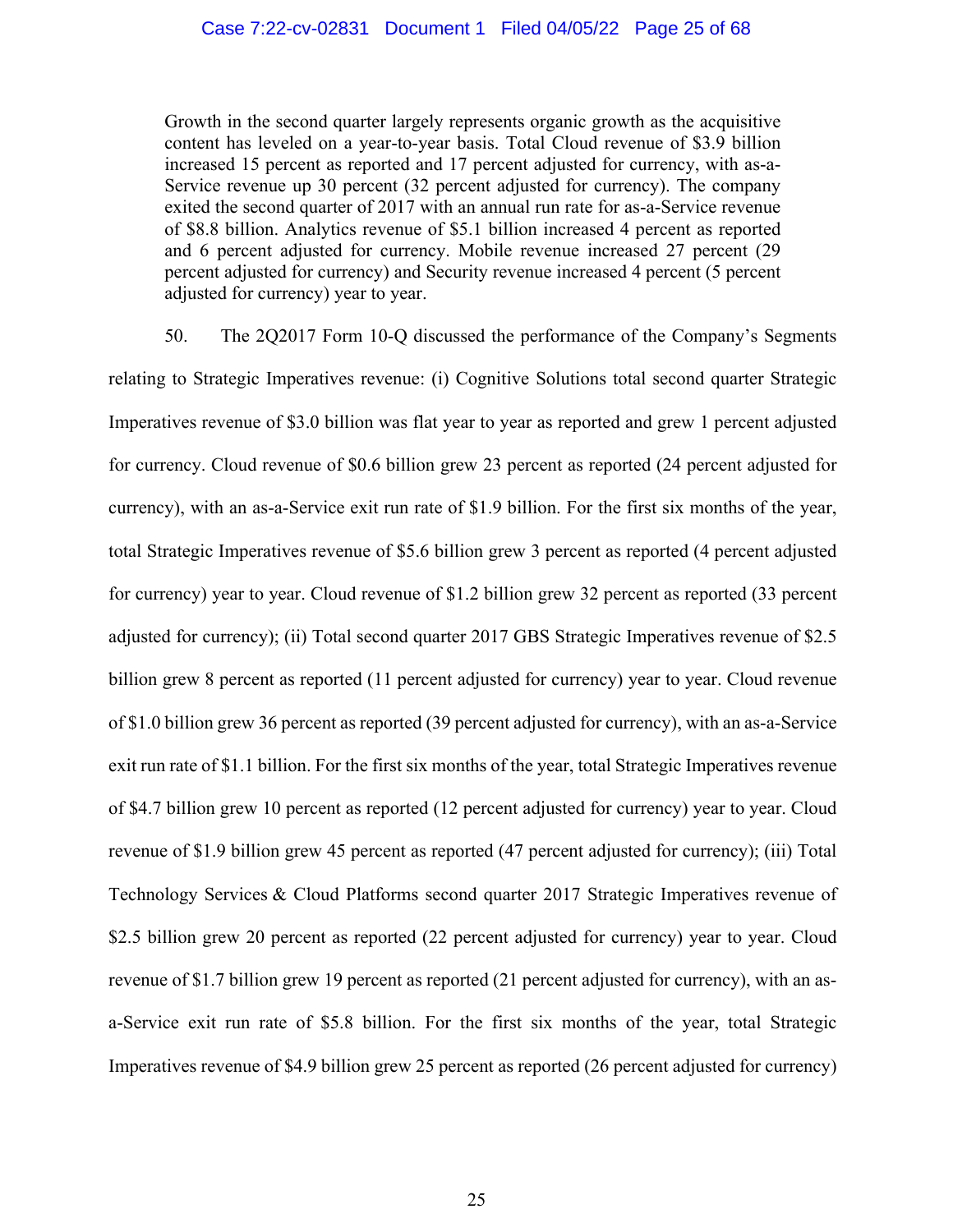## Case 7:22-cv-02831 Document 1 Filed 04/05/22 Page 26 of 68

year to year. Cloud revenue of \$3.3 billion grew 29 percent as reported (31 percent adjusted for currency); and (iv)Total second quarter Systems Strategic Imperatives revenue of \$0.8 billion decreased 15 percent year to year as reported and adjusted for currency. Cloud revenue of \$0.6 billion decreased 18 percent as reported (17 percent adjusted for currency). For the first six months of the year, total Strategic Imperatives revenue of \$1.3 billion decreased 16 percent as reported (15 percent adjusted for currency) year to year. Cloud revenue of \$1.1 billion decreased 17 percent

as reported (16 percent adjusted for currency).

51. In looking forward the 2Q2017 Form 10-Q stated:

Within the IT industry, there are major shifts occurring—driven by cognitive, including data and analytics, cloud and changes in the ways individuals and enterprises are engaging. The company is bringing together its cognitive technologies on cloud platforms to create industry-based solutions in order to solve enterprise clients' real problems. The company continues to address the higher value areas of enterprise IT and is amassing a unique set of capabilities and is differentiating itself from other technology providers as it moves into new spaces, and in some cases, creating entirely new markets. IBM is more than a hardware, software and services company; it has emerged as a cognitive solutions and cloud platform company, focused on industry differentiation. The company's strategic imperatives— cloud, analytics, mobile, social and security solutions—are focused on these market shifts.

In 2017, the company is continuing to focus on its strategic imperatives and the transformation of its core businesses. While pre-tax income is expected to decline year to year on a GAAP basis due to higher non-operating pension expense, the company expects growth in operating (non-GAAP) pre-tax income in 2017. The company is expecting to have improved trajectory in the revenue growth rate, gross profit margin and expense in the second half as compared to the first half of 2017. Consistent with the long-term model, the company also expects over the course of 2017 to continue to acquire key capabilities, remix skills, invest in areas of growth and return value to shareholders. This is all taken into account in the full-year view. Overall, the company continues to expect GAAP earnings per share from continuing operations for 2017 to be at least \$11.95. Excluding acquisition-related charges of \$0.75 per share and non-operating retirement-related items of \$1.10 per share, operating (non-GAAP) earnings per share is expected to be at least \$13.80. Typically, due to seasonality in the business, revenue declines from second to third quarter and in 2016, this decline was \$1 billion. As a result of the z14 mainframe launch and the new large services contracts signed in the first half, which should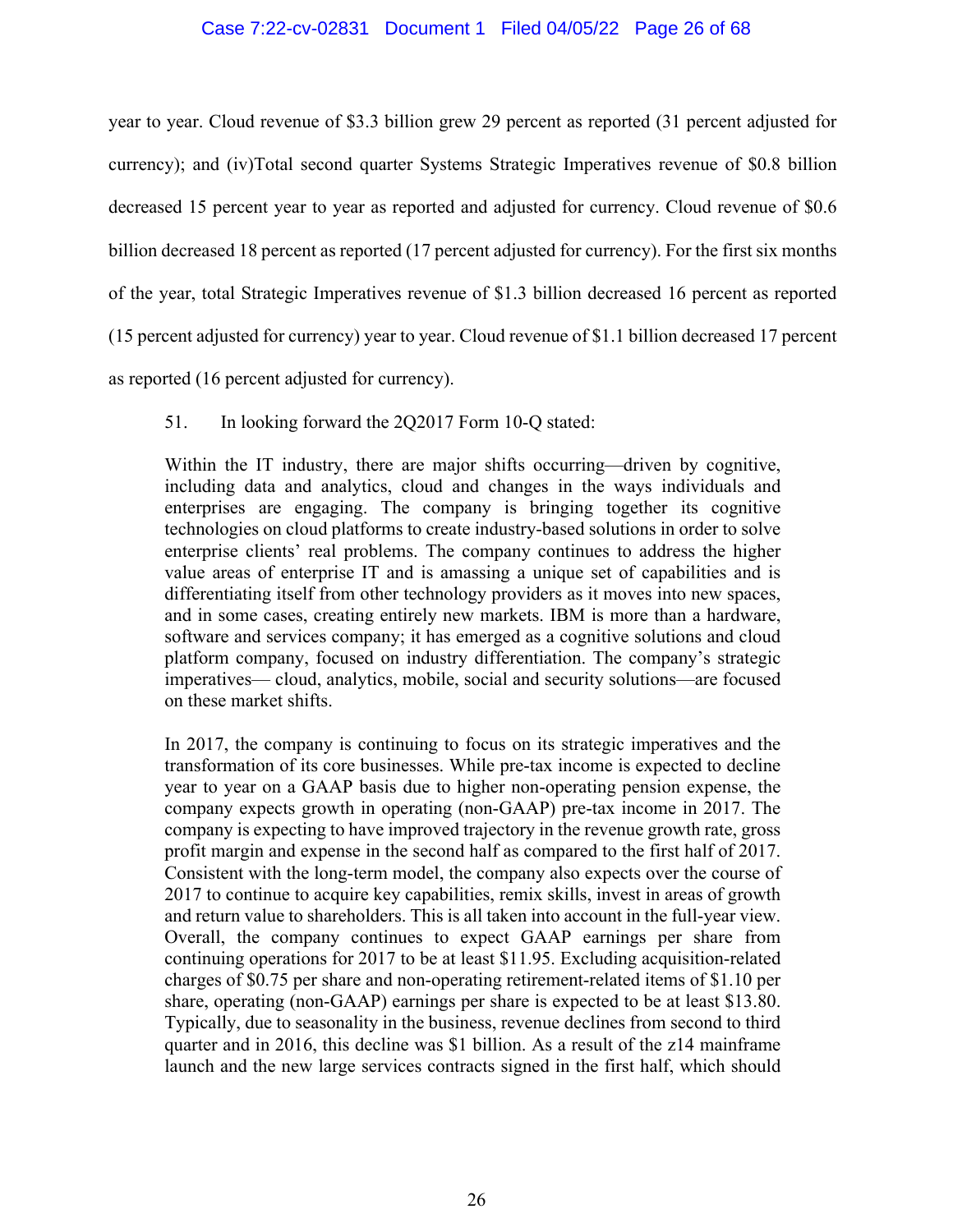generate incremental revenue in September, the company expects that impact to be mitigated by \$200 million to \$300 million. Both are expected to have a larger benefit to revenue and earnings per share in the fourth quarter.

In the first half of 2017, the company had continued solid growth in its strategic imperatives revenue, which grew 8 percent as reported and 10 percent adjusted for currency. Over the prior 12 months, strategic imperatives revenue increased 11 percent as reported (12 percent adjusted for currency) to \$34.1 billion and represented 43 percent of total IBM revenue. For the full year 2017, the company expects the trailing twelve-month growth rate to continue to be in the range of 10 to 11 percent. Total Cloud revenue for the first six months of 2017 of \$7.5 billion increased 23 percent as reported and 25 percent adjusted for currency, with as-a-Service revenue up 43 percent as reported and 45 percent adjusted for currency. From a segment perspective, in the first half of 2017, Cognitive Solutions had strong growth in annuity content, driven by SaaS. The focus continues on investing to combine organic and acquired content to build cloud-based cognitive offerings, build and scale platforms and drive vertical solutions. GBS revenue declined year to year, however declines are moderating, as the business continues to shift towards cognitive and digital, with signings growth for the second consecutive quarter and a strong pipeline of opportunities. Technology Services & Cloud Platforms revenue decreased primarily driven by declines in Infrastructure Services from contracts that concluded and from Integration Software revenue, however, the segment continued to deliver strong revenue growth in cloud, analytics, mobile and security. Given some large signings in the first half and the strong demand for IBM Cloud services, the company expects the revenue trajectory to improve in the second half of 2017. The decline in first-half Systems revenue was expected, driven by anticipated product cycle dynamics, however, the company'sthird quarter 2017 z14 product launch is expected to drive further improvement in second-half Systems revenue performance.

52. On October 17, 2017, IBM issued a press release announcing preliminary financial

results for the 3Q2017. The Company reported Strategic Imperatives revenue of \$34.9 billion over

the trailing 12 months, up 10 percent, representing 45 percent of IBM revenue, and that third

quarter revenue was up 11 percent (up 10 percent adjusting for currency). As to CAMS, the press

release stated that:

Third-quarter cloud revenues increased 20 percent to \$4.1 billion. Cloud revenue over the last 12 months was \$15.8 billion, including \$8.8 billion delivered as-aservice and \$7.0 billion for hardware, software and services to enable IBM clients to implement comprehensive cloud solutions. The annual exit run rate for as-aservice revenue increased to \$9.4 billion from \$7.5 billion in the third quarter of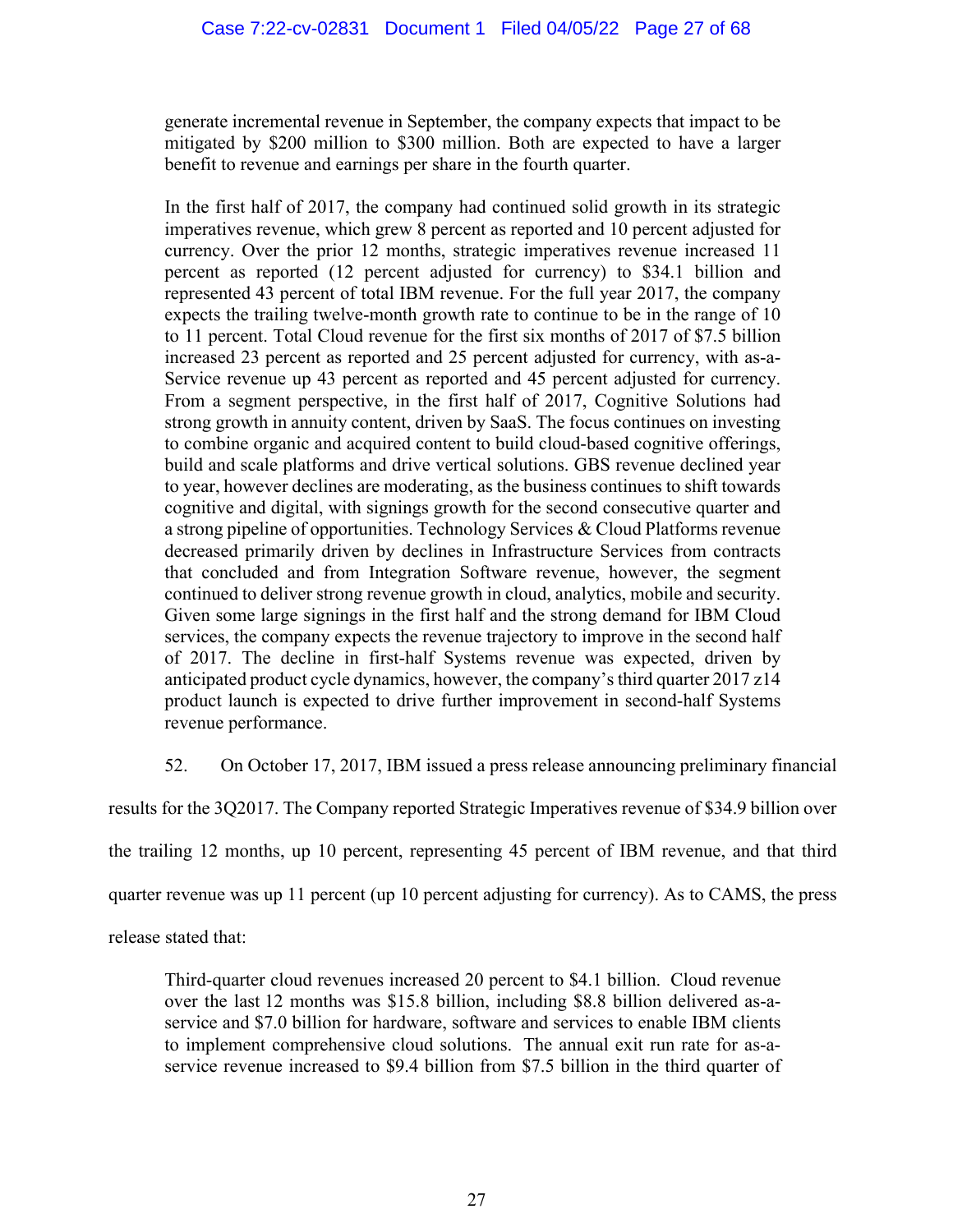# Case 7:22-cv-02831 Document 1 Filed 04/05/22 Page 28 of 68

2016. In the quarter, revenues from analytics increased 5 percent. Revenues from mobile increased 7 percent and revenues from security increased 51 percent (up 49 percent adjusting for currency).

53. That same day the Company also filed IBM's 3Q2017 Earnings Presentation with

the SEC (attached to the Form 8-K), that contained financial information concerning Strategic

Imperative Revenue contribution to the Company's Segments: (i) CS \$2.9 billion; (ii) GBS \$2.5

billion, (iii) TS&CP \$2.6 billion, and (iv) Systems \$0.9 billion. Total overall Strategic Imperatives

Revenue for 3Q2017 was \$8.9 billion.

54. On October 31, 2017, the Company filed its 3Q2017 Form 10-Q. As to strategic

alternatives concerning CAMS for the third quarter and nine months IBM reported:

In the third quarter of 2017, the company continued to deliver solid revenue growth in its strategic imperatives - cloud, analytics, mobile, security and social, which together generated \$8.8 billion of revenue and grew 11 percent as reported and 10 percent adjusted for currency, with double-digit growth in cloud and security. Strategic imperatives growth in the third quarter largely represented organic growth as the acquisitive content has leveled on a year-to-year basis. Total Cloud revenue of \$4.1 billion increased 20 percent as reported and adjusted for currency, with asa-Service revenue up 25 percent (24 percent adjusted for currency). The annual exit run rate for as-a-Service revenue increased to \$9.4 billion in the third quarter of 2017 compared to \$7.5 billion in the third quarter of 2016. Analytics revenue of \$5.0 billion increased 5 percent both as reported and adjusted for currency. Mobile revenue increased 7 percent as reported and adjusted for currency and Security revenue increased 51 percent (49 percent adjusted for currency), driven by security software solutions and strong demand for the pervasive encryption capabilities in the new z14 mainframe. … In the first nine months of 2017, the company's strategic imperatives revenue grew 9 percent year to year as reported and 10 percent adjusted for currency. Total Cloud revenue of \$11.6 billion was up 22 percent year to year as reported and 23 percent adjusted for currency, with as-a-Service revenue up 36 percent (37 percent adjusted for currency). Analytics revenue of \$14.5 billion increased 5 percent as reported and 6 percent adjusted for currency. Mobile revenue was up 17 percent year to year (19 percent adjusted for currency) and Security revenue increased 21 percent as reported and adjusted for currency.

55. The 3Q2017 Form 10-Q also reported results for the Company's Segments for the

third quarter and nine months: (i) Cognitive Solutions total third-quarter Strategic Imperatives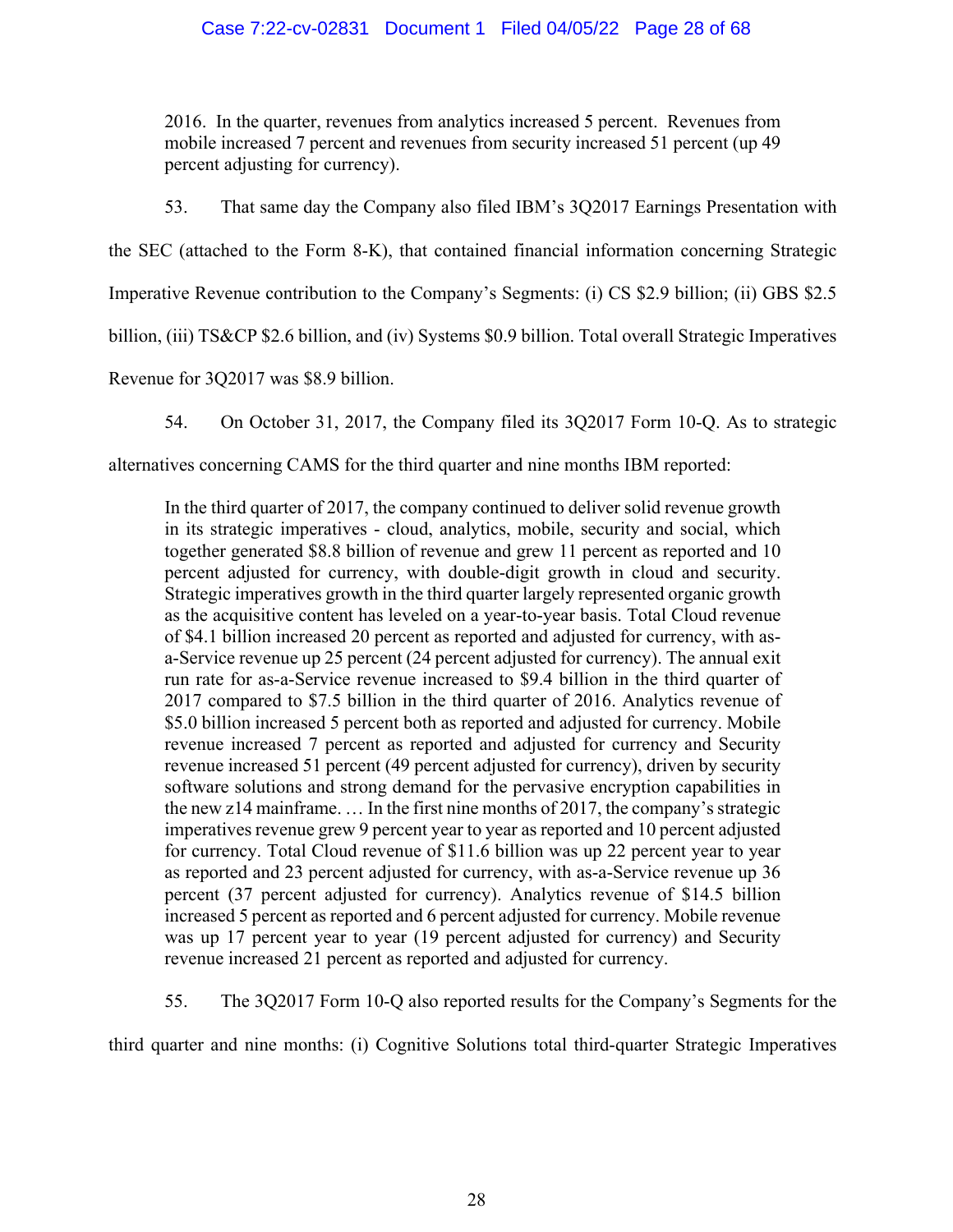#### Case 7:22-cv-02831 Document 1 Filed 04/05/22 Page 29 of 68

revenue of \$2.9 billion grew 5 percent year to year as reported and adjusted for currency. Cloud revenue of \$0.6 billion grew 10 percent as reported and adjusted for currency, with an as-a-Service exit run rate of \$2.0 billion. For the first nine months of the year, total Strategic Imperatives revenue of \$8.5 billion grew 4 percent as reported and adjusted for currency year to year. Cloud revenue of \$1.8 billion grew 24 percent as reported and adjusted for currency; (ii) GBS total thirdquarter Strategic Imperatives revenue of \$2.5 billion grew 10 percent as reported (11 percent adjusted for currency) year to year. Cloud revenue of \$1.0 billion grew 35 percent as reported and adjusted for currency, with an as-a-Service exit run rate of \$1.2 billion. For the first nine months of the year, total Strategic Imperatives revenue of \$7.2 billion grew 10 percent as reported (11 percent adjusted for currency) year to year. Cloud revenue of \$2.9 billion grew 41 percent as reported (43 percent adjusted for currency); (iii) Technology Services & Cloud Platforms thirdquarter 2017 Strategic Imperatives revenue of \$2.6 billion grew 12 percent year to year as reported and adjusted for currency. Cloud revenue of \$1.8 billion grew 16 percent as reported and adjusted for currency, with an as-a-Service exit run rate of \$6.2 billion. For the first nine months of the year, total Strategic Imperatives revenue of \$7.4 billion grew 20 percent as reported (21 percent adjusted for currency) year to year. Cloud revenue of \$5.1 billion grew 24 percent as reported (25 percent adjusted for currency); and (iv) Third-quarter Systems Strategic Imperatives revenue of \$0.9 billion grew 26 percent year to year as reported (25 percent adjusted for currency). Cloud revenue of \$0.7 billion grew 24 percent as reported (23 percent adjusted for currency). For the first nine months of the year, total Strategic Imperatives revenue of \$2.2 billion decreased 3 percent as reported and adjusted for currency year to year, primarily a reflection of product cycle dynamics. Cloud revenue of \$1.7 billion decreased 5 percent as reported and adjusted for currency.

56. On January 11, 2018, IBM announced that Martin J. Schroeter, Senior Vice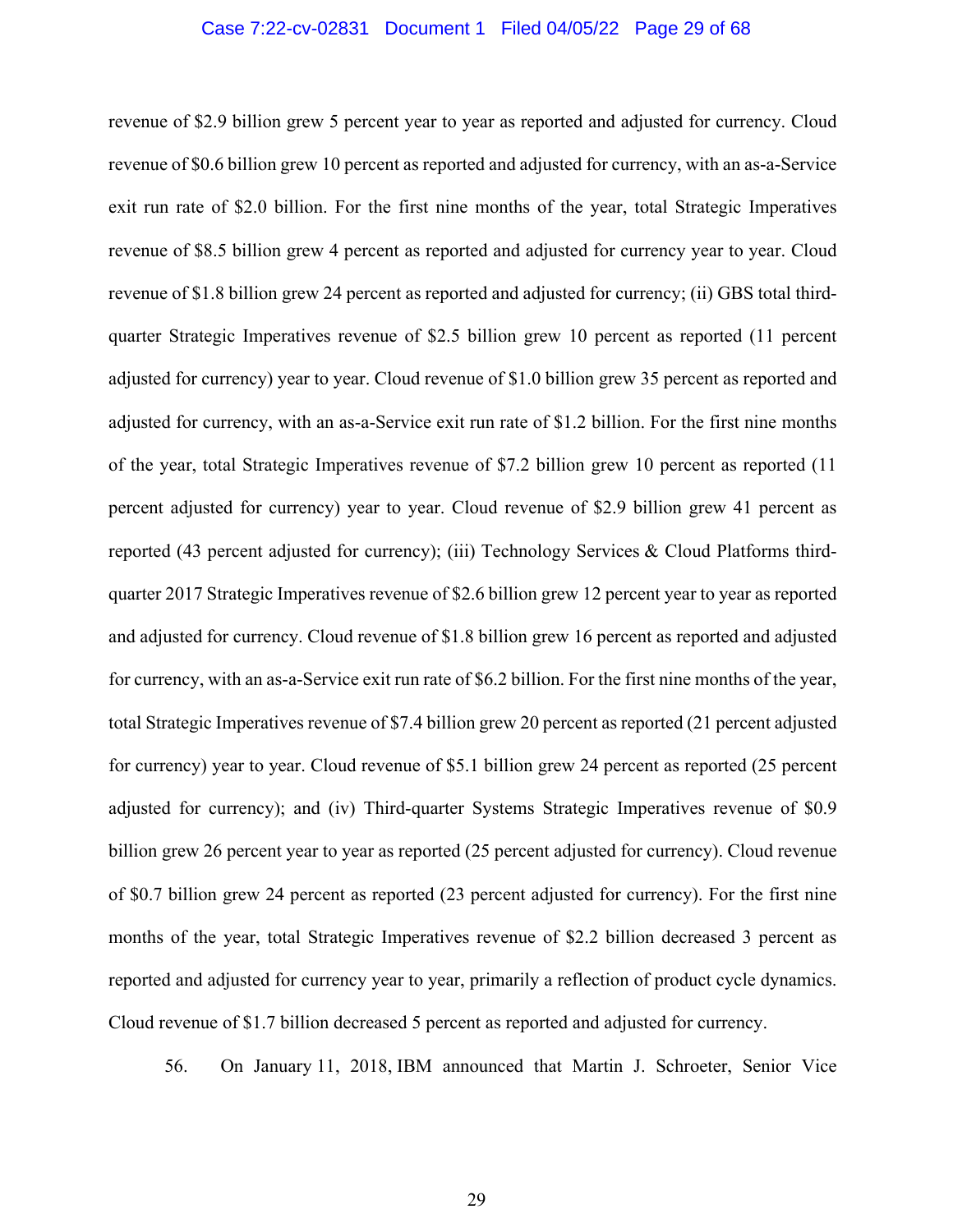#### Case 7:22-cv-02831 Document 1 Filed 04/05/22 Page 30 of 68

President and Chief Financial Officer, will take a new role as Senior Vice President, Global Markets, effective January 11, 2018. In addition, James J. Kavanaugh would become Senior Vice President and Chief Financial Officer, effective January 11, 2018. Mr. Kavanaugh was the current Senior Vice President, Finance and Operations, and served as IBM's Vice President and Controller from 2008 to 2015.

57. On January 18, 2018, the Company issued a press release for its preliminary financial results for the 4Q2017 and FY2017. The Company reported that FY2017 Strategic Imperatives revenue of \$36.5 billion were up 11 percent, representing 46 percent of IBM revenue. 4Q2017 Strategic Imperatives revenue was up 17 percent (up 14 percent adjusting for currency). "IBM's strategic imperatives revenue again grew at a double-digit rate and now represents 46 percent of our total revenue, and we are pleased with our overall revenue growth in the quarter," said Ginni Rometty, IBM chairman, president and chief executive officer. "During 2017, we strengthened our position as the leading enterprise cloud provider and established IBM as the blockchain leader for business. Looking ahead, we are uniquely positioned to help clients use data and AI to build smarter businesses."

58. As to CAMSS, the press release reported on its 4Q2017 that fourth-quarter cloud revenues increased 30 percent to \$5.5 billion (up 27 percent adjusting for currency). Cloud revenue over the last 12 months was \$17.0 billion, including \$9.3 billion delivered as-a-service and \$7.8 billion for hardware, software and services to enable IBM clients to implement comprehensive cloud solutions. The annual exit run rate for as-a-service revenue increased to \$10.3 billion from \$8.6 billion in the fourth quarter of 2016. In the quarter, revenues from analytics increased 9 percent (up 6 percent adjusting for currency). Revenues from mobile increased 23 percent (up 21 percent adjusting for currency) and revenues from security increased 132 percent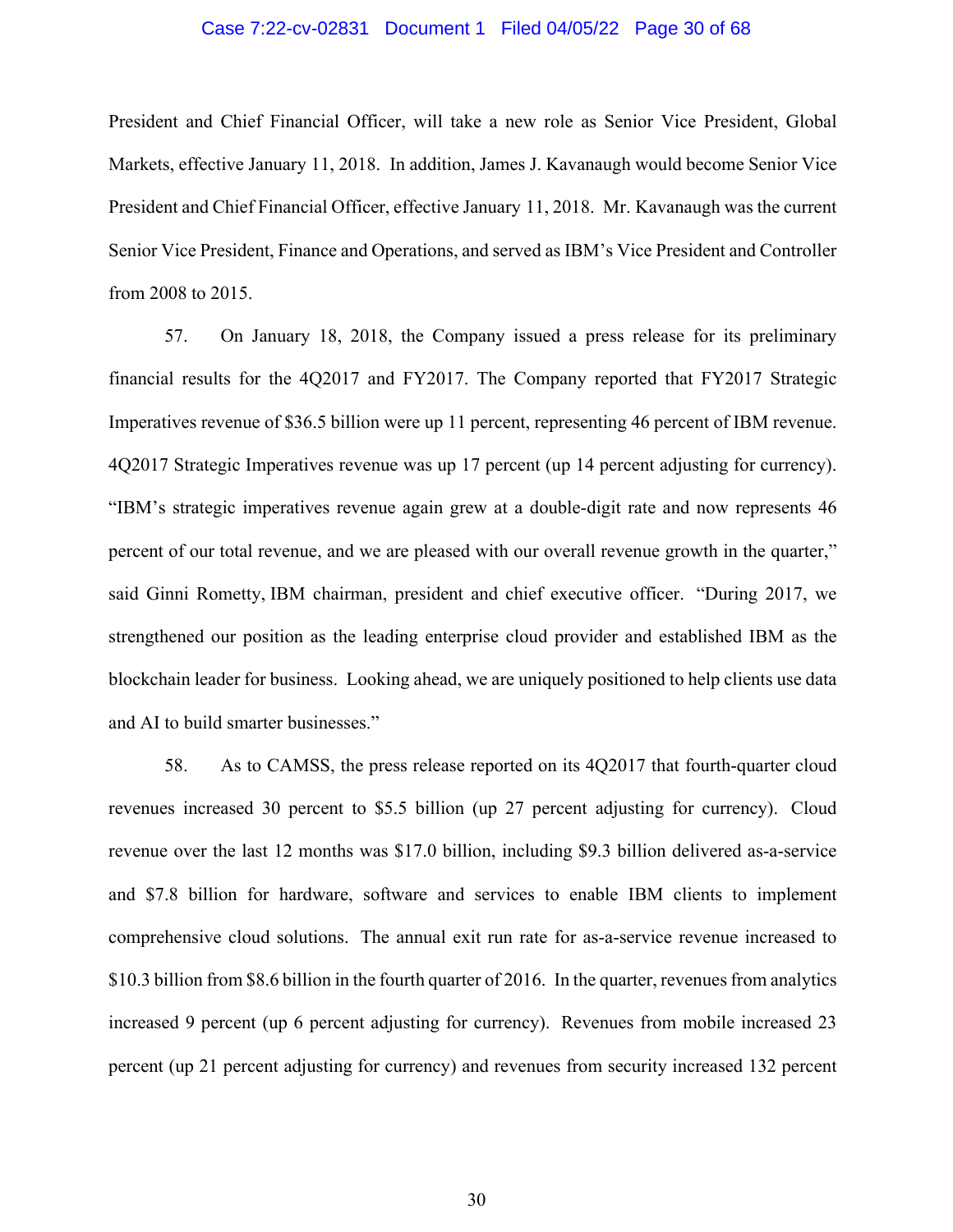(up 127 percent adjusting for currency).

59. That same day the Company also filed IBM's 4Q2017 Earnings Presentation with the SEC (attached to the Form 8-K), that contained financial information concerning Strategic Imperative Revenue contribution to the Company's Segments: (i) CS \$3.5 billion; (ii) GBS \$2.6 billion, (iii) TS&CP \$2.9 billion, and (iv) Systems \$2.1 billion. Total overall Strategic Imperatives Revenue for 1Q2017 was \$11.1 billion.

60. On February 27, 2018, the Company filed its 4Q2017 and FY2017 Form 10-K

(ex.13) with the SEC. AS to CAMS for FY2017:

In 2017, the company continued to deliver solid revenue growth in its strategic imperatives which generated \$36.5 billion of revenue and grew 11 percent as reported and adjusted for currency, with double-digit growth in cloud, security and mobile, as the company continues to build new products and offerings and continuously reinvent its platforms. These are not separate businesses, they are offerings across the segments that address opportunities in analytics, cloud, security and mobile. The company is embedding cloud and cognitive capabilities across the business and the strategic imperatives reflect the progress being made in helping enterprise clients extract value from data and become digital businesses. Strategic imperatives growth in 2017 largely represented organic growth as the acquisitive content leveled on a year-to-year basis. Total Cloud revenue of \$17.0 billion increased 24 percent as reported and adjusted for currency, with as-a-Service revenue up 31 percent as reported and adjusted for currency. The annual exit run rate for as-a-Service revenue increased to \$10.3 billion in 2017 compared to \$8.6 billion in 2016. Analytics revenue of \$20.6 billion increased 6 percent as reported and adjusted for currency. Mobile revenue increased 19 percent as reported and adjusted for currency and Security revenue increased 55 percent (54 percent adjusted for currency), driven by security software solutions and strong demand for the pervasive encryption capabilities in the new z14 mainframe.

61. The 2017 Form 10-K (ex. 13) also reported CAMS fourth quarter results. As to

CAMS 2017 fourth quarter results:

In the fourth quarter, the company continued to deliver solid growth in its strategic imperatives which generated \$11.1 billion of revenue and grew 17 percent as reported and 14 percent adjusted for currency, led by cloud and security, as the company continues to embed AI and cloud into its offerings. The strategic imperatives are not separate businesses, they are offerings across the segments that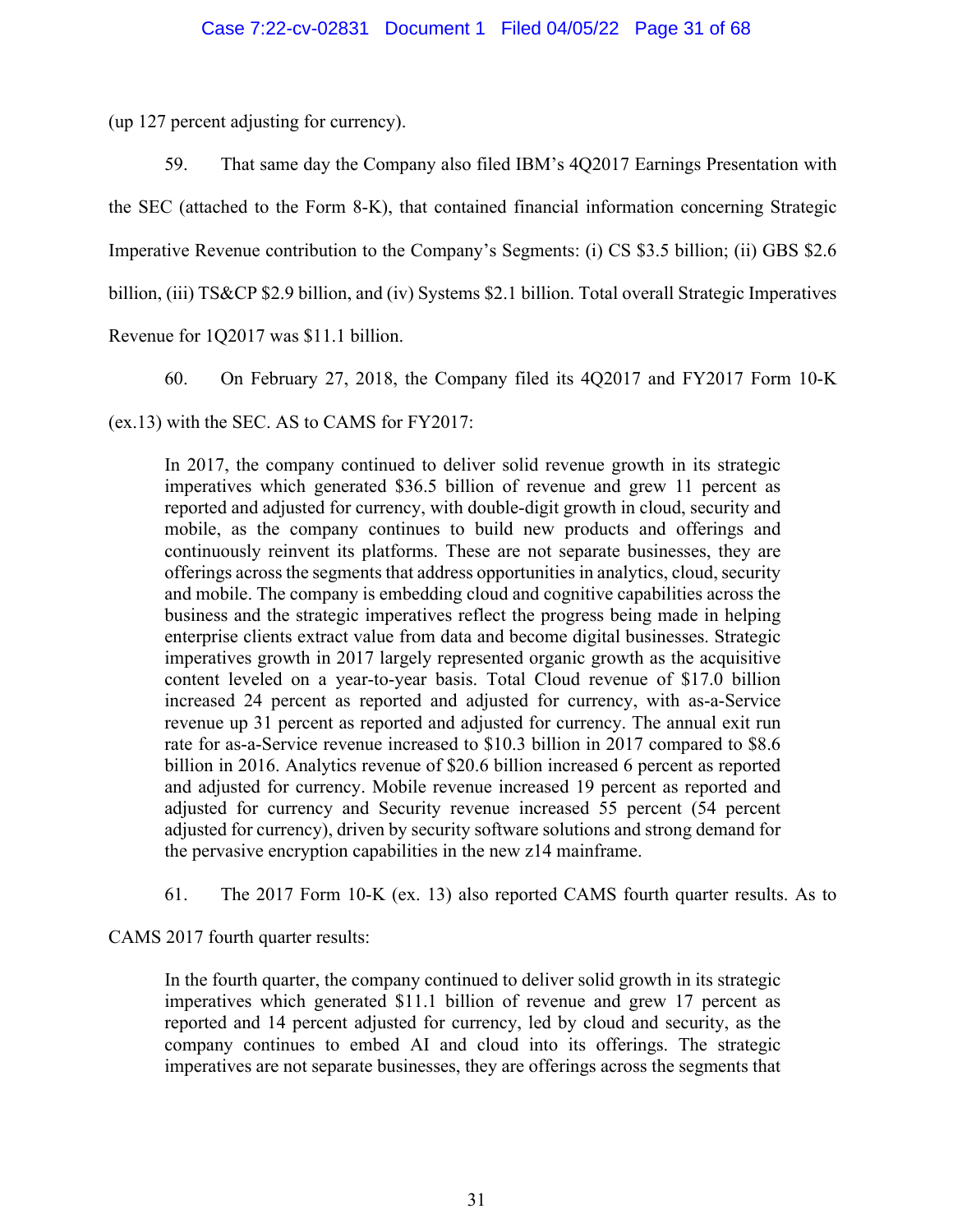address opportunities in analytics, cloud, security and mobile. Strategic imperatives growth in the fourth quarter continued to largely represent organic growth as the acquisitive content has leveled on a year-to-year basis. Total Cloud revenue of \$5.5 billion increased 30 percent as reported and 27 percent adjusted for currency as the company enables clients to implement comprehensive cloud solutions. Cloud-asa-Service revenue was up 20 percent (18 percent adjusted for currency) and the annual exit run rate for as-a-Service revenue increased to \$10.3 billion in the fourth quarter of 2017 compared to \$9.4 billion in the third quarter of 2017. Analytics revenue of \$6.1 billion increased 9 percent as reported (6 percent adjusted for currency). Mobile revenue increased 23 percent (21 percent adjusted for currency) and Security revenue more than doubled year to year, reflecting the strong demand for the pervasive encryption capabilities in IBM Z and good performance in both managed security services within Technology & Cloud Platforms and in security software.

62. As to IBM's Segments, the Company reported 4Q2017 and FY2017 financial results for IBM Segments' Strategic Imperatives revenue: (i) Cognitive Solutions total fourthquarter Strategic Imperatives revenue of \$3.5 billion was flat year to year as reported and decreased 3 percent adjusted for currency. Cloud revenue of \$0.7 billion grew 8 percent as reported and 6 percent adjusted for currency, with an as-a-Service exit run rate of \$2.1 billion. Cognitive Solutions total Strategic Imperatives revenue for FY2017 of \$12.0 billion grew 2 percent year to year as reported and adjusted for currency; Cloud revenue of \$2.5 billion grew 19 percent as reported and adjusted for currency, with an as-a-Service exit run rate of \$2.1 billion; (ii) GBS total fourth-quarter Strategic Imperatives revenue of \$2.6 billion grew 9 percent as reported (7 percent adjusted for currency) year to year. Cloud revenue of \$1.1 billion grew 19 percent as reported (17 percent adjusted for currency), with an as-a-Service exit run rate of \$1.3 billion. Within GBS, FY2017 total Strategic Imperatives Revenue of \$9.8 billion grew 10 percent as reported and adjusted for currency year to year. Cloud revenue of \$4.0 billion grew 34 percent as reported (35 percent adjusted for currency), with an as-a-Service exit run rate of \$1.3 billion; (iii) Technology Services & Cloud Platforms fourth quarter Strategic Imperatives Revenue of \$2.9 billion grew 15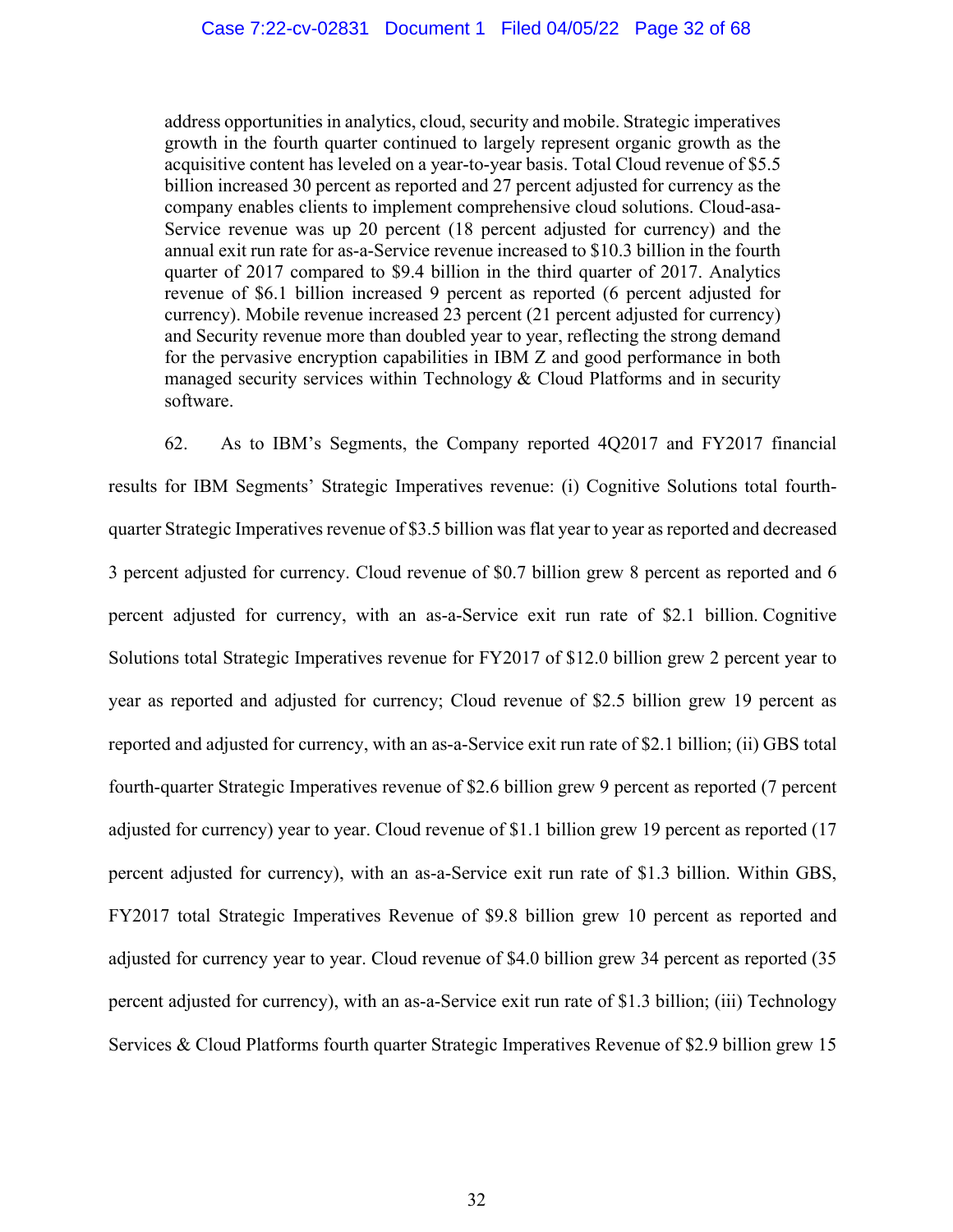#### Case 7:22-cv-02831 Document 1 Filed 04/05/22 Page 33 of 68

percent year to year as reported (12 percent adjusted for currency). Cloud revenue of \$2.0 billion grew 13 percent as reported (10 percent adjusted for currency), with an as-a-Service exit run rate of \$6.9 billion; and (iv) Systems strategic fourth quarter imperatives revenue of \$2.1 billion grew 91 percent year to year as reported (86 percent adjusted for currency). Cloud revenue of \$1.7 billion grew 90 percent as reported (86 percent adjusted for currency).

63. On March 12, 2018, the Company filed its 2018 proxy statement. The Company kept, with Board approval, Strategic Imperatives as 1 of 3 key financial metrics for the AIP. The reason given was that it supports portfolio shift into a cognitive solutions and cloud platform company that will deliver the highest value opportunities for our clients and stockholders. Other highlights included: (i) Since 2015, IBM invested \$37 billion, reshaping their business profile with nearly 60% directed toward high growth Strategic Imperatives; (ii) Revenue from the Company's Strategic Imperatives of cloud, analytics, mobile, social and security has reached a critical mass in 2017, growing to \$36.5B, led by growth in cloud and security, representing 46% of IBM's total revenue; and (iii) Security revenue grew 23% compounded, nearly doubling in size. The fraudulent scheme would continue.

64. On April 7, 2018, IBM filed a Form 8-K with its preliminary results for 1Q2018. Attached to the Form 8-K was the Company's Earnings presentation. With regard to Strategic Imperatives contribution to IBM Segments revenue it reported the following: (i) CS \$2.8 billion; (ii) GBS \$2.5 billion; (iii) TS&CP \$3.0 billion; and (iv) Systems \$0.7. Total Strategic Imperative Revenue for 1Q2018 was \$9.0 billion.

65. On April 24, 2018, IBM filed its 1Q2018 Form 10-Q with the SEC. The MD&A was replete with praise for Strategic Imperatives and its growing revenue model and everincreasing larger slice of the overall business. The MD&A stated in pertinent part:

33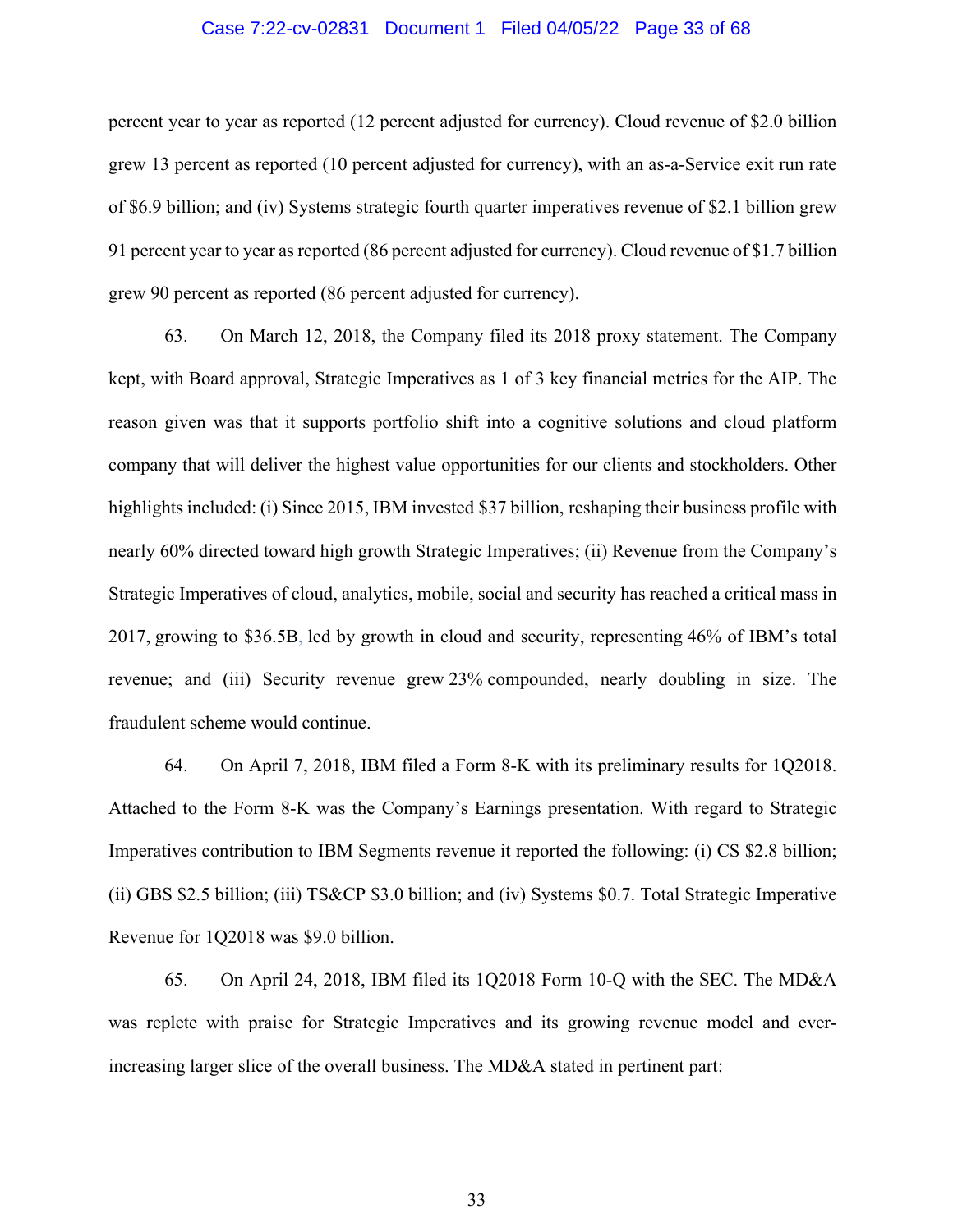In the first quarter of 2018, the company reported \$19.1 billion in revenue, \$1.7 billion in income from continuing operations and operating (non-GAAP) earnings of \$2.3 billion, resulting in diluted earnings per share from continuing operations of \$1.81 as reported and \$2.45 on an operating (non-GAAP) basis. The company also generated \$4.6 billion in cash from operations and \$1.3 billion in free cash flow in the first quarter of 2018 and delivered shareholder returns of \$2.2 billion through gross common stock repurchases and dividends. The first-quarter results demonstrate the work the company has done to reposition the business to lead in the high-value segments of IT, its differentiated value proposition and that its financial strategy and model are built to deliver to clients and shareholders over the long term.

Total consolidated revenue increased 5.1 percent as reported and was flat year to year adjusted for currency. The company continued to have solid revenue growth in its strategic imperatives, led by cloud and security. Year-to-year revenue performance in the first quarter of 2018 improved sequentially compared to the fourth quarter of 2017 growth rates in the Cognitive Solutions, Global Business Services (GBS) and Technology Services & Cloud Platforms segments.

From a segment perspective, Cognitive Solutions revenue increased 5.8 percent as reported and 2 percent adjusted for currency, compared to first-quarter 2017, with continued growth in security software and industry platforms and a return to growth in analytics. GBS revenue increased 4.2 percent asreported, but decreased 1 percent adjusted for currency. Consulting increased 5.5 percent as reported and was flat adjusted for currency and Application Management increased 4.1 percent as reported, but decreased 2 percent adjusted for currency. Within GBS, strategic imperatives revenue increased 12 percent as reported and 6 percent adjusted for currency year to year reflecting the ongoing shift to areas of higher client value. Technology Services & Cloud Platforms increased 5.0 percent as reported, but decreased 1 percent adjusted for currency, representing a sequential improvement of 6.2 points as reported and 3 points adjusted for currency, from fourth-quarter 2017 growth rates. Within Technology Services & Cloud Platforms, strategic imperatives revenue was up 24 percent as reported and 19 percent adjusted for currency year to year. Systems increased 7.5 percent as reported and 4 percent adjusted for currency driven by strong growth in IBM Z and a second consecutive quarter of growth in Power Systems.

Strategic imperatives revenue of \$9.0 billion increased 15 percent as reported and 10 percent adjusted for currency in the first quarter, with double-digit growth in cloud, security and mobile, as the company continues to build new platforms and solutions and embeds cloud and AI capabilities across the business. Strategic imperatives revenue over the last 12 months was \$37.7 billion, an increase of 12 percent as reported and 10 percent adjusted for currency, representing 47 percent of the company's total revenue. Total Cloud revenue in the first quarter of 2018 of \$4.2 billion increased 20 percent as reported and 14 percent adjusted for currency,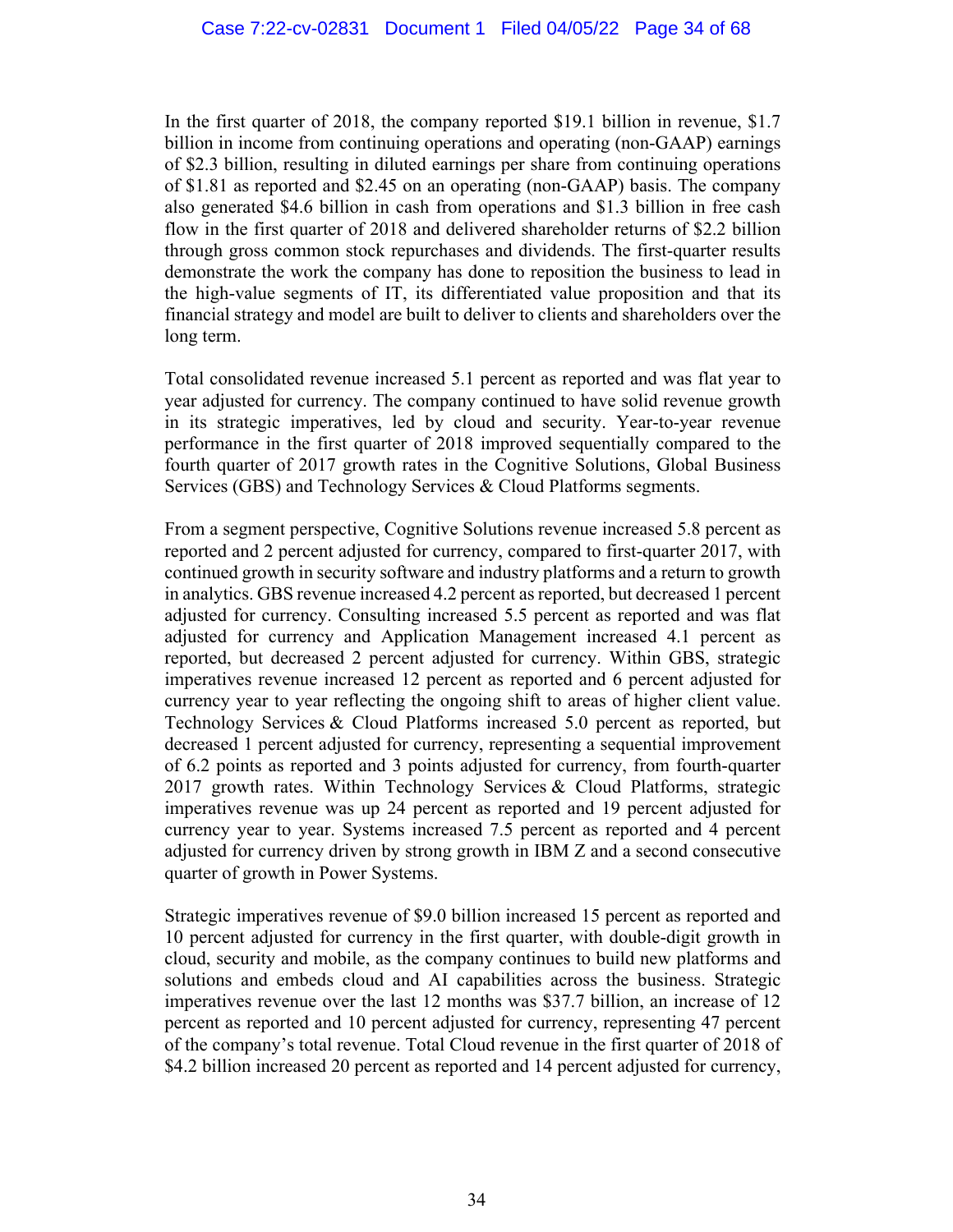with as-a-Service revenue up 25 percent as reported and 20 percent adjusted for currency. The annual exit run rate for as-a-Service revenue increased to \$10.7 billion in the first quarter of 2018 compared to \$8.6 billion in the first quarter of 2017. Analytics revenue of \$4.8 billion increased 9 percent as reported and 4 percent adjusted for currency. Mobile revenue increased 19 percent as reported and 14 percent adjusted for currency and Security revenue increased 65 percent (60 percent adjusted for currency), reflecting strong demand for the company's highlyintegrated security software, security managed services and the pervasive encryption capabilities in the z14 mainframe, and growth in security software solutions.

66. As to the Company's individual segments, the 1Q2018 stated, in pertinent part:

Cognitive Solutions revenue of \$4,299 million grew 5.8 percent as reported and 2 percent adjusted for currency in the first quarter of 2018 compared to the prior year as the company continued to scale new platforms and solutions and increase its SaaS offerings. There was year-to-year growth in both Solutions Software and Transaction Processing Software on an as-reported and constant currency basis. …

Cognitive Solutions total strategic imperatives revenue of \$2.8 billion grew 6 percent year to year as reported (2 percent adjusted for currency). Cloud revenue of \$0.6 billion grew 6 percent as reported (4 percent adjusted for currency), with an as-a-Service exit run rate of \$2.0 billion. …

Global Business Services revenue of \$4,174 million grew 4.2 percent as reported (decreased 1 percent adjusted for currency) in the first quarter of 2018 compared to the prior year. These results reflect modest improvement in the year-to-year performance compared to the fourth quarter of 2017. As the company continues to transform this business, GBS signings grew again in the quarter, both as reported and adjusted for currency. There was growth year to year in strategic imperatives revenue reflecting the ongoing shift to areas of higher client value, such as cloud and analytic. …

Within GBS, total strategic imperatives revenue of \$2.5 billion grew 12 percent as reported (6 percent adjusted for currency) year to year. Cloud revenue of \$1.0 billion grew 19 percent as reported (12 percent adjusted for currency), with an asa-Service exit run rate of \$1.2 billion. …

Technology Services & Cloud Platforms revenue of \$8,625 million grew 5.0 percent as reported (decreased 1 percent adjusted for currency) in the first quarter of 2018 compared to the prior year. These results reflected improvement in yearto-year performance, as reported and adjusted for currency compared to the fourth quarter of 2017. In the first quarter, signings grew double digits as clients continue to recognize the long-term value of the company's offerings and capabilities. …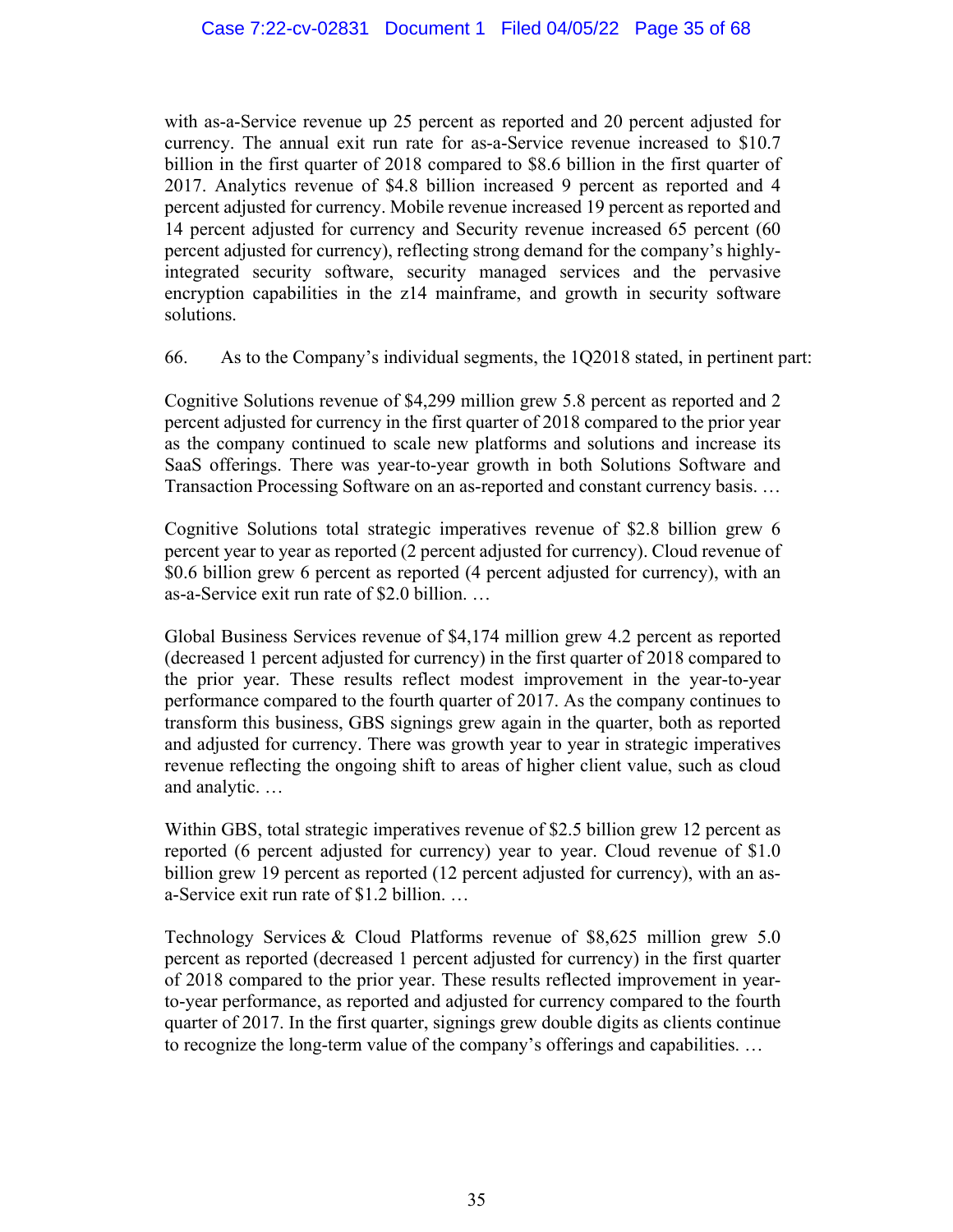Within Technology Services & Cloud Platforms, strategic imperatives revenue of \$3.0 billion grew 24 percent year to year as reported (19 percent adjusted for currency) in the first quarter of 2018. Cloud revenue of \$2.1 billion grew 26 percent as reported (20 percent adjusted for currency), with an as-a-Service exit run rate of \$7.4 billion. …

Systems revenue of \$1,500 million grew 7.5 percent year to year as reported (4 percent adjusted for currency) in the first quarter of 2018 compared to the prior year. The company has modernized its systems for the most contemporary workloads and, within Systems Hardware, revenue of \$1,093 million grew 9.2 percent year to year as reported (6 percent adjusted for currency). This performance was driven by strong z14 momentum and growth in Power Systems, partially offset by a decline in Storage Systems, as reported and adjusted for currency. Operating Systems Software revenue of \$407 million grew 3.2 percent as reported (decreased 1 percent adjusted for currency) compared to the prior year. …

Within Systems, total strategic imperatives revenue of \$0.7 billion grew 28 percent as reported (24 percent adjusted for currency) year to year in the first quarter of 2018. Cloud revenue of \$0.5 billion grew 16 percent as reported (12 percent adjusted for currency).

67. On July 18, 2018, IBM issued a press release reporting preliminary financial results

for 2Q2018. The Company reported \$10.1 billion in Strategic Imperative Revenue and again

purportedly played a prominent role in IBM's 2Q2018 financial performance. The press release

stated, in pertinent part:

Strategic Imperatives Revenue

Strategic imperatives revenue over the last 12 months was \$39.0 billion, up 15 percent (up 12 percent adjusting for currency). Total cloud revenue over the last 12 months was \$18.5 billion, up 23 percent (up 20 percent adjusting for currency), with \$8.2 billion from hardware, software and services to enable IBM clients to implement hybrid cloud solutions across public, private and multi-cloud environments, and \$10.4 billion delivered as a service. The annual exit run rate for as-a-service revenue increased in the quarter to \$11.1 billion, up 26 percent (up 24 percent adjusting for currency).

In the second quarter, revenues from analytics increased 7 percent to \$5.4 billion (up 5 percent adjusting for currency); revenues from mobile increased 5 percent to \$1.3 billion (up 3 percent adjusting for currency); and revenues from security increased 81 percent to \$1.0 billion (up 79 percent adjusting for currency).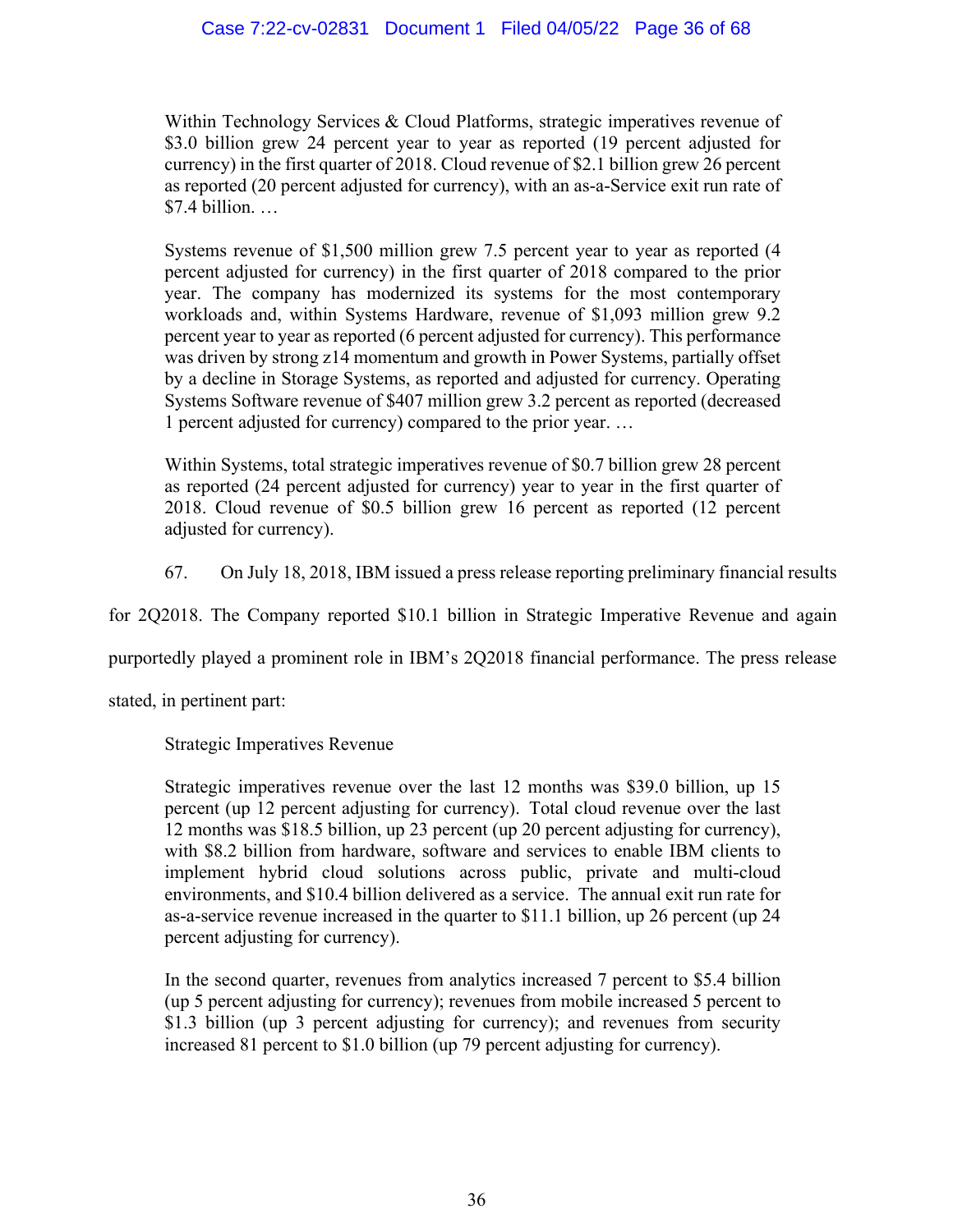## Case 7:22-cv-02831 Document 1 Filed 04/05/22 Page 37 of 68

68. At the close of market on July 18, 2018, IBM held an earnings conference call with

Defendant Kavanaugh the presenter for the Company. The importance of Strategic Imperatives to

the Company's future was made clear by Kavanaugh. He stated, in pertinent part:

In the second quarter, we delivered \$20 billion of revenue, …

Across our segments, we had continued momentum in our strategic imperatives revenue. Over the last twelve months, our strategic imperatives revenue has grown to \$39 billion, which represents 48% of IBM's revenue. And within that, cloud is now \$18.5 billion.

Our strategic imperatives revenue in the quarter was up 15%, and accelerated to 13% at constant currency. Revenue performance this quarter was led by Security and Cloud. Security was up about 80% this quarter, driven by strong demand for the pervasive encryption of IBM Z and growth in our integrated software and services business. …

So now let's get into the two segments. Global Business Services returned to modest revenue growth, increased gross profit dollars, and expanded gross margin. We're realizing the improved revenue trajectory from the run-out of our opening backlog for the year. Our Strategic Imperatives revenue grew 6% with strong performance in the as-a-service offerings, which were up 25%.

Technology Services and Cloud Platforms, revenue returned to growth. Similar to GBS, this performance was driven primarily by our improved opening backlog runout dynamics. The strategic imperatives revenue in the segment grew 24%. This was led by Cloud, which grew 27% and our as-a-service revenue grew 30%, which is up about 6 points sequentially and is now at an at an annualized run rate of \$7.6 billion

In summary, our performance this quarter underscores the extent to which we have repositioned our business over the last several years. As I said, nearly half of our revenue is aligned to the strategic imperatives, which represent the emerging, highvalue, high-growth segments in our industry. This also reflects a major portfolio shift for IBM, driven, as we discussed at our investor webcast in March, by major shifts in our capital allocation and investment strategy.

69. On that same day, IBM filed a Form 8-K with its preliminary results for 2Q2018.

Attached to the Form 8-K was the Company's Earnings presentation. With regard to Strategic

Imperatives contribution to IBM Segments revenue it reported the following: (i) CS \$3.0 billion;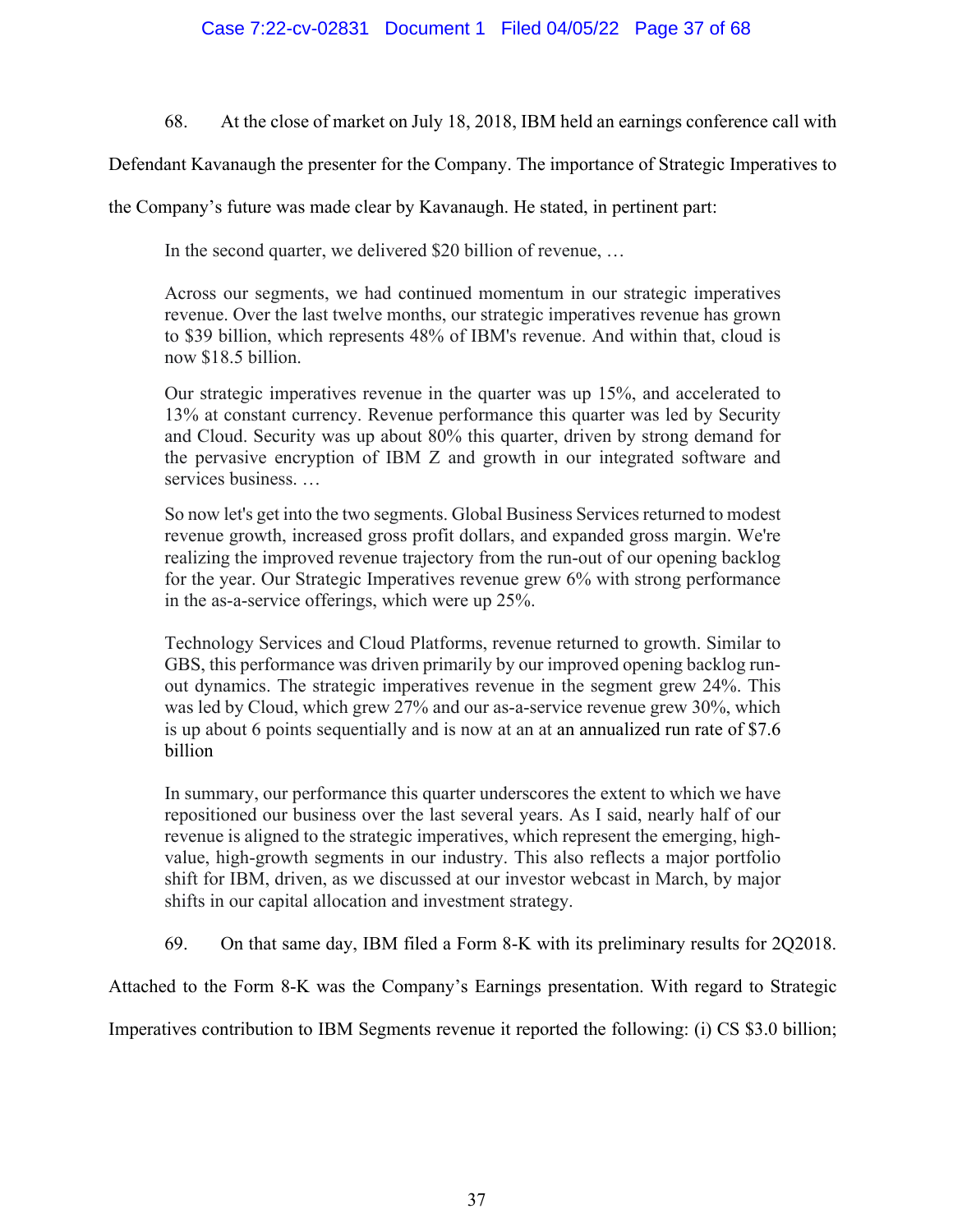## Case 7:22-cv-02831 Document 1 Filed 04/05/22 Page 38 of 68

(ii) GBS \$2.7 billion; (iii) TS&CP \$3.1 billion; and (iv) Systems \$1.2. Total Strategic Imperative

Revenue for 2Q2018 was \$10.0 billion.

70. IBM filed its 2Q2018 Form 10-Q with the SEC on July 31, 2018. Concerning Strategic Imperatives Revenue and growth, CAMS revenue and growth, and the amount that Strategic Imperatives contributed to the Company's Segments and the Company overall, the

2Q2018 Form 10-Q stated, in pertinent part:

Total consolidated revenue increased 3.7 percent as reported and 1.6 percent adjusted for currency ... There was continued momentum in revenue across the strategic imperatives in the second quarter, led by cloud and security.

From a segment perspective, Cognitive Solutions revenue increased 0.5 percent as reported but decreased 1 percent adjusted for currency, compared to second-quarter 2017. There was continued growth in analytics and good performance in industry verticals driven by financial services and IoT, offset by areas where the company is repositioning its portfolio. In the second quarter, the revenue trajectory improved at constant currency in both services segments compared to the first quarter of the year. Global Business Services (GBS) revenue increased 2.3 percent as reported and was flat year to year adjusted for currency. Consulting increased 6.0 percent as reported and 4 percent adjusted for currency, while Application Management revenue decreased 0.5 percent as reported and 3 percent adjusted for currency. GBS strategic imperatives revenue increased 8 percent as reported and 6 percent adjusted for currency reflecting the ongoing shift to areas of higher client value. Technology Services & Cloud Platforms (TS&CP) increased 2.5 percent as reported and was flat adjusted for currency with growth in Infrastructure Services and Integration Software offset by a decline in Technical Support Services, as reported and adjusted for currency. TS&CP strategic imperatives revenue was up 26 percent as reported and 24 percent adjusted for currency year to year. Systems delivered strong revenue performance in the quarter of 24.6 percent as reported and 23 percent adjusted for currency, with growth across all three hardware brands.

Strategic imperatives revenue of \$10.1 billion increased 15 percent as reported and 13 percent adjusted for currency in the second quarter, led by cloud and security. Cloud revenue of \$4.7 billion increased 20 percent (18 percent adjusted for currency) driven by as-a-Service revenue which grew 26 percent as reported and 24 percent adjusted for currency. The annual exit run rate for as-a-Service revenue increased to \$11.1 billion in the second quarter of 2018 compared to \$8.8 billion in the second quarter of 2017. Security grew 81 percent as reported (79 percent adjusted for currency) driven by strong demand for the pervasive encryption of IBM Z and growth in integrated software and services. Analytics revenue of \$5.4 billion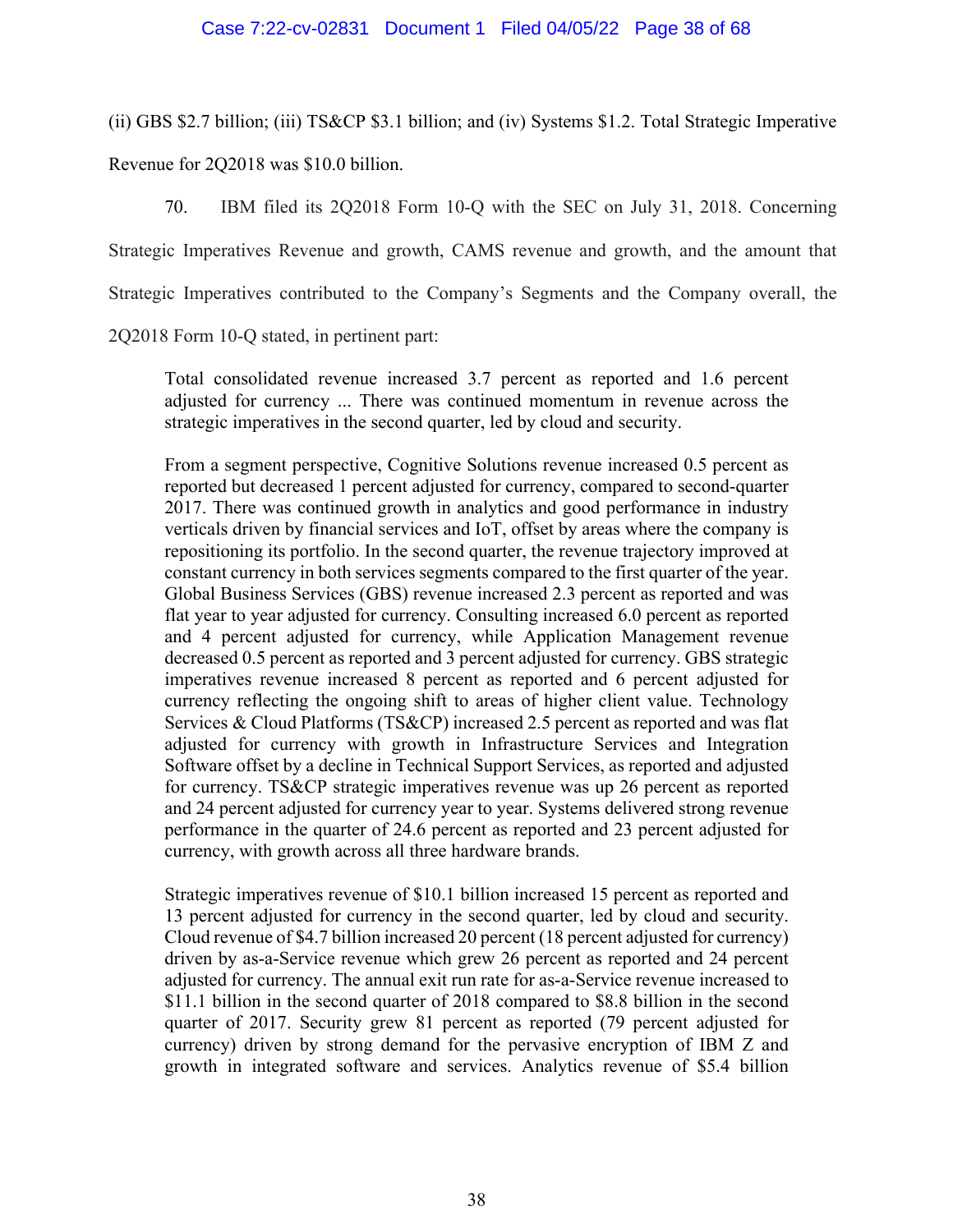## Case 7:22-cv-02831 Document 1 Filed 04/05/22 Page 39 of 68

increased 7 percent as reported and 5 percent adjusted for currency. Mobile revenue increased 5 percent as reported and 3 percent adjusted for currency.

71. The statements by Defendants in ¶¶ 41-55, 57-70, were made knowingly and/or with severe recklessness and were materially false and misleading and/or omitted to disclose that: (i) Strategic Imperatives Revenue and growth, CAMS and CAMS Components' revenue and growth, and the Company's Segments' revenue and growth were artificially inflated as a result of the wrongful reclassification of revenues from non-strategic to strategic to make those revenues eligible for treatment as Strategic Imperatives Revenue; (ii) the Company's present success and positive future growth prospects concerning its Strategic Imperative business strategy were being fueled by the wrongful reclassification of revenues from non-strategic to strategic to make those revenues eligible for treatment as Strategic Imperative Revenue and, as a result (iii) misled the market by portraying the Company's Strategic Imperative's financial performance and future prospects more favorable than they actually were as a result of the fraudulent scheme and/or the wrongful reclassification of revenues from non-strategic to strategic to make those revenues eligible for treatment as Strategic Imperatives.

## **The Truth Is Partially Revealed Through a Pretextual Statement by Defendants Concerning the Company's Financial Performance**

72. On October 16, 2018, IBM stock closed at \$145.12 per share. Within minutes after the market closed on October 16, 2018, IBM issued a press release announcing its preliminary results for 3Q2018. The Company reported revenue of \$18.8 billion, down 2 percent and slowing growth in Strategic Imperatives. As to Strategic Imperatives the press release had a separate section stating:

Strategic imperatives revenue over the last 12 months was \$39.5 billion, up 13 percent (up 11 percent adjusting for currency). Total cloud revenue over the last 12 months was \$19.0 billion, up 20 percent (up 18 percent adjusting for currency),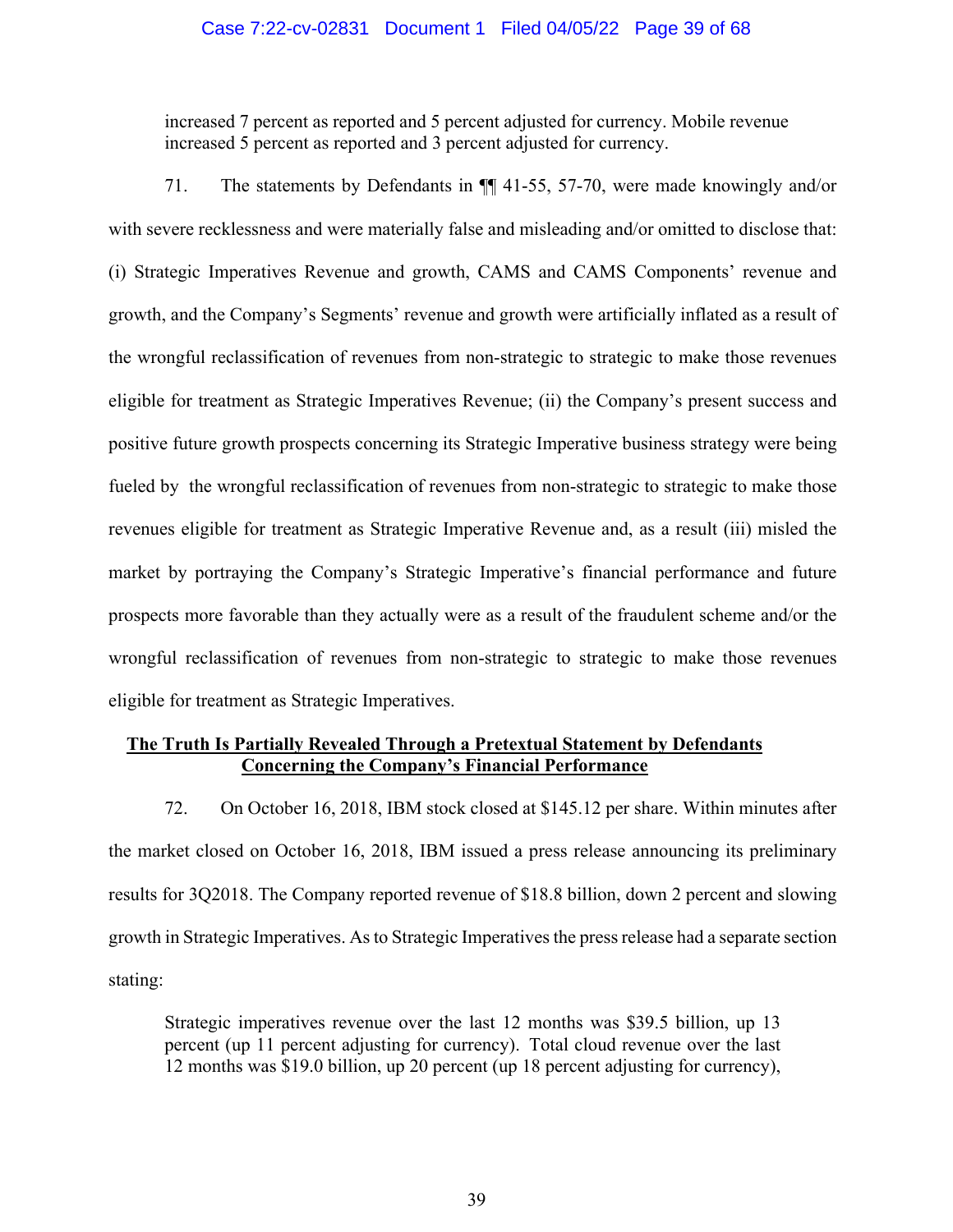# Case 7:22-cv-02831 Document 1 Filed 04/05/22 Page 40 of 68

with \$8.1 billion from hardware, software and services to enable IBM clients to implement hybrid cloud solutions across public, private and multi-cloud environments, and \$10.9 billion delivered as a service. The annual exit run rate for as-a-service revenue increased in the quarter to \$11.4 billion, up 21 percent (up 24 percent adjusting for currency).

73. In connection with the 3Q2018 financial performance, Defendant Rometty commented in the press release that, "IBM's progress and momentum this year in the emerging, high-value Segments of the IT industry are driven by our innovative technology, deep industry

expertise and commitment to trust and security."

74. The Company held an earnings conference call that same evening. Defendant

Kavanaugh led the call for IBM. As to Strategic Imperatives he stated:

We continue to see strong client demand in the emerging high-value segments of the IT industry. And our performance this quarter was driven by the offerings in hybrid cloud, in security, in digital, and in analytics and AI, a testament to our ability to deliver differentiated value to our clients through innovative technologies with the skills and expertise to implement these technologies. We see the results in our strategic imperatives revenue growth of 13% over the last 12 months. We also see this playing out in higher operating margin over the last few quarters, which supports both our long-term investment and return to shareholders. With our success in these higher value areas and our focus on delivering consistent operational performance, we remain on track to our full-year expectations of earnings per share and free cash flow. …

Across our segments, our Strategic imperatives revenue has grown to \$39.5 billion over the last 12 months. Within that, our cloud revenue is \$19 billion and we exited the third quarter with an as-a-service annual run rate of \$11.4 billion, which again was up 24%. While that's already a significant revenue base in the emerging high value segments of the IT industry such as cloud and AI, it's still early in the adoption of these technologies. …

Now some of the underpinnings behind that. One, we still see strong demand in key high value segments and you see that play out in our third quarter performance and we think that will continue moving forward, areas like hybrid cloud where we're winning with our hybrid cloud value proposition in the marketplace, data and AI, security, digital, all of these are instantiated in our strategic imperatives which now from a trailing 12-month perspective were at \$39.5 billion, pretty close to that \$40 billion target that we put in place well over three years ago when the IBM company had less than 25% of its portfolio in strategic imperatives. Today we are roughly at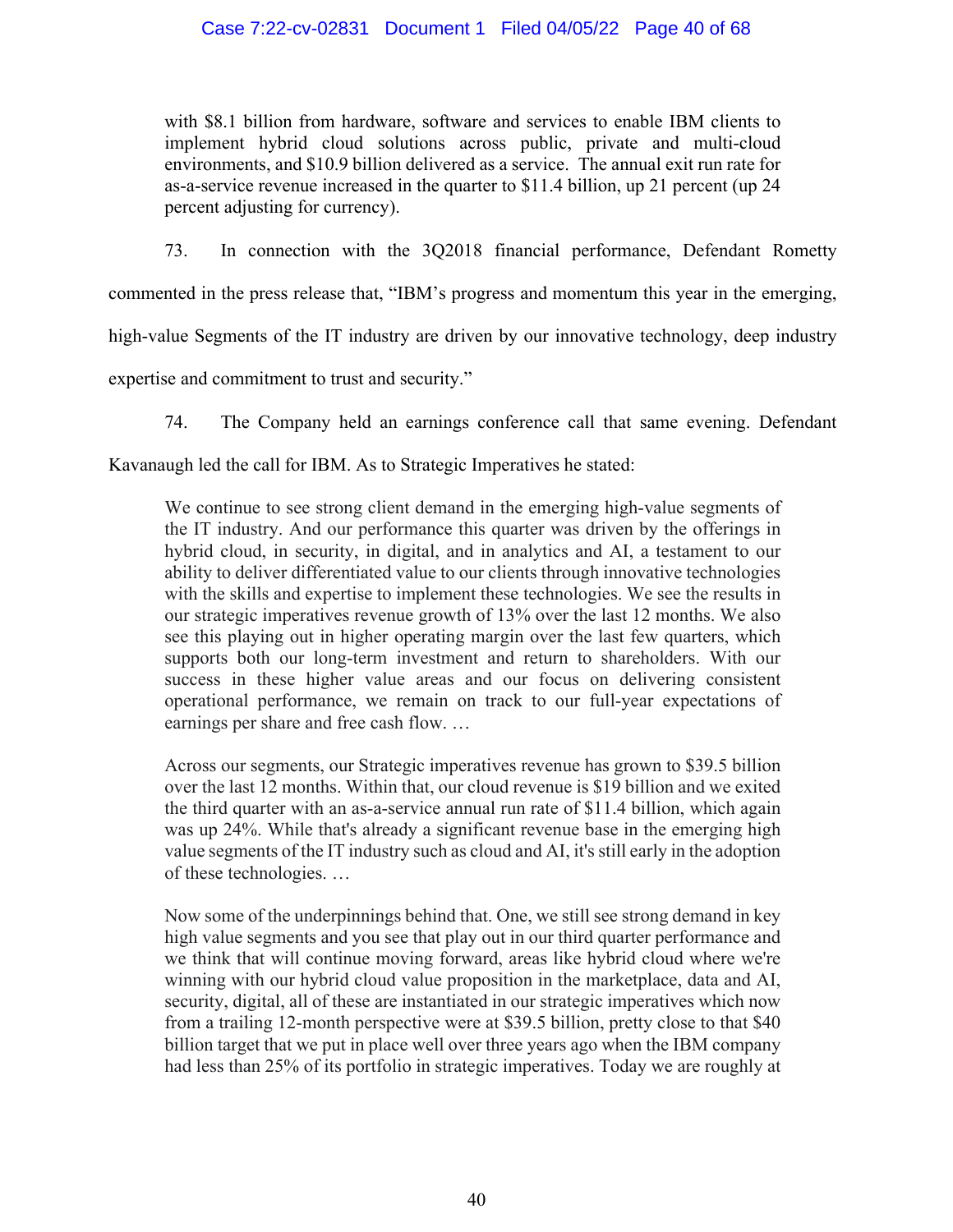50%. That's a massive transformation over a period of time and that's led to significant improvement in trajectory of our revenue growth overall whereas yearto-date we're up 2%. But underneath that, you see some of the areas of growth around cloud, \$19 billion growing 20%. And within that, it's being driven by our high value as-a-service content driving our cloud component, that's up now to \$11.4 billion on an annualized exit run rate growing consistently at 24%.

75. In response to a question from an analyst regarding the market's view that cloud

revenue within Cognitive Solutions and Strategic Imperatives had lackluster performance:

Kavanaugh stated:

Wamsi Mohan -- Merrill Lynch -- Analyst

Thank you. Jim I was wondering if you can talk a little bit about the strategic comparative performance within Cognitive including the cloud revenues and as a service both of which declined versus overall strategic imperative growth. Can you maybe talk about some of the puts and takes there and some color on what you think drove that client buying seasonality that you mentioned to a prior question? And if I could how do you think that some of these new announcements around AI OpenScale and multi-cloud could change the trajectory for cognitive and when? Thank you.

James J. Kavanaugh -- Senior Vice President and Chief Financial Officer

Okay Wamsi. Thank you very much for your questions. There's a lot there to compact into one answer but let me talk about strategic imperatives first and then I'll get into cognitive next. But let's put the strategic imperatives into perspective. So as I stated on the call trailing 12 months, \$39.5 billion we talked about three years ago, we put the signposts out there to hit \$40 billion. At that point in time the IBM contribution was less than a quarter of IBM's revenue. Now we're approaching 50%. We're growing in the mid-teens, 13% I think if I remember correctly, over the trailing 12 months and that has lifted IBM's overall revenue growth.

As you've seen year-to-date we're growing 2% at the IBM level. But within that strategic imperatives our cloud business, to your point, is at \$19 billion right now, up 20%. And the high value as-a-service component underneath that is up 24% consistent with where we've been in the first half of the year. And I think that's an attestation to we are capturing the new and emerging workloads as the secular shift to as-a-service world is happening overall. Now when you take a look at our strategic imperatives, let's put this in perspective where we were 90 days ago. We knew to hit that \$40 billion that we needed to be at basically mid to high single digit growth in the second half and we knew similar to how we laid out our expectation for guidance that we were going to wrap around the most successful mainframe product program that we've had in history. So as we entered the second half we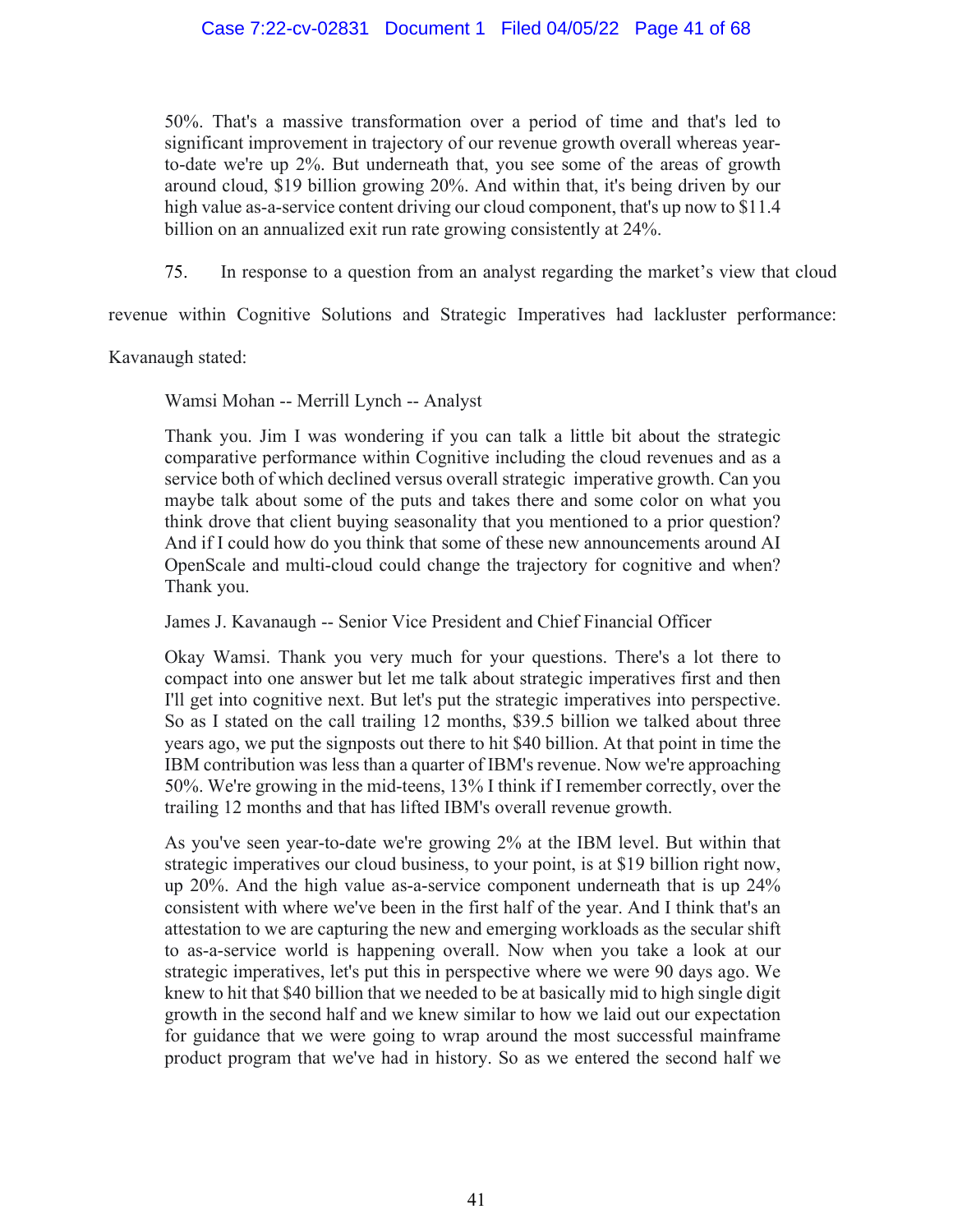knew we had to focus on driving that underlying high value as a service content and continue to accelerate that to offset the impacts on that mainframe wrap around on product cycle. And you see in the third quarter our strategic imperatives basically accomplished that. We did what we expected.

So as we look going forward then in the fourth quarter we have to repeat what we just did in the third quarter. In the underlying acceleration in our base services businesses I talked about, the expectation as we have a great pipeline lined up for our software entering the fourth quarter based on those buying cycle seasonality that impact us in third quarter we do expect to hit the \$40 billion at the end of the year. And I'll remind you when we set that \$40 billion target in 2015 we've lost over \$2 billion of revenue due to the strengthening of the US dollar. So you've seen what it's done to transform our portfolio. It's changed the mindset of how we run our Company, how we allocate capital and investment and you see how that's playing up with regard to the improved trajectory.

76. The market was not fooled by Kavanaugh's comments about the Company's

financial performance and recognized that there was both a revenue shortfall and a slowdown in the growth of Strategic Imperatives Revenue demonstrated when the market opened the next day and IBM's stock price got pummeled. The market opened on October17, 2018, at \$135.89 per share, fell as low as \$133.42 and closed at \$134.05, a drop of \$11.07 (or 7.6%) from the closing price per share of \$145.12 of October16, 2017, damaging investors.

77. An article appearing in Motley Fool on October 19 and an accompanying video

filmed on October 17, 2018, transcribed below, put some color on IBM's 3Q2018 performance:

Why IBM's Brief Growth Streak Just Stalled

Shares sank to a 52-week low after a quarterly report that showed the tech pioneer was back in contraction mode.



[Motley Fool Staff](https://www.fool.com/author/1282/) Oct 19, 2018 at 9:03AM

The landscape of the tech industry is dotted with the remains of once-powerful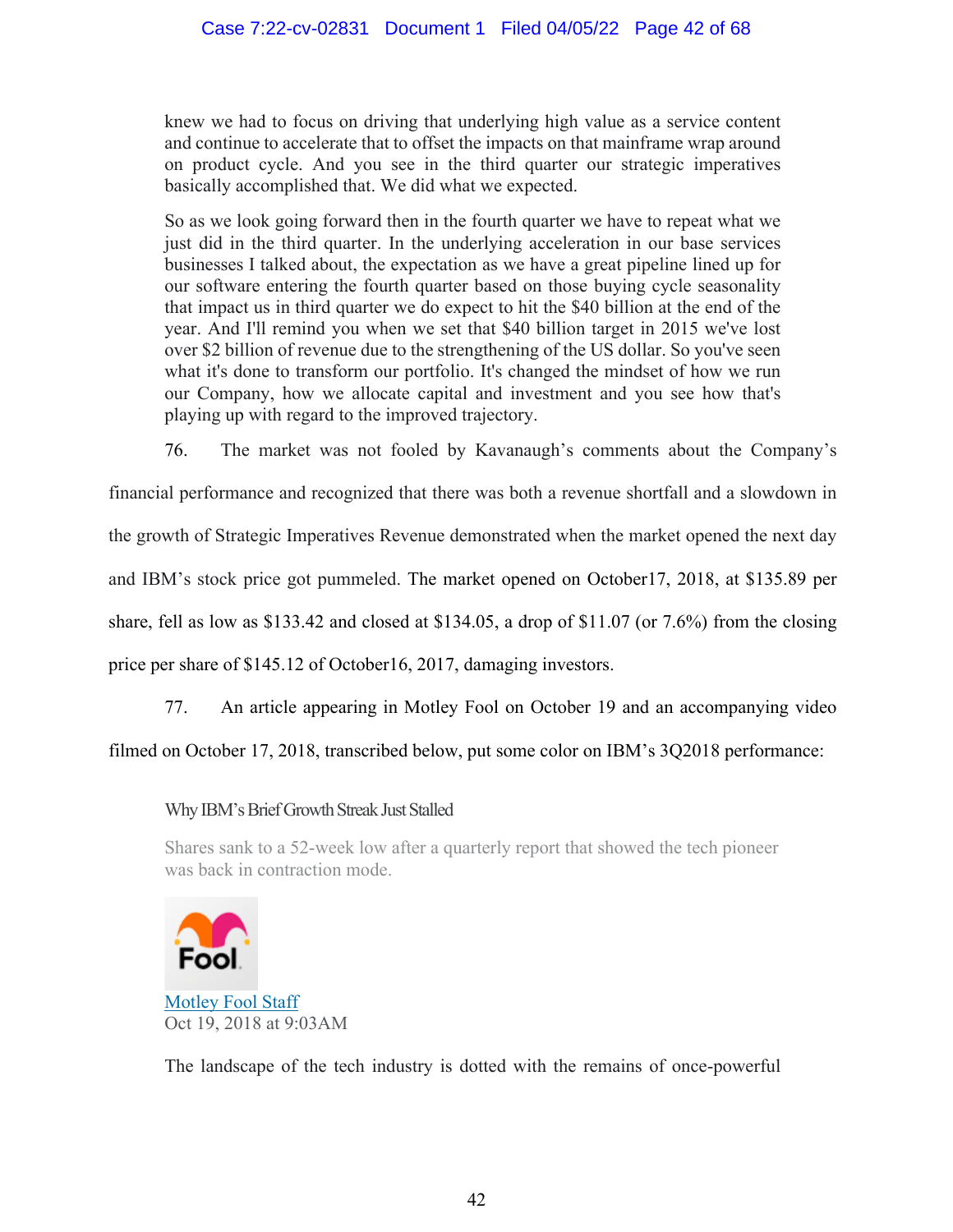players that grew fast, led for a while, and then failed to pivot with the changing times. It's possible to have a strong second or third act, though, and for a time, it appeared IBM [\(NYSE:IBM\)](https://www.fool.com/quote/nyse/international-business-machines-corporation/ibm/) was on course to achieve a good one. Unfortunately for its shareholders, there was a speed bump on the road to rebound last quarter: The company reported this week that revenue shrank, and growth in its vital "strategic imperatives" businesses slowed. Seriously, when IBM's legacy mainframe business is the strongest performer in a given quarter, one has to see that as a problem.

In this segment of the [Market Foolery](https://www.fool.com/podcasts/marketfoolery/) podcast, host Chris Hill and senior analyst Andy Cross talk about the investment thesis around IBM stock, Warren Buffett's view, the untapped power of Watson, and more.

A full transcript follows the video.

Should you invest \$1,000 in International Business Machines Corporation right now?

Before you consider International Business Machines Corporation, you'll want to hear this.

Our award-winning analyst team just revealed what they believe are the [10 best](https://api.fool.com/infotron/infotrack/click?apikey=35527423-a535-4519-a07f-20014582e03e&impression=b2e5708e-8dcd-46e8-afd3-53facb74328e&url=https%3A%2F%2Fwww.fool.com%2Fmms%2Fmark%2Fe-foolcom-sa-bbn-dyn%3Faid%3D8867%26source%3Disaeditxt0000713%26company%3DInternational%2520Business%2520Machines%2520Corporation%26ftm_mes%3Dfoolcom-sa-bbn-dyn-International%2520Business%2520Machines%2520Corporation%26ftm_cam%3Dsa-bbn-evergreen%26ftm_veh%3Darticle_pitch%26ftm_pit%3D9316)  [stocks](https://api.fool.com/infotron/infotrack/click?apikey=35527423-a535-4519-a07f-20014582e03e&impression=b2e5708e-8dcd-46e8-afd3-53facb74328e&url=https%3A%2F%2Fwww.fool.com%2Fmms%2Fmark%2Fe-foolcom-sa-bbn-dyn%3Faid%3D8867%26source%3Disaeditxt0000713%26company%3DInternational%2520Business%2520Machines%2520Corporation%26ftm_mes%3Dfoolcom-sa-bbn-dyn-International%2520Business%2520Machines%2520Corporation%26ftm_cam%3Dsa-bbn-evergreen%26ftm_veh%3Darticle_pitch%26ftm_pit%3D9316) for investors to buy right now... and International Business Machines Corporation wasn't one of them.

The online investing service they've run for nearly two decades, Motley Fool Stock Advisor, has beaten the stock market by over  $4X^*$  And right now, they think there are 10 stocks that are better buys.

This video was recorded on Oct. 17, 2018.

Chris Hill: Shares of IBM are hitting a 52-week low after IBM's third-quarter report. Big Blue had grown revenue for three straight quarters. That streak is over now. To the extent that a \$120 billion company can be in trouble, I look at IBM and... not that IBM is in danger of going away, but this is a stalled vehicle on the side of the road.

Andy Cross: It sure is stalled. There had been some faint lights at the end of the tunnel here over the past couple of quarters, when they've been able to grow their quarterly revenues. That flipped this quarter. Their strategic imperatives, which is really their cloud business, their data analytics business, saw some stumbling blocks. Their growth slowed there. They saw a drop in new signings in that business. That stung a little bit. It's been a very tough go for IBM. Their best business this quarter, and really a lot this year, is their legacy mainframe business. That will tend to tail off next year.

There's a lot of excitement in their strategic imperatives in the investments they're making, crypto asset investments they're making, when it comes to cloud computing, when it comes to data analytics, the Watson side. But that's just a really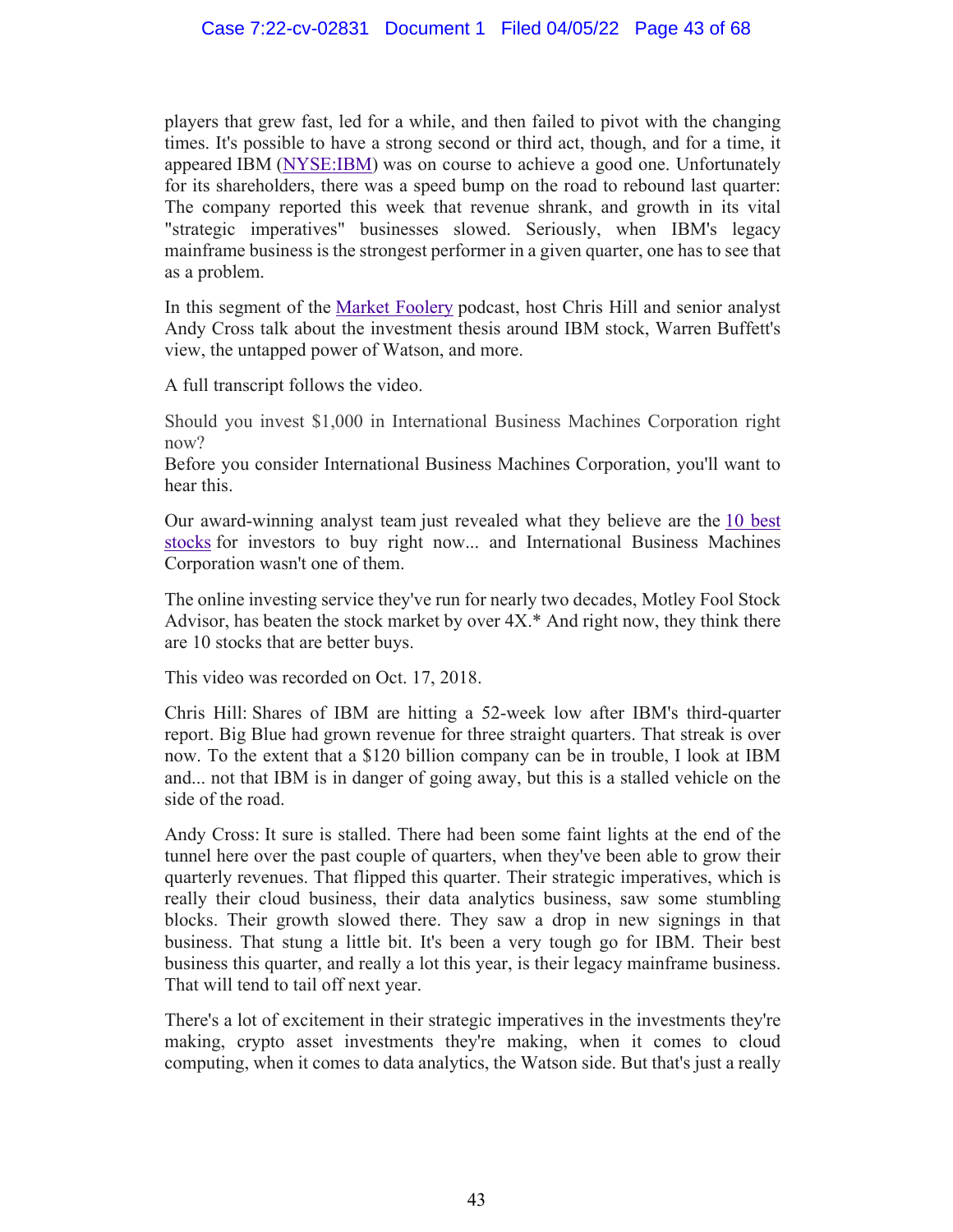long putt. For this, I really want to be a believer, just because the story of IBM. But I don't own shares, and I think following the direction of Warren Buffett, who exited most of the IBM positions in Berkshire Hathaway, is the way to go with this one.

Hill: Yeah. In some ways, that was a pretty damning, when Buffett sold out of that, when you consider some of the other things that he's held on to. You mentioned Watson. That's the thing that's a little surprising to me. Yes, there are lots of large tech companies that have cloud businesses. To my knowledge, IBM is the one that's got the most recognizable brand, the Watson brand, what they've done with that. The fact that they can't figure out a way to leverage that into a significantly growing business, and therefore a significantly growing share price, is troubling.

Cross: Also, there are 360,000 employees at IBM, I think is the number. We've seen this with General Electric, these big legacy enterprises, it's very hard to get these things turned around, especially in a market today that IBM is operating in. It has aggressive competition, very smart competition, upstart competition, that's been around and doing things very aggressively. IBM lacks a little that cachet. I agree. The Watson brand is extremely powerful. It's been a nice integration into IBM's business. But they haven't seen enough of the big wins to be able to grow the strategic imperatives. And the fact that it slowed a little bit this quarter, when that was really the bright spot that investors were waiting for -- they were expecting it to be north of 50% of revenues. It fell short of that this quarter on a trailing basis. The momentum is not with IBM, and clearly investors are selling off the stock today.

Hill: It's still a big business.

78. On October 29, 2018, the Company announced the acquisition of Red Hat, Inc. in

order to enhance its hybrid cloud line of business and begin to install its alleged new cloud computing business model.

79. On October 30, 2018, IBM filed its 3Q2018 Form 10-Q, and the Company's

description of its Strategic Imperatives Revenue for the Company's Cognitive Solutions, its most

lucrative segment for Strategic Imperative Revenue, demonstrates the lackluster financial

performance and slowdown in growth:

Cognitive Solutions third-quarter strategic imperatives revenue of \$2.8 billion declined 5 percent as reported and 4 percent adjusted for currency. Within Cognitive Solutions, strategic imperatives performance essentially reflects the performance in Solutions Software. Cloud revenue of \$0.6 billion decreased 3 percent as reported and 2 percent adjusted for currency, with an as-a-Service exit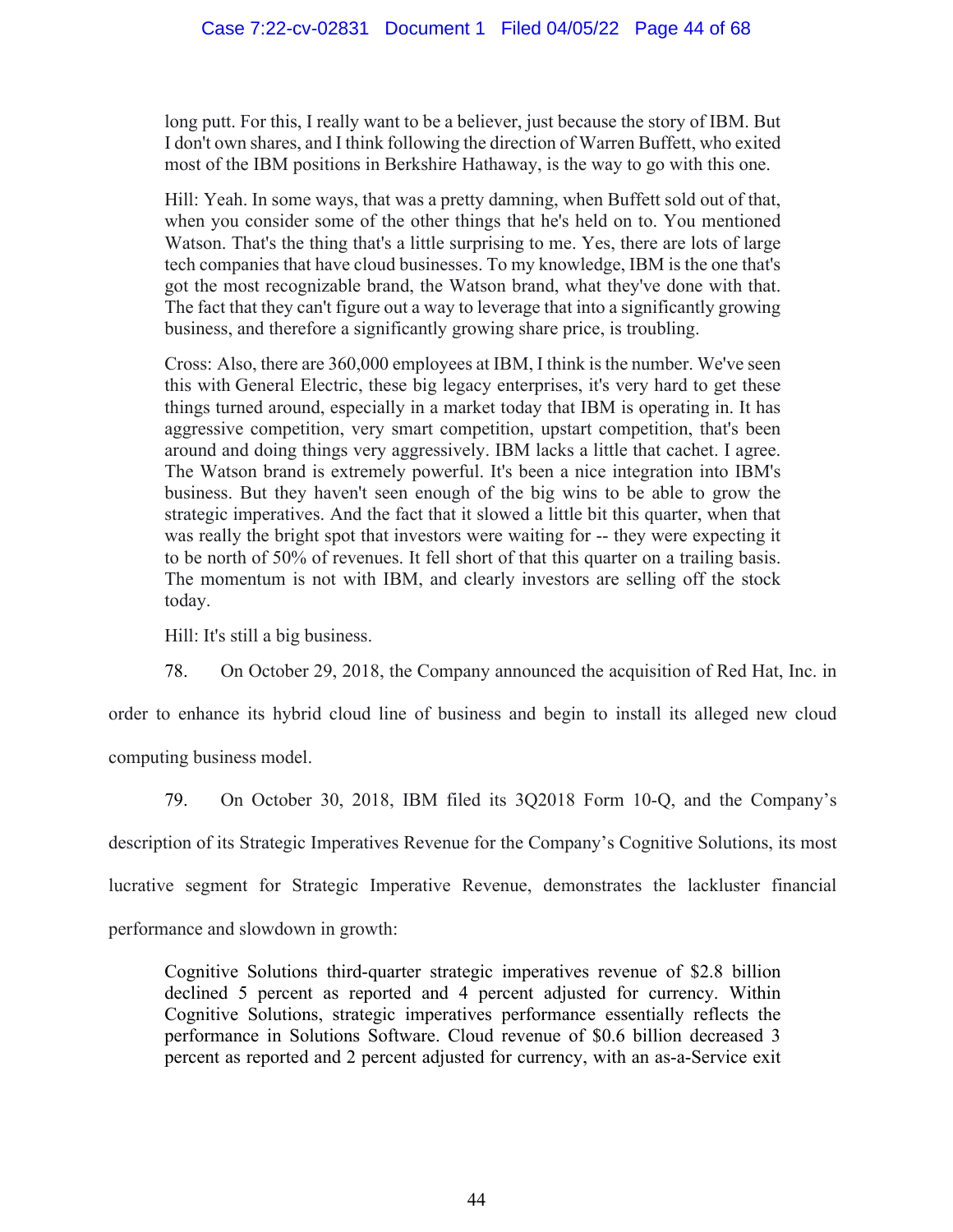## Case 7:22-cv-02831 Document 1 Filed 04/05/22 Page 45 of 68

run rate of \$2.0 billion. For the first nine months of the year, Cognitive Solutions strategic imperatives revenue of \$8.6 billion grew 1 percent as reported, but decreased 1 percent adjusted for currency. Cloud revenue of \$1.9 billion grew 1 percent as reported and was flat adjusted for currency.

80. Unbeknownst to the investing public, inside IBM the misclassification/reclassification of non-strategic revenue to strategic revenue scheme was becoming troublesome, spelling doom for Rometty's Strategic Imperative business strategy. While praising the Strategic Imperatives business plan as the Company's driving force for the present and future in "emerging, high-value, high-growth segments in [IBM's] industry," internally, Rometty, Kavanaugh and their cohorts had started to curtail their fraudulent scheme in order to conceal their wrongdoing. Hundreds, if not thousands of account and other executives were terminated or quit and internal personnel moves were executed to obfuscate the truth. Even highranking General Managers were shoved out the door. The fourth quarter that had already begun was the last hurrah for Strategic Imperatives as an AIP financial metric.

81. On January 22, 2019, IBM filed a Form 8-K with the SEC attaching an investor presentation on its fourth quarter results. On the earnings conference call that same day, Defendant Kavanaugh spoke about the future of Strategic Imperatives:

We're entering 2019 in a great position to help our clients, whether they're looking for innovation or productivity or both. We've got a solid base of business. You see this in our software and services results, with strategic imperatives now consistently at about half of our revenue and in operating leverage we're driving, and we expect that to continue.

82. On the call, one of the analysts queried Kavanaugh: "With strategic imperatives up 9%, there wasn't as much talk about that in the prepared remark. I'm curious is that still going to be a metric that's going to be provided or tracked going forward?" Kavanaugh provided no answer, although by January 2019 the mass exodus was well underway and Defendants were well aware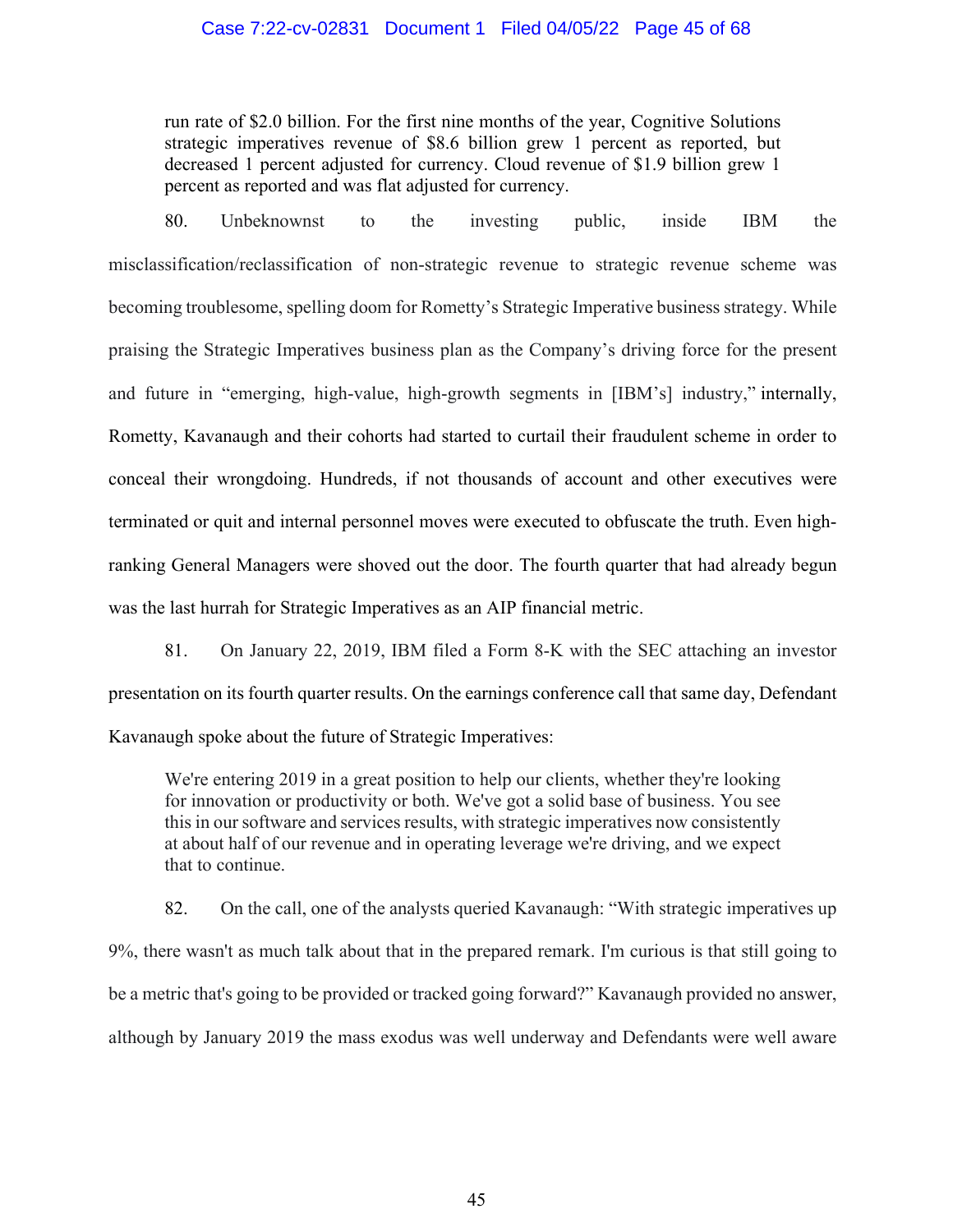#### Case 7:22-cv-02831 Document 1 Filed 04/05/22 Page 46 of 68

that Strategic Imperatives was dead as a business strategy. The misclassification/reclassification scheme could no longer prop up Strategic Imperatives Revenue. It wasn't until the 2019 Proxy Statement was filed with the SEC that the investing marketplace was put on notice that Strategic Imperatives would no longer be the Company's measuring stick of success.

83. On February 26, 2019, the Company filed its 2018 Form 10-K (ex. 13). The Company reported \$80 billion in total revenue for FY2018 and \$21.8 billion in total revenue for 4Q2018. As to Strategic Imperative Revenue contribution to each of the segments for 4Q2018: (i) Cognitive Solutions - \$3.7 billion; (ii) GBS - \$2.9 billion; (iii) TS&CP - \$3.2 billion; and Systems - \$1.6 billion.

84. On March 11, 2019, IBM filed its 2019 Proxy Statement with the SEC. It was reported that Total IBM revenue was replacing Strategic Imperatives Revenue as a financial metric for purposes of AIP:

2019 AIP Design Update

In 2015, IBM began focusing on Strategic Imperatives revenue to ensure strong growth in cloud, analytics, mobile, social, and security, which formed the critical elements of our transformational business strategy. Now that Strategic Imperatives revenue has reached about \$40 billion and 50% of Total IBM revenue, the Committee, with input from management, investors, and its consultant, reassessed the performance measures for the Annual Incentive Program. As a result, the Committee approved a change in the 2019 AIP design to replace Strategic Imperatives revenue with total IBM revenue, at the same 20% weighting. The other metrics and weighting remain the same.

85. On April 16, 2019, the Company held an earnings conference call in connection with its 1Q2019 financial results. Defendant Kavanaugh made it clear that Strategic Imperatives, the name given by IBM for the "emerging, high-value, high-growth segments in [IBM's] industry," as coined by Kavanaugh and Rometty just several months ago, was totally irrelevant:

Katy Huberty -- Morgan Stanley -- Analyst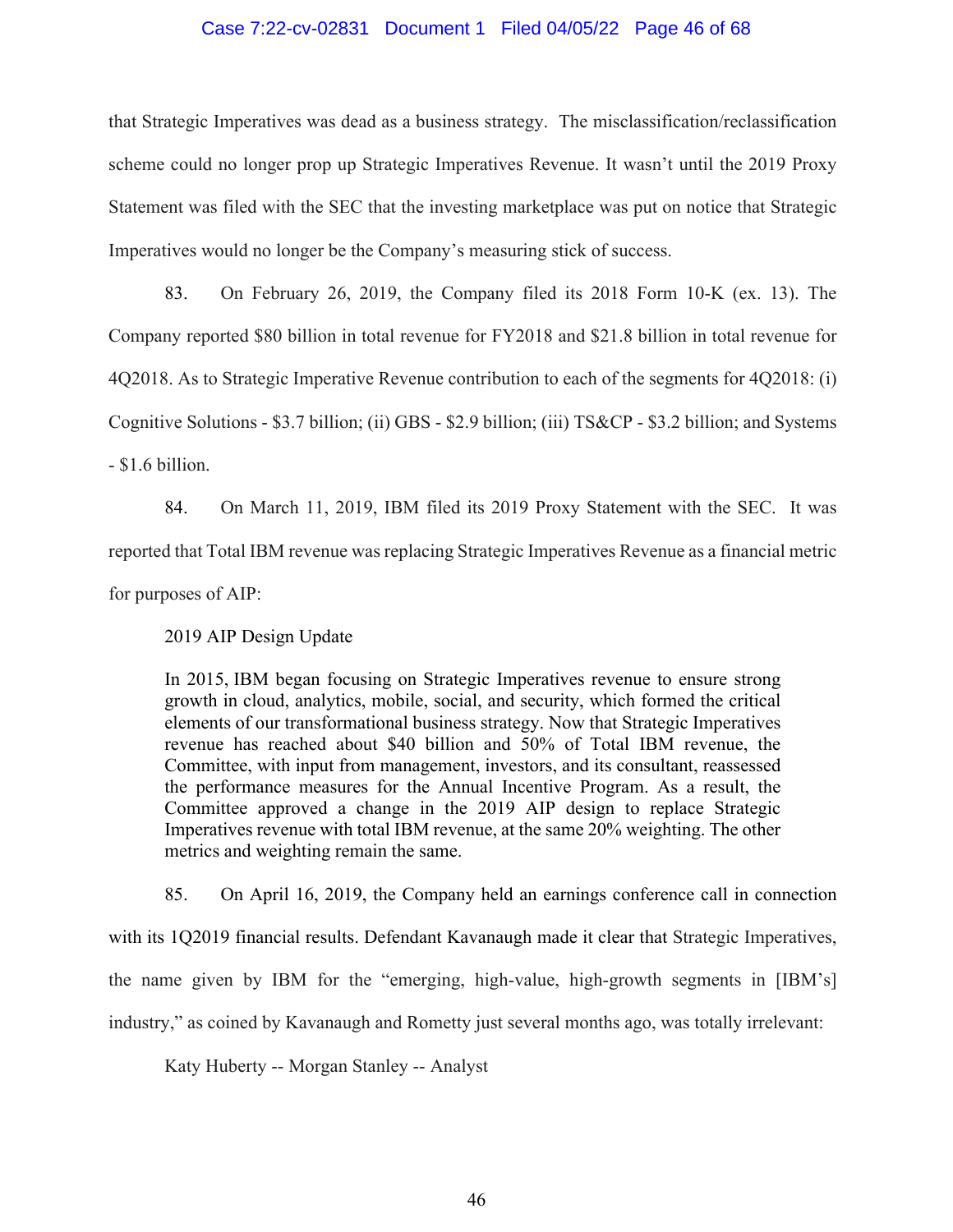Thank you. Good afternoon. Jim, what was the thought process behind not giving strategic imperatives segments anymore, and then how are you thinking about Cloud and Cognitive Software growth going forward, relative to the 2% growth over the last couple of quarters, and especially in the context of the delayed deals that you referenced in Tony's question?

James J. Kavanaugh -- Senior Vice President and Chief Financial Officer

Okay. Thanks, Katy, and I appreciate the question. Around strategic imperatives, again, let me put this in perspective, we put this signpost out back in the beginning of 2015, if you all remember at our Investor Day. Why, because we had to lay the groundwork and how as a company, we needed to fundamentally a shift our capital investment allocation and transform our portfolio into capturing the shifts in growth, in cloud and data and analytics and security and mobility.

Now, you fast forward to the end of 2018 and at the time we made this announcement with that signpost, we were about less than a quarter's worth of our business, I think, Patricia. **We exited '18 where we were consistently above 50%. And when you take a look at that, that has become more and more -- or I should say less and less of a relevant metric as we move forward**. And more importantly, as I've spent quite a bit of time over the last quarter, both at think many of you as analysts and also with our investors to talk about, as we changed our external segmentation to reposition and get this Company focused on chapter two, and the journey to cloud and hybrid cloud, the same feedback we've got from many of you and many of our investors is the strategic imperative metric is past its course. And they are looking for now what are the relevant metrics on managing the Company moving forward.

86. The statements by Defendants in ¶¶ 72-75, 79, 81, 83-85, were made knowingly and/or with severe recklessness and were materially false and misleading and/or omitted to disclose that: (i) Strategic Imperatives Revenue and growth, CAMS and CAMS Components' revenue and growth, and the Company's Segments' revenue and growth were artificially inflated as a result of the wrongful reclassification of revenues from non-strategic to strategic to make those revenues eligible for treatment as Strategic Imperatives Revenue; (ii) the Company's present success and positive future growth prospects concerning its Strategic Imperative business strategy were being fueled by the wrongful reclassification of revenues from non-strategic to strategic to make those revenues eligible for treatment as Strategic Imperative Revenue and, as a result (iii) misled the market by portraying the Company's Strategic Imperative's financial performance and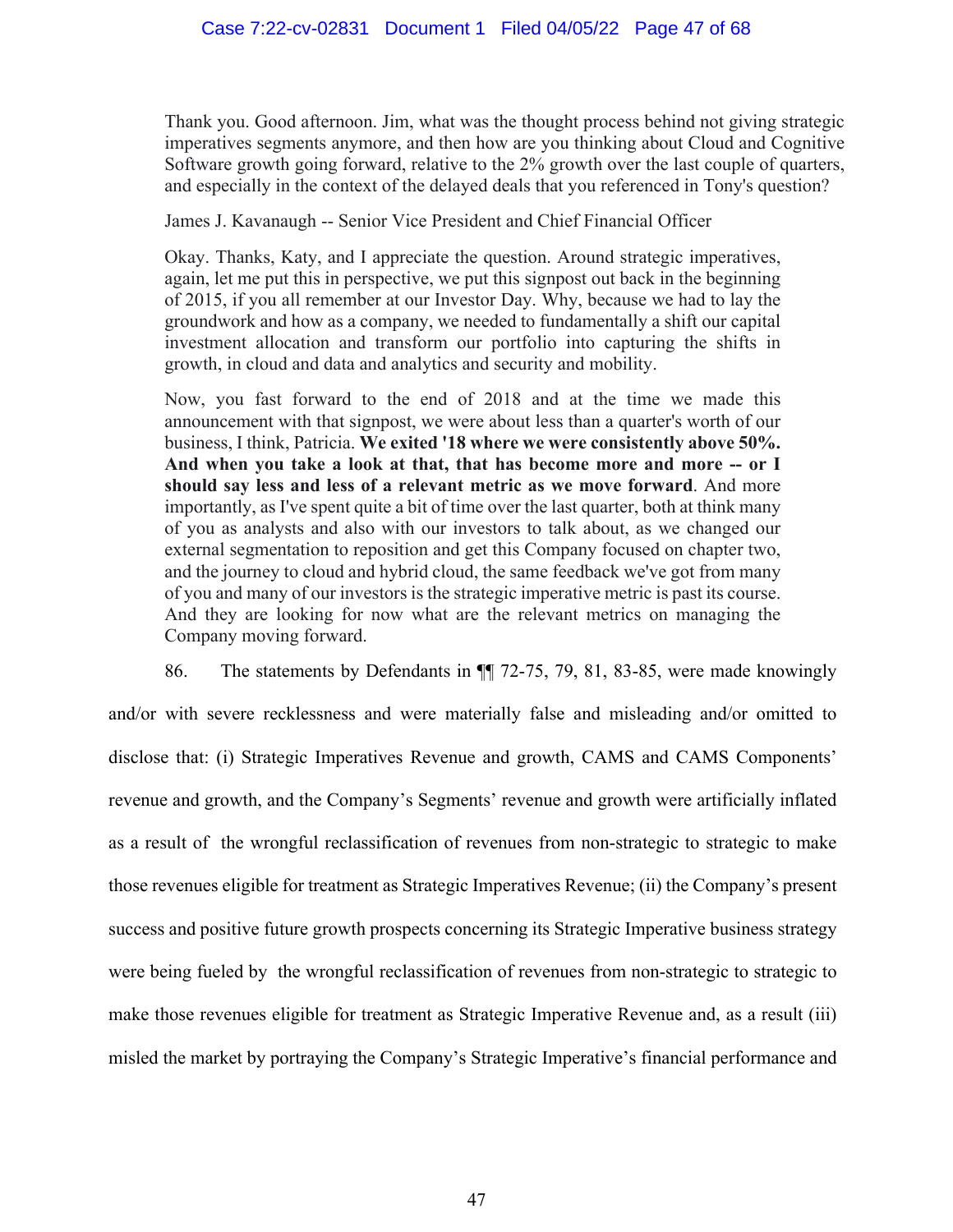#### Case 7:22-cv-02831 Document 1 Filed 04/05/22 Page 48 of 68

future prospects more favorable than they actually were as a result of the fraudulent scheme and/or the wrongful reclassification of revenues from non-strategic to strategic to make those revenues eligible for treatment as Strategic Imperatives.

87. Strategic Imperatives Revenue was dropped as a financial metric and replaced with total revenues as disclosed in the 2019 Proxy Statement and was now "less and less of a relevant metric" as coined by Defendant Kavanaugh at the earnings conference call on April 16, 2019, in connection with IBM's 1Q2019 financial performance. The myth of Strategic Imperatives had served its purpose of lining the pockets of the Defendants and IBM executives as well as appeasing Wall Street. After April 16, 2019, IBM's investors would never hear IBM use the term "strategic imperatives" again. Indeed, Strategic Imperatives Revenue was not reported after the 2018 yearend results were publicly disclosed. CAMSS results would no longer be reported. And disclosures about Strategic Imperative Revenue that contributed to the Company's Segments also vanished. In short, IBM's Strategic Imperatives metric was no longer useful as a compensation benchmark.

88. In addition to dropping reporting Strategic Imperatives Revenue and CAMS performance, the Company also repositioned its segments going forward from FY2019, which was no surprise. In 2015, the Company's segments were: (i) Software; (ii) Global Business Services; (iii) Global Technology Services; (iv) Systems Hardware; and (v) Global Financing. In 2016, they were changed to: (i) Cognitive Solutions; (ii) Global Business Services; (iii) Technology Services and Cloud Platforms; (iv) Systems; and (v) Global Finance. In 2019, it was changed again to (i) Cloud & Cognitive Solutions; (ii) Global Business Services; (iii) Global Technology Services; (iv) Systems; and (v) Global Finance. The Company even up to today likes to "scramble the eggs" concerning IBM's segments to keep shareholders off balance when interpreting IBM's financial results.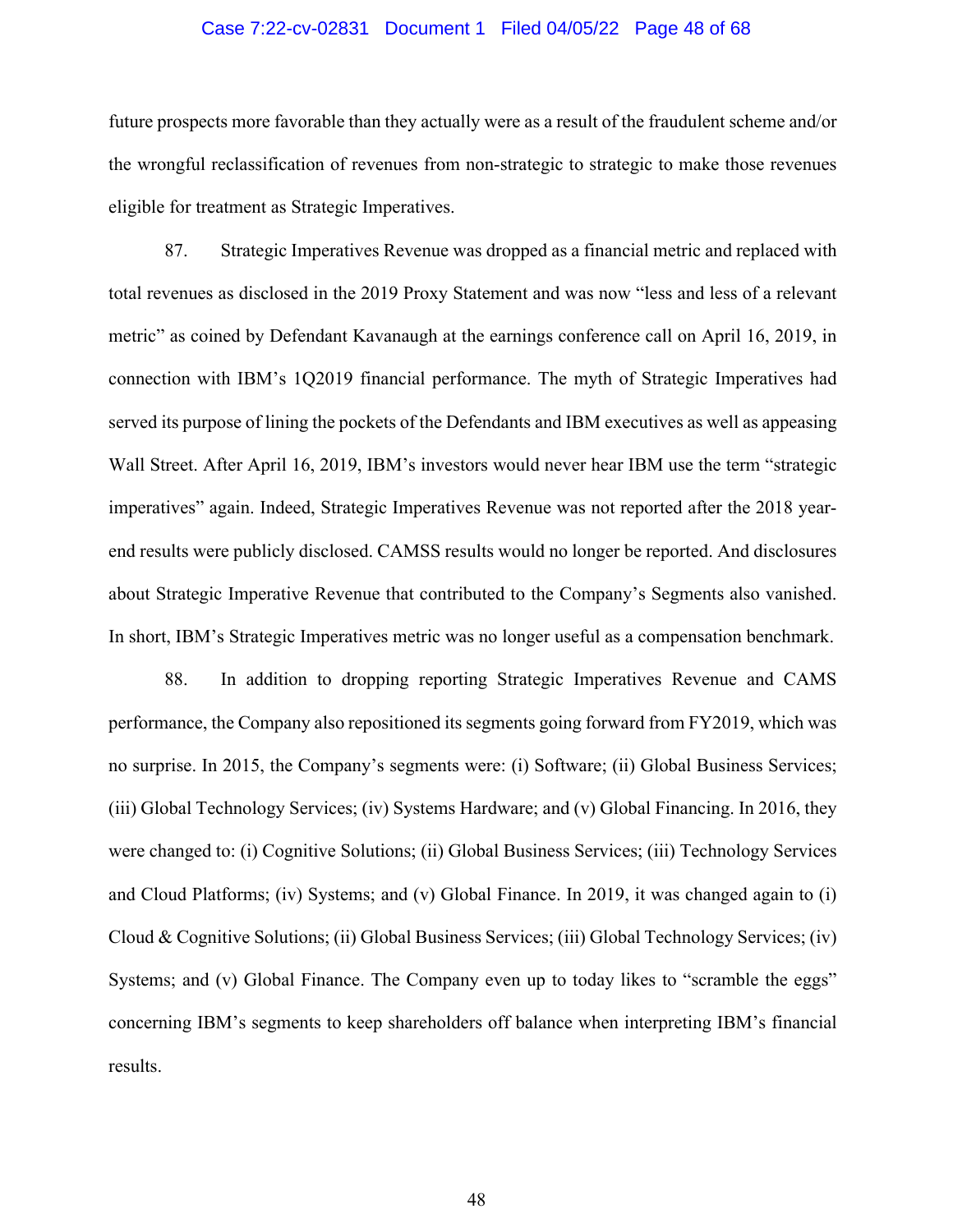#### Case 7:22-cv-02831 Document 1 Filed 04/05/22 Page 49 of 68

89. On April 30, 2019, the Company filed its 1Q2019 reporting \$18.2 billion in total revenues and results for its five segments; (i) Cloud & Cognitive Solutions - \$5.0 billion; (ii) GBS - \$4.0 billion; (iii) GTS - \$6.9 billion; (iv) Systems - \$1.3 billion; and (v) Global Finance \$0.4 billion.

90. On July 30, 2019, the Company filed its 2Q2019 reporting \$19.2 billion in total revenues and results for its five segments; (i) Cloud & Cognitive Solutions - \$5.6 billion; (ii) GBS - \$4.2 billion; (iii) GTS - \$6.8 billion; (iv) Systems - \$1.8 billion; and (v) Global Finance - \$0.51 billion.

91. On October 29, 2019, the Company filed its 3Q2019 reporting \$18.0 billion in total revenues and results for its five segments; (i) Cloud & Cognitive Solutions - \$5.3 billion; (ii) GBS - \$4.1 billion; (iii) GTS - \$6.7 billion; (iv) Systems - \$1.5 billion; and (v) Global Finance - \$0.34 billion.

92. The statements by Defendants in ¶¶ 89-91 were made knowingly and/or with severe recklessness and were materially false and misleading and/or omitted to disclose that: (i) Total Revenue and the Company's Segments' revenue and growth were artificially inflated as a result of the fraudulent scheme and/or the wrongful reclassification of revenues from non-strategic to strategic and/or the wrongful recognition of revenue; (ii) the Company's present success and positive future growth prospects were being fueled in part by the fraudulent scheme and/or the wrongful recognition of revenue and, as a result (iii) misled the market by portraying the Company's financial performance and future prospects more favorable than they actually were as a result of the fraudulent scheme and/or the wrongful reclassification of revenues from nonstrategic to strategic and/or the wrongful recognition of revenue.

93. On January 30, 2020, the Company issued a press release announcing that, effective

49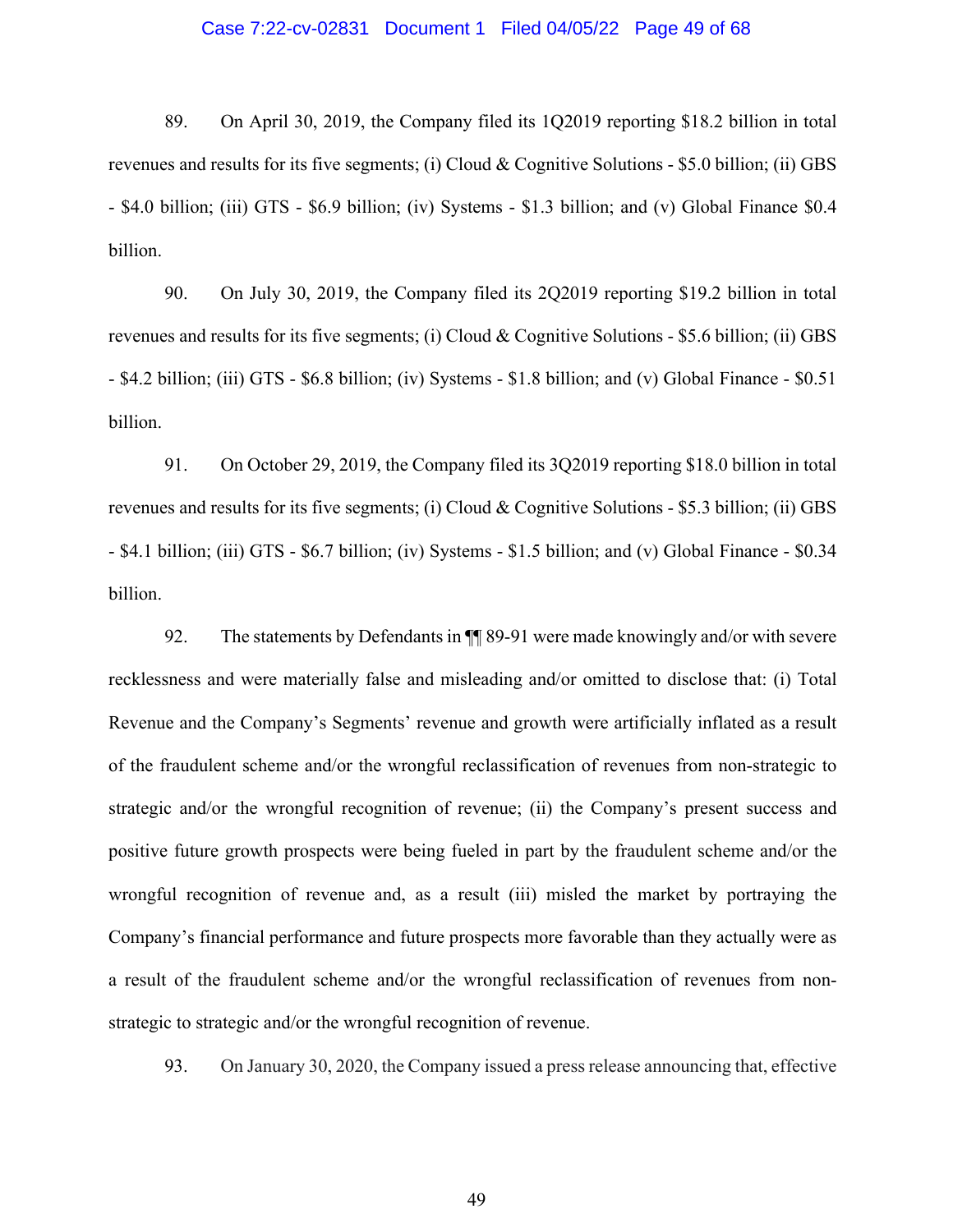#### Case 7:22-cv-02831 Document 1 Filed 04/05/22 Page 50 of 68

April 6, 2020, Defendant Rometty would be replaced by long-time IBM insider Arvind Krishna as CEO and James Whitehurst, former CEO of Red Hat, Inc. as President. Defendant Rometty remained as Chairman until year end 2020. Defendant Krishna was the chief of the Cognitive Solutions segment and Cloud business from 2017-2020, the two biggest recipients of the Strategic Imperative Revenue and post-2018 strategic part of the business.

94. On February 25, 2020, IBM filed its Form 10-K (ex. 13) for FY2019 and 4Q2019. For FY2019 the Company reported \$77.1 billion in total revenue and for 4Q2019 \$21.8 billion. For FY2019 the five segments reported: (i) Cloud & Cognitive Solutions - \$23.2 billion; (ii) GBS - \$16.6 billion; (iii) GTS - \$27.4 billion; (iv) Systems - \$7.6 billion; and (v) Global Finance - \$1.4 billion. For 4Q2019 the five segments reported: (i) Cloud & Cognitive Solutions - \$7.2 billion; (ii) GBS - \$4.2 billion; (iii) GTS - \$6.9 billion; (iv) Systems - \$3.04 billion; and (v) Global Finance - \$0.3 billion.

95. On April 28, 2020, the Company filed its 1Q2020 reporting \$17.6 billion in total revenues and results for its five segments; (i) Cloud & Cognitive Solutions - \$5.2 billion; (ii) GBS - \$4.1 billion; (iii) GTS - \$6.5 billion; (iv) Systems - \$1.4 billion; and (v) Global Finance - \$0.3 billion.

96. On July 28, 2020, the Company filed its 2Q2020 reporting \$18.1 billion in total revenues and results for its five segments; (i) Cloud & Cognitive Solutions - \$5.7 billion; (ii) GBS - \$3.9 billion; (iii) GTS - \$6.3 billion; (iv) Systems - \$1.8 billion; and (v) Global Finance - \$0.26 billion.

97. The statements by Defendants in  $\P$  94-96 were made knowingly and/or with severe recklessness and were materially false and misleading and/or omitted to disclose that: (i) Total Revenue and the Company's Segments' revenue and growth were artificially inflated as a result

50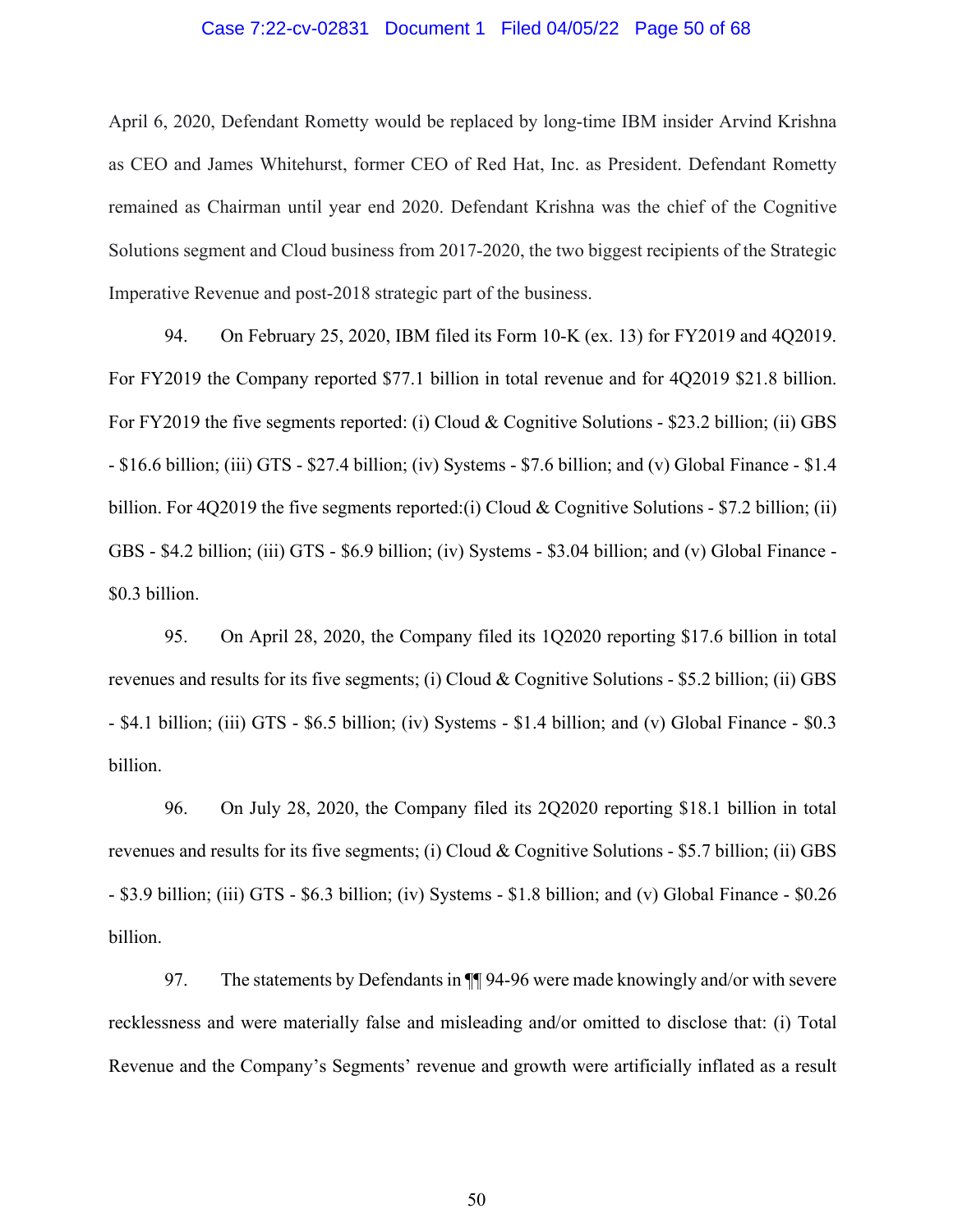#### Case 7:22-cv-02831 Document 1 Filed 04/05/22 Page 51 of 68

of the fraudulent scheme and/or the wrongful reclassification of revenues from non-strategic to strategic and/or the wrongful recognition of revenue; (ii) the Company's present success and positive future growth prospects were being fueled in part by the fraudulent scheme and/or the wrongful recognition of revenue and, as a result (iii) misled the market by portraying the Company's financial performance and future prospects more favorable than they actually were as a result of the fraudulent scheme and/or the wrongful reclassification of revenues from nonstrategic to strategic and/or the wrongful recognition of revenue.

98. On October 8, 2020, IBM issued a press release announcing its intention to separate its Managed Infrastructure Services unit of its Global Technology Services division into a new public company. That company became known as Kyndryl and Defendant Schroeter was eventually named its CEO.

99. On October 30, 2020, the Company filed its 3Q2020 reporting \$17.6 billion in total revenues and results for its five segments; (i) Cloud & Cognitive Solutions - \$5.6 billion; (ii) GBS - \$4.0 billion; (iii) GTS - \$6.5 billion; (iv) Systems - \$1.3 billion; and (v) Global Finance - \$.027 billion.

100. On February 23, 2021, IBM filed its Form 10-K (ex. 13) for FY2020 and 4Q2020. For FY2020 the Company reported \$73.6 billion in total revenue and for 4Q2020 \$20.4 billion. For FY2020 the five segments reported: (i) Cloud & Cognitive Solutions - \$23.4 billion; (ii) GBS - \$16.2 billion; (iii) GTS - \$25.9 billion; (iv) Systems - \$7.0 billion; and (v) Global Finance - \$1.1 billion. For 4Q2020 the five segments reported: (i) Cloud & Cognitive Solutions - \$6.8 billion; (ii) GBS - \$4.2 billion; (iii) GTS - \$6.6 billion; (iv) Systems - \$2.5 billion; and (v) Global Finance - \$0.29 billion.

101. On April 27, 2021, the Company filed its 1Q2021 reporting \$17.7 billion in total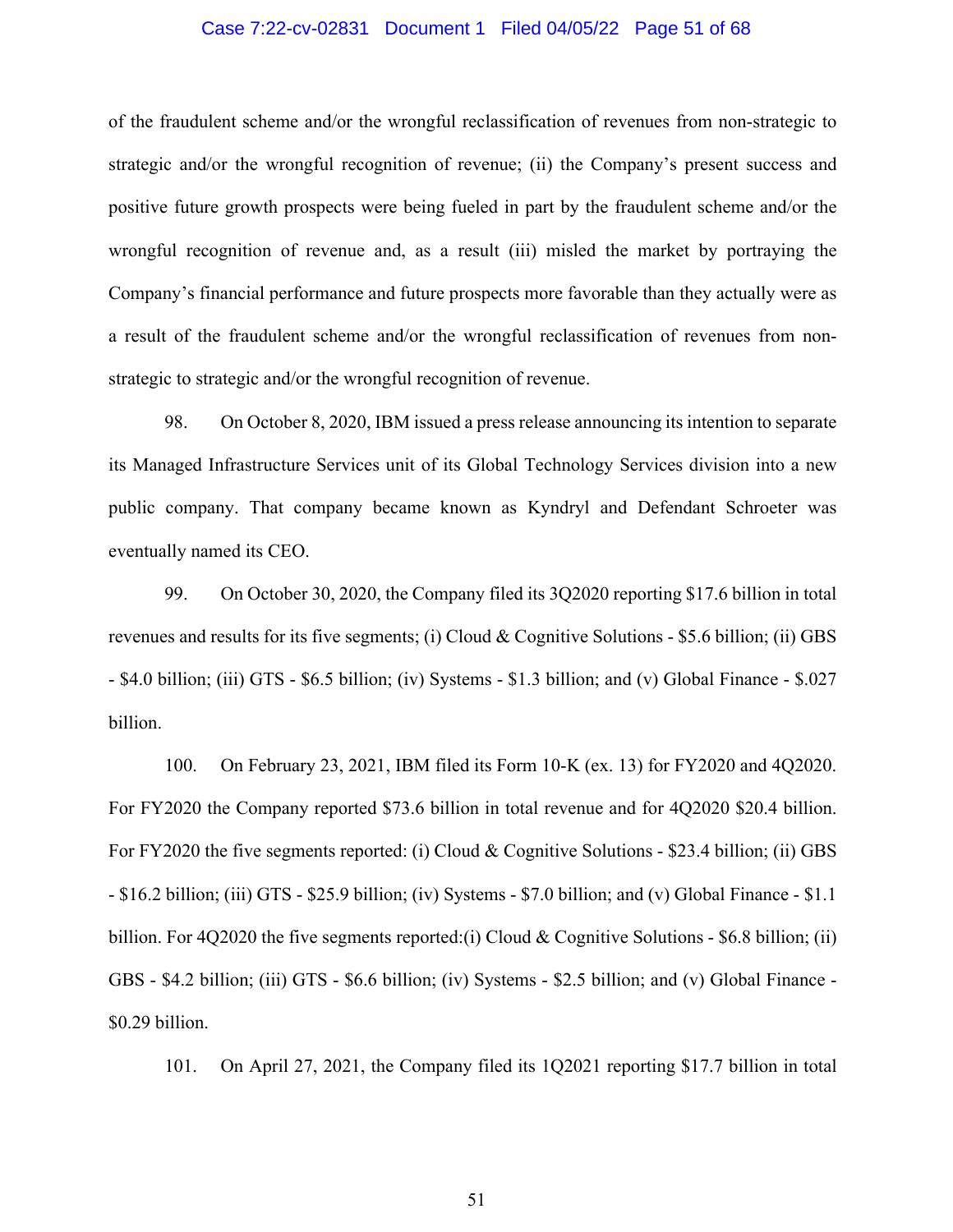#### Case 7:22-cv-02831 Document 1 Filed 04/05/22 Page 52 of 68

revenues and results for its five segments; (i) Cloud & Cognitive Solutions - \$5.4 billion; (ii) GBS - \$4.2 billion; (iii) GTS - \$6.4 billion; (iv) Systems - \$1.4 billion; and (v) Global Finance - \$.24 billion.

102. On July 27, 2021, the Company filed its 2Q2021 reporting \$18.7 billion in total revenues and results for its five segments; (i) Cloud & Cognitive Solutions - \$6.1 billion; (ii) GBS - \$4.3 billion; (iii) GTS - \$6.3 billion; (iv) Systems - \$1.7 billion; and (v) Global Finance - \$.24 billion.

103. The statements by Defendants in ¶¶ 99-102 were made knowingly and/or with severe recklessness and were materially false and misleading and/or omitted to disclose that: (i) Total Revenue and the Company's Segments' revenue and growth were artificially inflated as a result of the fraudulent scheme and/or the wrongful reclassification of revenues from non-strategic to strategic and/or the wrongful recognition of revenue; (ii) the Company's present success and positive future growth prospects were being fueled in part by the fraudulent scheme and/or the wrongful reclassification of revenues from non-strategic to strategic and/or the wrongful recognition of revenue and, as a result (iii) misled the market by portraying the Company's financial performance and future prospects more favorable than they actually were as a result of the fraudulent scheme and/or the wrongful reclassification of revenues from non-strategic to strategic and/or the wrongful recognition of revenue.

### **The Truth is Partially Revealed Again**

104. On October 20, 2021, after the close of the market, the Company issued a press release announcing its 3Q2021 results. The Company announced total revenues for the quarter of \$17.62 billion, a shortfall of \$191.84 million based on analyst estimates. The main culprit was Cloud & Cognitive Software segment, which had revenues of \$5.69 billion, a shortfall of

52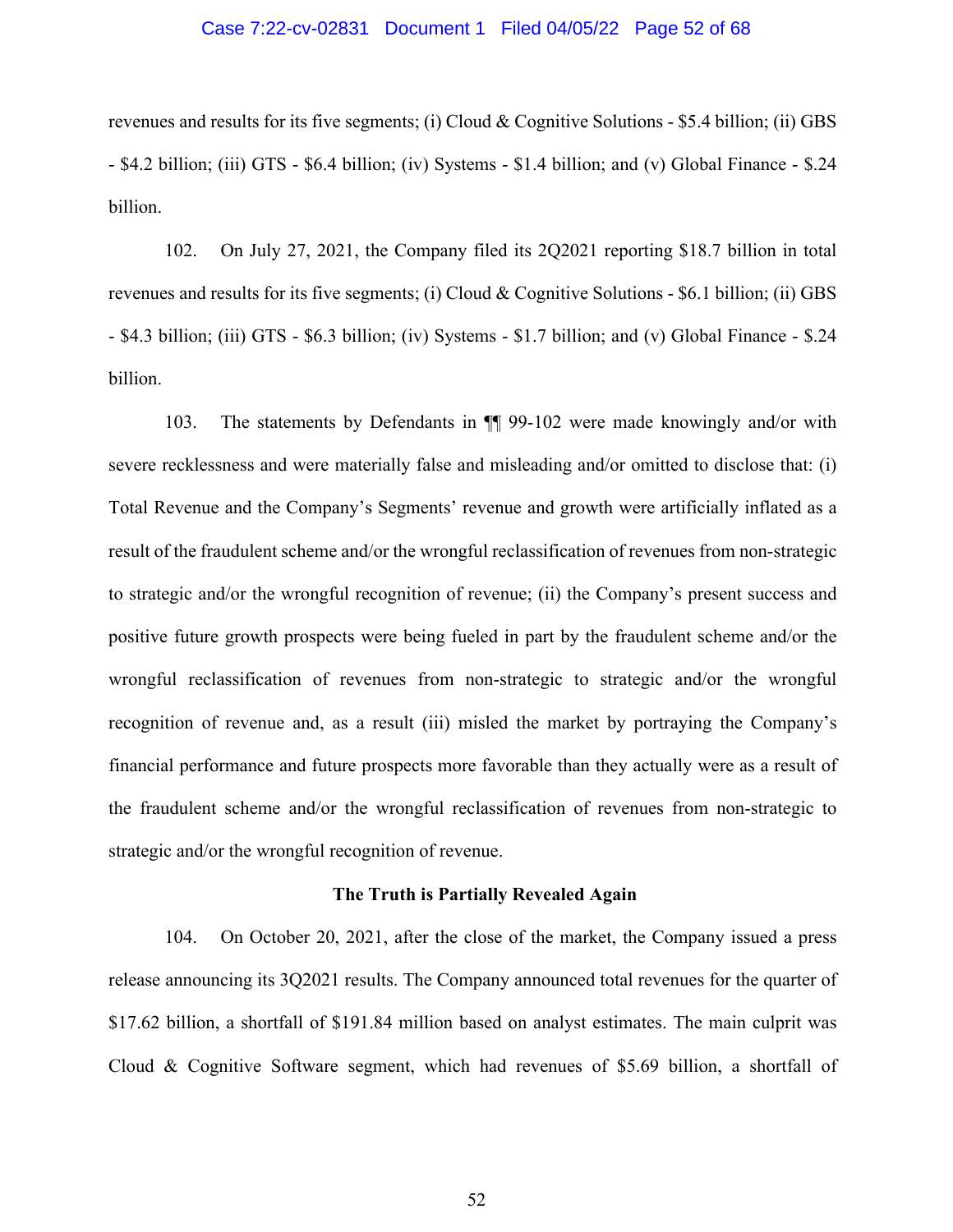#### Case 7:22-cv-02831 Document 1 Filed 04/05/22 Page 53 of 68

approximately \$80 million based on analyst estimates of \$5.77 billion. Over 42% of the shortfall of approximately \$190 million was attributable to Cloud & Cognitive Software (including Watson), the segment where most of the strategic revenue produced by the fraudulent scheme and/or the wrongful reclassification of revenues from non-strategic to strategic historically went. Defendants had curtailed their fraudulent scheme and shifting of revenue in anticipation of the new business model based on the Red Hat hybrid cloud acquisition and other IP, which was now poised to substantially increase IBM's total revenue.

105. On October 20, 2021, IBM stock closed at \$133.87 per share. After the news of IBM's poor 3Q2021 results became publicly disseminated, IBM stock fell dramatically. From its close on October 20, 2021, of \$133.87 per share, IBM shares closed at \$121.07 per share on October 21, 2021, a drop of almost \$13.00 per share.

106. Although there had been two partial disclosures, the Defendants have never disclosed that, at least in part, the strategic side of the business was illusory and not producing the revenues reported by Defendants. Instead, the Defendants' fraudulent scheme and shifting revenues from one segment to another and reclassifying them as strategic, artificially inflated the strategic revenues reported, and from 2016 through 2018, it was used as a means to generate cash AIP bonuses based on the bogus Strategic Imperatives Revenues financial metric. Subsequently, it was used to prop up revenues from the strategic side of the business and mislead the marketplace as to IBM's true financial performance and to boost incentive compensation.

107. On January 24, 2022, the Company issued a press release after the market closed announcing 4Q2021 and FY2021 results. IBM's reported revenue for the 4Q2021 had handily beat analyst expectations. IBM reported revenue of \$16.7 billion, topping analyst consensus by \$730.5 million. Based on these results, IBM stock went from closing at \$128.82 per share on January 24,

53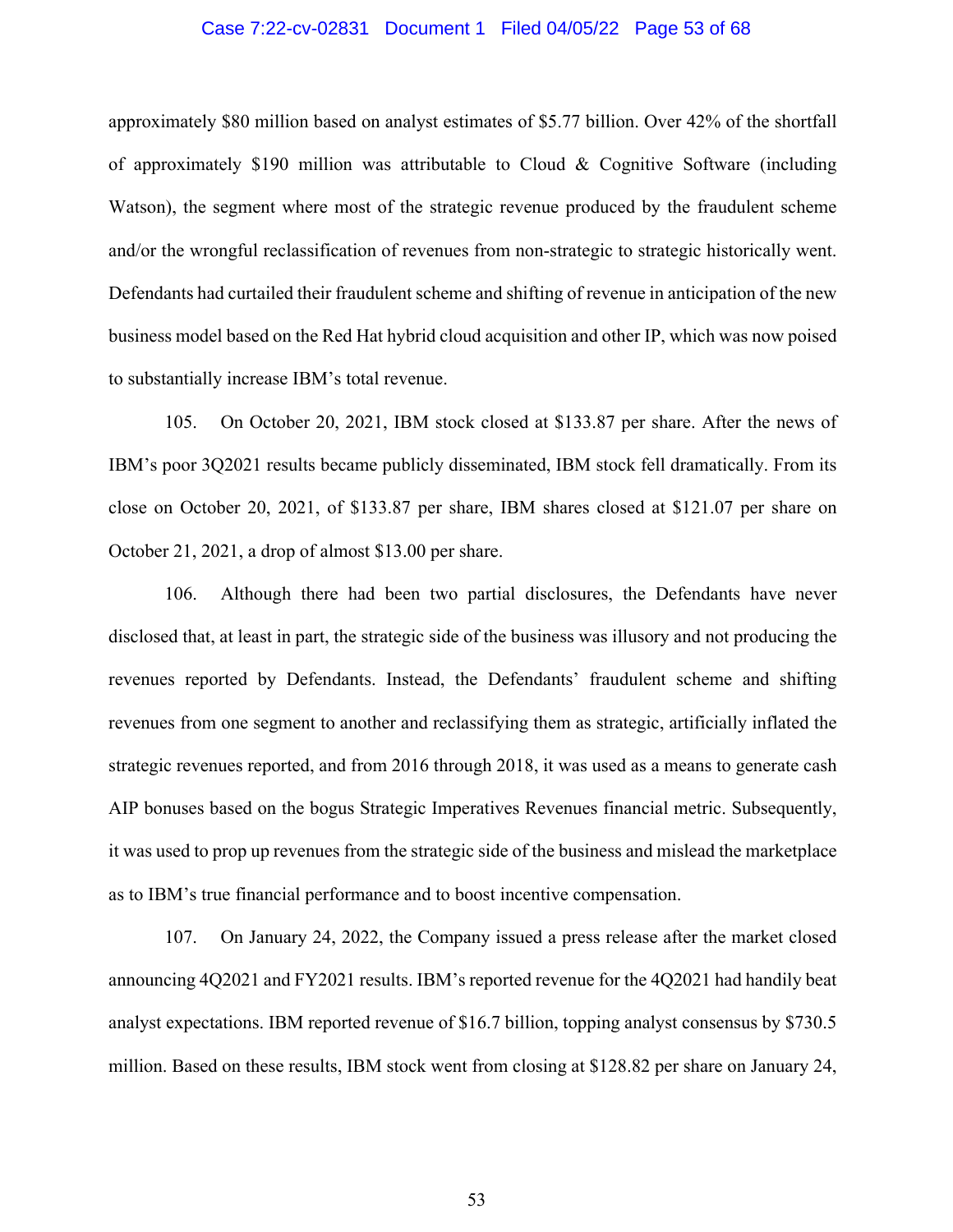## Case 7:22-cv-02831 Document 1 Filed 04/05/22 Page 54 of 68

2022, to closing at \$136.10 per share, a gain of over \$7.00 per share.

108. According to the press release, the Company had again reshuffled its segments. The new segments were: (i) Software; (ii) Consulting; (iii) Infrastructure; (iv) Financing; and (v) Other. Revenues for the Software segment were \$7.3 billion in the 4Q2022, contributing almost 43% of the Company's revenues. A2E was a major success. According to the press release, the Company had again reshuffled its segments. The new segments were: (i) Software; (ii) Consulting; (iii) Infrastructure; (iv) Financing; and (v) Other. Revenues for the Software segment were \$7.3 billion in the 4Q2022, contributing almost 43% of the Company's revenues. A2E was a major success.

109. Both CEO Krishna and CFO Kavanaugh touted the new business model. Defendant

Krishna stated, in pertinent part:

Our fourth quarter results reinforce our confidence in our strategy and model. With solid revenue growth … Over the last 1.5 years, we have taken a series of actions to execute our hybrid cloud and AI strategy and improve our revenue profile, optimizing our portfolio, increasing investments, expanding our ecosystem and simplifying our go to market. As we start to yield benefits from these actions … it's starting to contribute to our performance. …

110. Defendant Kavanaugh was even more optimistic about the new business model:

Last January, we said we expected performance to improve over the course of 2021 as we start to benefit from the actions we've taken. … Throughout the year, we have been aggressively hiring, with about 60% of our hires in Consulting.

111. Defendant Kavanaugh also commented on the broad economic reach of of the Company's new business model:

> We have aligned our operating model and segment structure to our platform-centric approach. In the fourth quarter, Software was up 10 %, and Consulting was up 16%. … Our platform-centric model has attractive economics. For every dollar of hybrid platform revenue, IBM and our ecosystem partners can generate \$3 to \$5 of software, \$6 to \$8 dollars of services and \$1 to \$2 of infrastructure revenue. This drives IBM's cloud revenue, which is up 19% for the year. …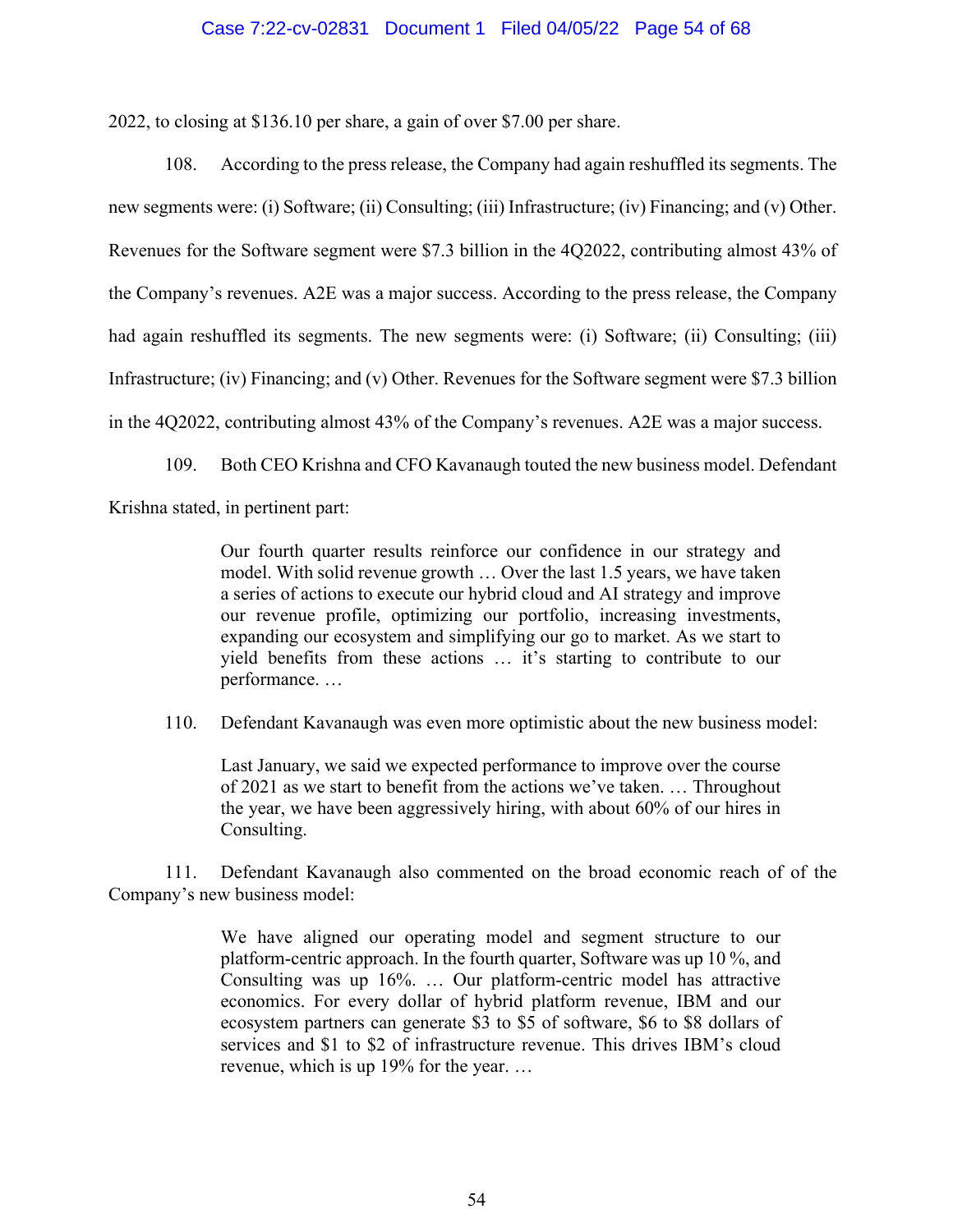## 112. Kavanaugh summed it up:

Bottom line were exiting 2021 a different company. We have higher growth, higher value business mix, with over 70% of our revenue in software and services and a significant recurring revenue base dominated by software. This will result in improving revenue growth profile, higher operating margin, strong and growing free cash flow and lower capital intensity, leading to a higher return on invested capital business.

113. The Company's new business model had finally penetrated the market and significantly improved IBM's performance across the board and will continue to provide growth to Company revenues, the financial metric most analysts following IBM are most interested in.

## ADDITIONAL SCIENTER ALLEGATIONS

114. In addition to the scienter allegations set forth above, there are also other indicia of scienter.

115. At the center of the fraudulent scheme was Defendant's deliberate misclassification/reclassification of mainframe revenue in order to increase Strategic Imperative Revenue. The Company admits that "the centerpiece of IBM's strategy is our portfolio shift into five strategic imperatives that we believe are important to the future of enterprise information technology." Defendants utilized the mainframe product in order to shift revenues from their mainframe business to Strategic Imperatives to boost Strategic Imperative Revenue for the AIP.

116. According to IBM's 2015 Proxy Statement, for 2015 the AIP would feature Strategic Imperatives Revenue as a financial metric for the first time. IBM's 2015 Proxy Statement stated, in pertinent part:

Our overall executive compensation philosophy remains the same as prior years. We continue to align pay with the interests of stockholders while at the same time attracting and retaining top leadership talent. **For 2015, we have made adjustments to the Annual Incentive Program to heighten the alignment of**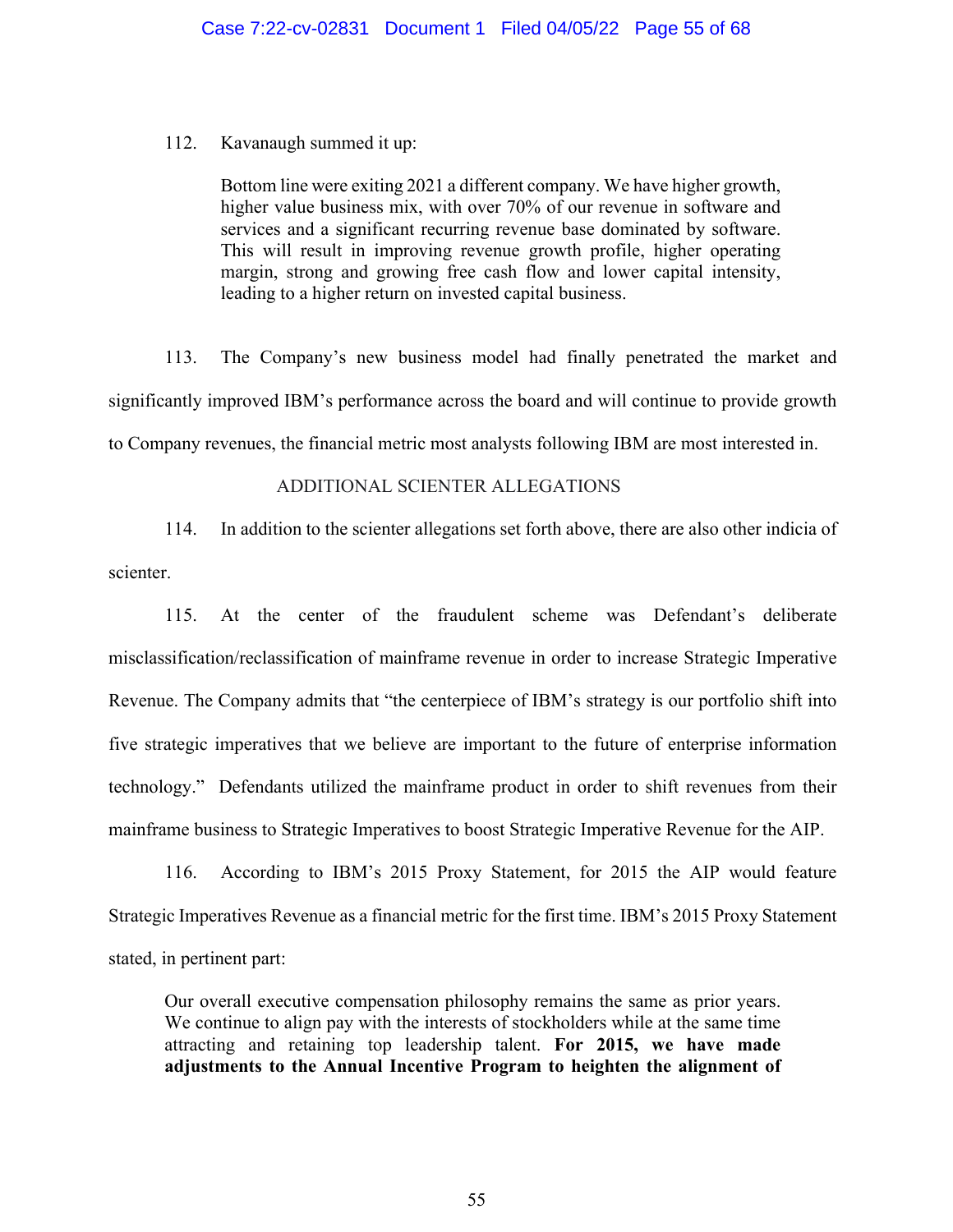**executive rewards with the strategic shifts needed for our ongoing transformation. Specifically, a strategic imperatives revenue metric replaces the overall revenue growth metric (both weighted at 20%) to ensure strategic focus on the portfolio shift.** In addition, cash flow increases in importance, from a 20% to a 40% weighting, and we have replaced the free cash flow metric with operating cash flow to maintain our strong focus on strategic investment decisions. Operating net income continues as a metric, now weighted at 40%. …"

2015 Proxy Statement, at p.21 (emphasis added).

117. Besides being the self-proclaimed visionary and architect of IBM's transformation demonstrated by the Strategic Imperative business strategy, Rometty was intimately involved in determining compensation levels. According to the 2015 Proxy Statement, Defendant Rometty, along with the head of Human Resources, conducted an in-depth review of the Senior V.P.s selfassessment and made compensation recommendations to the Compensation Committee. Further, the Company changed compensation consultants in August 2014 (prior to the switch to Strategic Imperative Revenue) and retained Frederic W. Cook & Co., Inc. ("Cook & Co.") "as its compensation consultant to advise the Committee on market practices and specific IBM policies and programs."

118. The newly retained Cook & Company approved the switch to Strategic Imperatives Revenue as a financial metric to determine AIP, in part. IBM had previously retained Semler Bossy Consulting Group, LLC, as its compensation consultant prior to the switch to Strategic Imperatives Revenue as a financial metric for purposes of the AIP. As admitted by the Company, the newly minted financial metric of Strategic Imperative Revenue included approximately 5,000 executives. Others involved received commissions for their participation in the fraudulent scheme.

119. In fact, in IBM's 2015 Proxy Statement, the Company admitted it was Rometty who was the one who developed the new strategy of Strategic Imperatives and the Compensation Committee acknowledged that this was a key point "regarding Mrs. Rometty's performance. It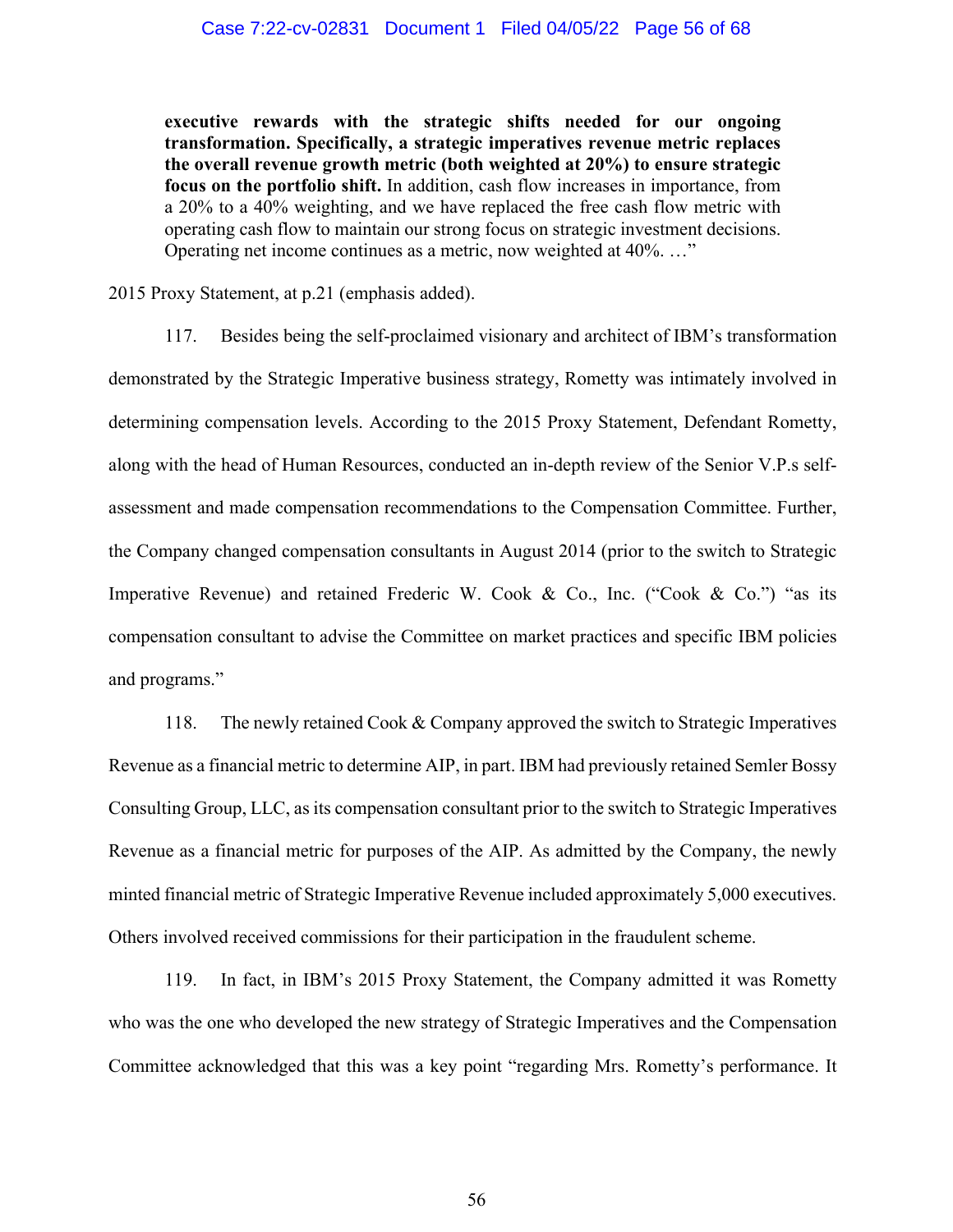#### Case 7:22-cv-02831 Document 1 Filed 04/05/22 Page 57 of 68

was the first item cited concerning Mrs. Rometty's performance. Just prior to the installation of the newly minted Strategic Imperatives Revenue financial metric in 2015, Rometty received the following cash compensation in 2013 and 2014: 2013 (i) salary \$1.5 million, AIP \$0; (ii) 2014 salary \$1.55 million, \$3.6 million AIP). Following the change to Strategic Imperatives Revenue as a financial metric, Rometty's AIP never fell below \$4 million.

120. As to Defendant Schroeter, the first item the Compensation Committee noted concerning Schroeter's performance was regarding his contribution to Rometty's Strategic Imperative mandate by "[f]ocus[ing] investments to build out new offerings and solutions for clients in support of the IBM strategy focused on cloud, analytics, mobile, social and security." In 2014, the year prior to use of Strategic Imperatives as a financial metric for the AIP, Schroeter received cash compensation of \$660K salary, and \$750K in AIP.

121. Both Rometty's and Schroeter's AIP cash compensation is greater than their cash salary and, in Rometty's case, a multiplier greater than 2X-4X of her salary. While Strategic Imperatives Revenue was a financial metric being used to measure AIP, Schroeter's AIP cash compensation never fell below its 2014 level of \$750K.

122. IBM's 2016 Proxy Statement was even more complementary to Defendant Rometty, noting some personal leadership achievements …, all of which are clear signposts of progress in the business's transformation." Some of the items noted included: (i) Realigned and organized IBM to support its strategic direction; (ii) Launched IBM as the pre-eminent Cognitive Business (iii) Shifted \$5 billion of spend to accelerate strategic imperatives across cost, expense and capital expenditures; and (iv) Inspired a workforce to all-time high levels of employee engagement.

123. The Compensation Committee was equally complimentary to Defendant Schroeter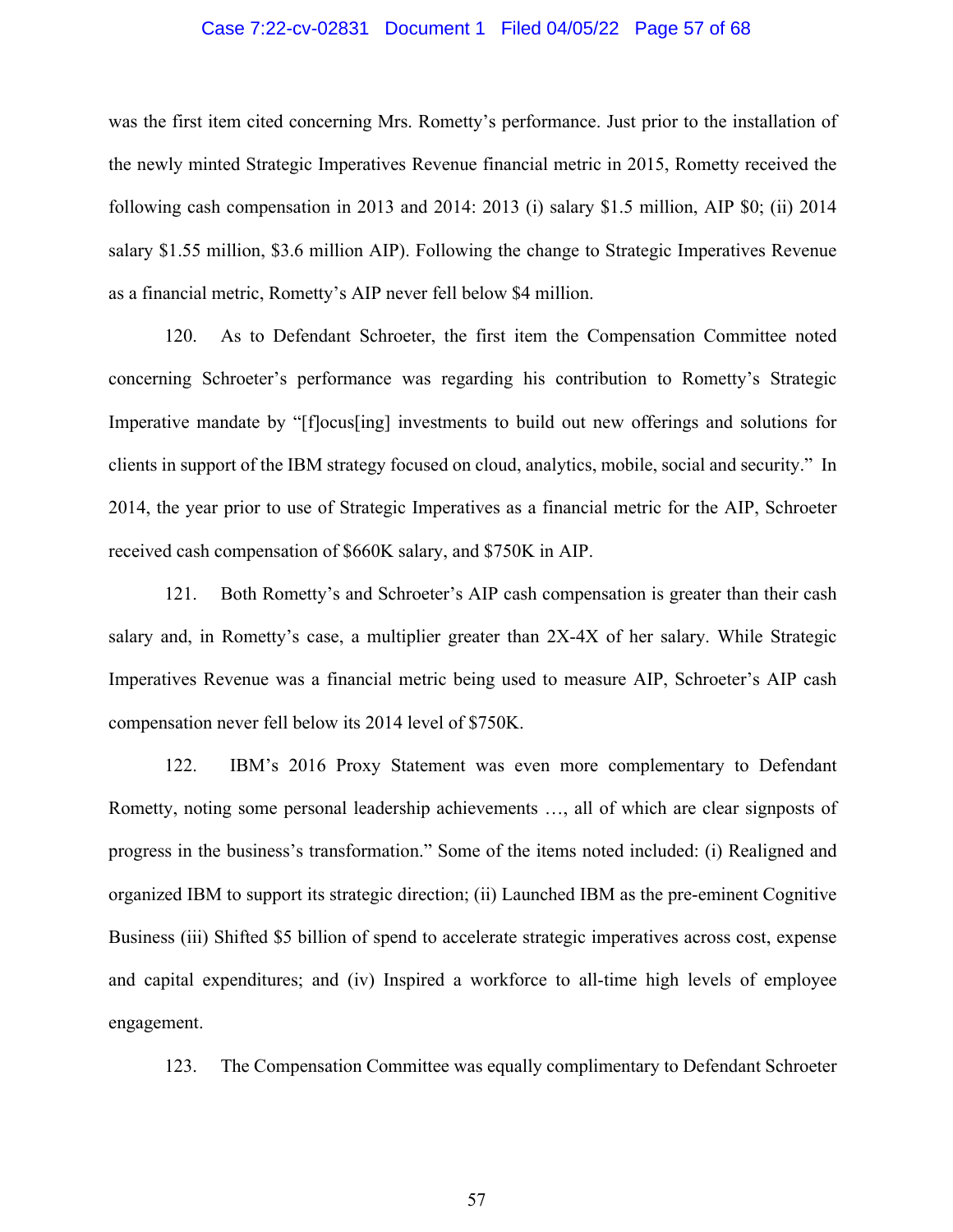#### Case 7:22-cv-02831 Document 1 Filed 04/05/22 Page 58 of 68

concerning his accomplishments regarding Strategic Imperatives. They were: (i) Exceeded growth targets for the strategic imperatives; (ii) Managed the IBM portfolio, including the announcement of 15 key acquisitions to drive the strategic imperatives and the completion of the divestiture of the Microelectronics business; (iii) Strategic imperatives revenue of \$29.8 billion over the last 12 months represents 37 percent of IBM revenue; and (iv) Cloud revenue of \$10.8 billion over the last 12 months.

124. IBM's 2017 Proxy Statement continued the complimentary tone concerning Defendants Rometty and Schroeter. Again, the Compensation Committee cited Defendant Rometty's "personal leadership achievements …, all of which are clear sign posts of the successful business portfolio shift." The Compensation Committee cited the following accomplishments of Defendant Rometty: (i) Directed investments to Strategic Imperatives — cloud, analytics, mobile, social and security — growing revenue to \$33 billion. The Strategic Imperatives contributed 41% of IBM's total revenue; (ii) Expanded IBM's cloud capabilities and broadened the ecosystem with over 50 cloud datacenters; (iii) Accelerated the creation of cognitive-driven value based solutions…. (iii) Drove significant productivity savings through work redesign and the deployment of cognitive solutions across IBM's internal operations, and positioned IBM for future growth by realigning workforce skills with the new portfolio and strengthening all levels of management, including senior management; and (iv) Continued to build on employee engagement momentum, with increases across virtually all markets and business units.

125. Defendant Schroeter also received praise from the Compensation Committee as set forth in IBM's 2017 Proxy Statement including: (i) Shifted IBM's spending profile to focus on Strategic Imperatives; (ii) Invested \$15 billion across research & development, capital spending and 15 acquisitions, adding to IBM's capabilities in the high-growth areas of cognitive and cloud

58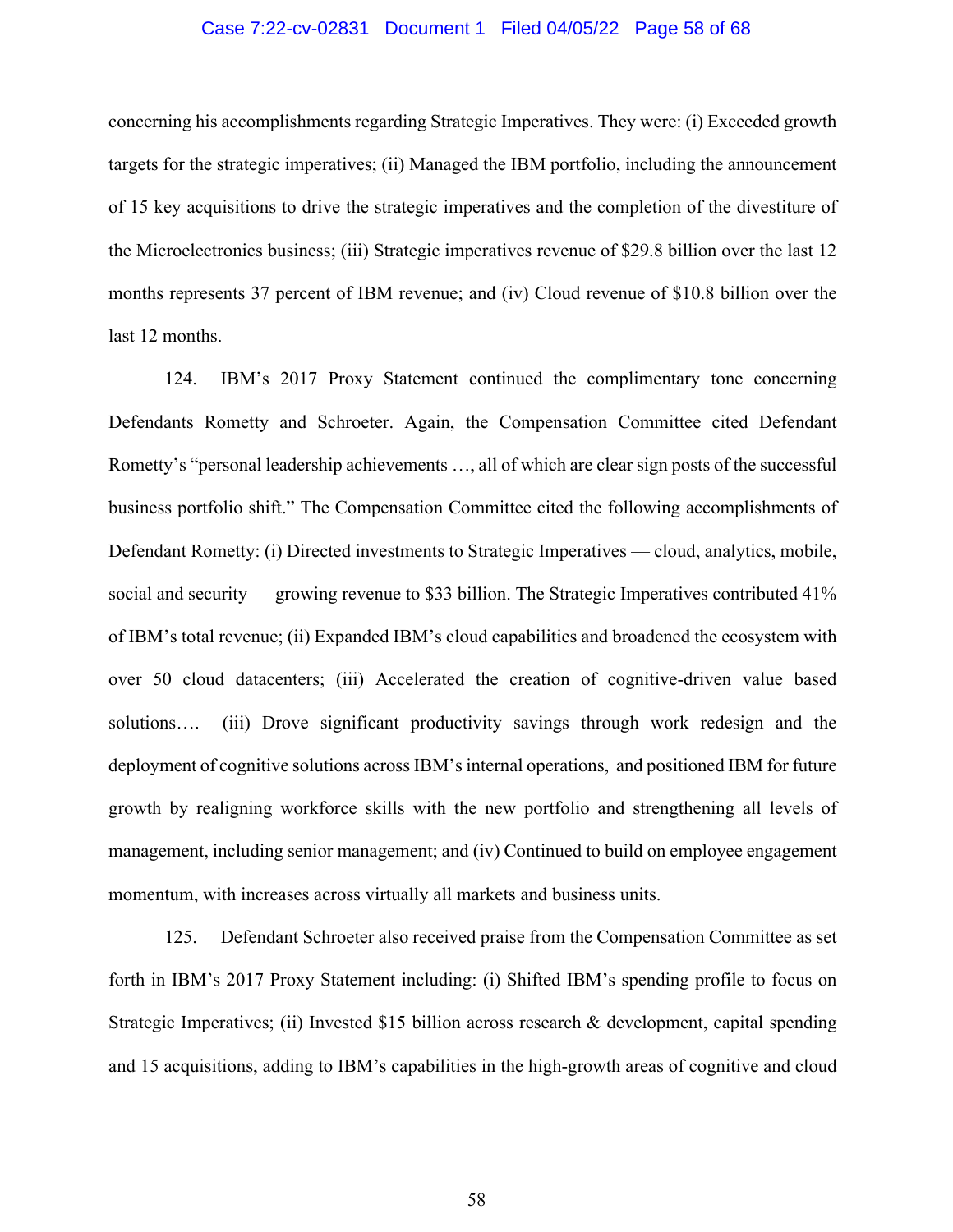#### Case 7:22-cv-02831 Document 1 Filed 04/05/22 Page 59 of 68

with industry focus; and (ii) Implemented new segment reporting structure that aligns to IBM's emergence as a cloud platform and cognitive solutions company.

126. IBM's 2018 Proxy Statement complimented Defendant Rometty on her performance and at the top of the list was her achievement of critical mass with IBM's Strategic Imperatives – cloud, analytics, mobile, social and security. Defendant Schroeder was cited for driving the continuing transformation of the Company. This would be the last year that IBM used Strategic Imperative Revenue as a financial metric and in 2019 it would change to total annual revenue.

127. From 2015 (the first year that Strategic Imperatives was used as a financial metric to measure AIP) through 2017, when Strategic Imperative Revenue was being artificially inflated by the misclassification/reclassification, the amount of Defendant Rometty's AIP cash compensation rose each year and was approximately 3X-3.5X greater than Rometty's cash salary:

|                  | 2015           | 2016           | 2017          |
|------------------|----------------|----------------|---------------|
| Salary           | \$1.55 million | \$1.6 million  | \$1.6 million |
| AIP              | \$4.5 million  | \$4.95 million | \$5.0 million |
| Total Cash Comp. | \$6.05 million | \$6.55 million | \$6.6 million |

128. In 2018, (the last year Strategic Imperatives was used as a financial metric to measure AIP), when the fraud unraveled internally and could no longer support market expectations, Rometty still exceeded her pre-Strategic Imperatives Revenue metric for AIP, receiving \$1.6 million in cash salary and \$4.1 million in cash as part of the AIP. In 2019, Rometty received \$1.6 million in cash salary and \$5 million in cash as part of the AIP, and in 2020 received \$1.6 million cash salary and \$4.25 cash AIP.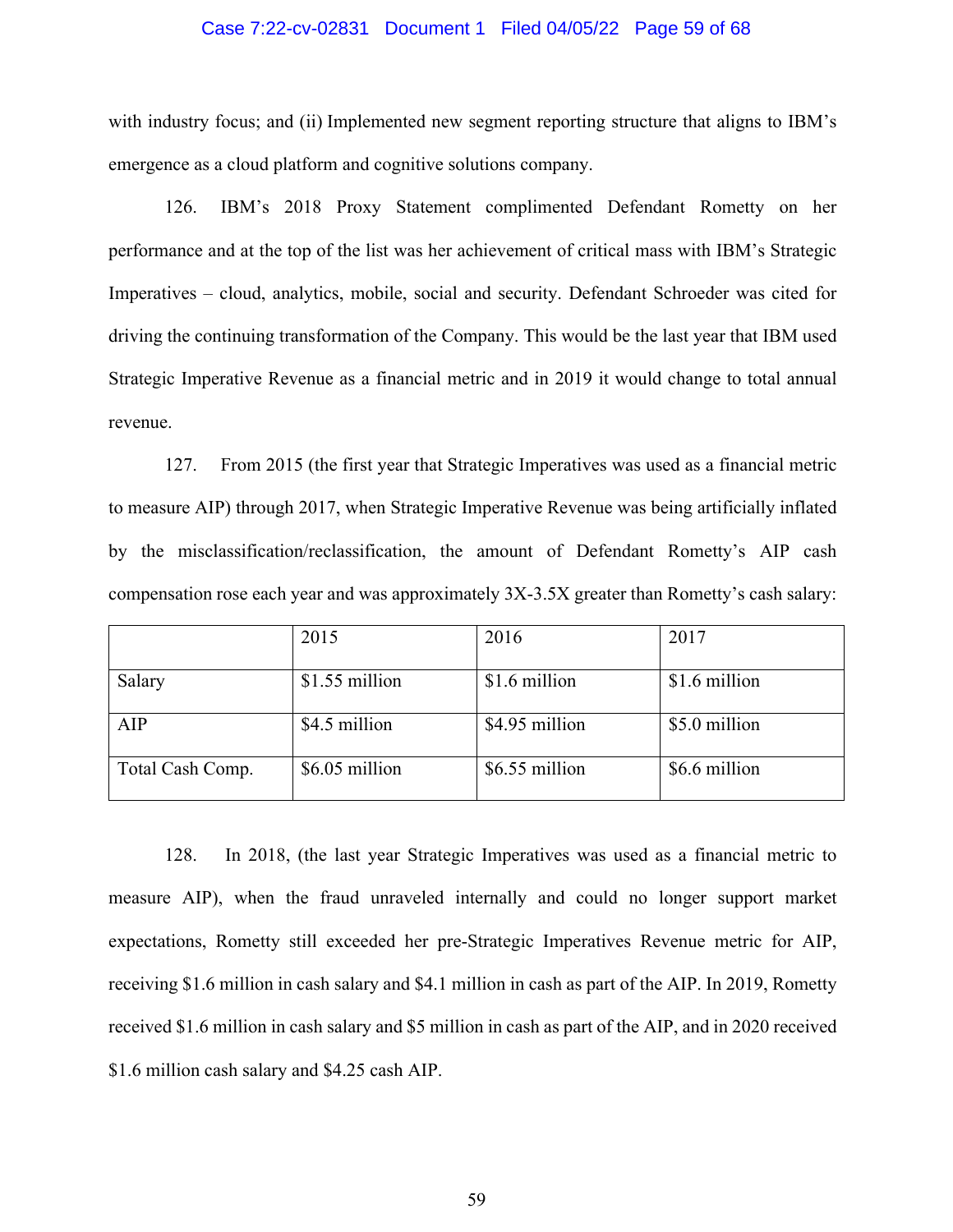# Case 7:22-cv-02831 Document 1 Filed 04/05/22 Page 60 of 68

129. From 2015 (the first year that Strategic Imperatives was used as a financial metric to measure AIP) through 2017, when Strategic Imperative Revenue was being artificially inflated by the fraudulent scheme and/or reclassifying non-strategic revenue to strategic revenue, the amount of Defendant Schroeter's AIP cash compensation was greater than his cash salary for all years:

|                  | 2015           | 2016            | 2017           |
|------------------|----------------|-----------------|----------------|
| Salary           | \$692K         | \$754K          | \$828K         |
| AIP              | \$880K         | \$1.04 million  | \$1.02 million |
| Total Cash Comp. | \$1.52 million | \$1.758 million | \$1.83 million |

130. In 2018, (the last year Strategic Imperatives was used as a financial metric to measure AIP), Schroeter became IBM's Sr. V.P., Global Markets. Schroeter still exceeded his pre-Strategic Imperatives Revenue metric for AIP, receiving \$905K in cash salary and \$1.1 million in AIP cash. In 2019, he received a cash salary of \$936K and \$948K cash AIP. Schroeter was rewarded handsomely for his complicity in the fraudulent scheme being appointed CEO of Kyndral, the new independent company that was created following the spin-off of IBM's Managed Infrastructure Services Business.

131. Defendant Kavanaugh served as Sr. V.P., Finance and Operations in 2017 prior to his appointment as CFO in 2018. His AIP exceeded his salary in both 2017 and 2018. This was also true in 2019-2021 for both his cash salary and cash AIP, which continued to grow.

132. Further, both Defendant Schroeter and Defendant Kavanaugh as IBM's CFO were responsible for reviewing the financial aspects of the Company's material contracts during the Class Period and therefore had knowledge of the misclassification/reclassification of non-strategic

60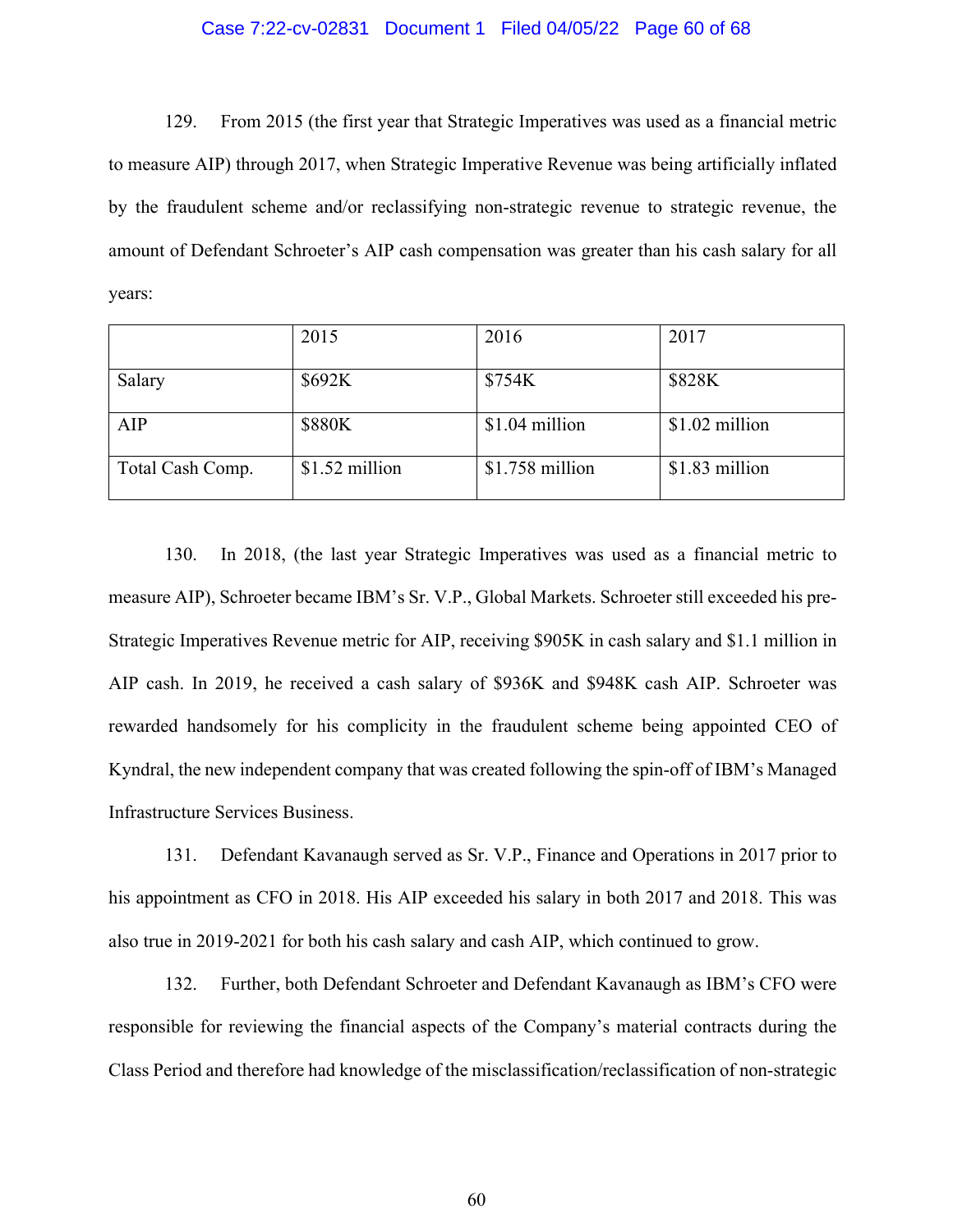#### Case 7:22-cv-02831 Document 1 Filed 04/05/22 Page 61 of 68

revenue to strategic revenue .

133. Defendant Krishna was chief of the segment that was the largest beneficiary of the fraudulent scheme and/or reclassification of revenue from non-strategic to strategic.

## NO SAFE HARBOR

134. IBM's "Safe Harbor" warnings accompanying its reportedly forward-looking statements ("FLS") issued during the Class Period were ineffective to shield those statements from liability. To the extent that projected revenues and earnings were included in the Company's financial reports prepared in accordance with GAAP, including those filed with the SEC on Form 8-K, they are excluded from the protection of the statutory Safe Harbor. See 15 U.S.C. §78u- $5(b)(2)(A)$ .

135. Defendants are also liable for any false or misleading FLS pleaded because, at the time each FLS was made, the speaker knew the FLS was false or misleading and the FLS was authorized and/or approved by an executive officer of IBM who knew that the FLS was false. None of the historic or present tense statements made by Defendants were assumptions underlying or relating to any plan, projection or statement of future economic performance, as they were not stated to be such assumptions underlying or relating to any projection or statement of future economic performance when made, nor were any of the projections or forecasts made by Defendants expressly related to or stated to be dependent on those historic or present tense statements when made.

#### LOSS CAUSATION/ECONOMIC LOSS

136. The market for IBM securities was open, well-developed and efficient at all relevant times. As a result of these materially false and misleading statements and omissions as set forth above, IBM securities traded at artificially inflated prices during the Class Period. Plaintiff

61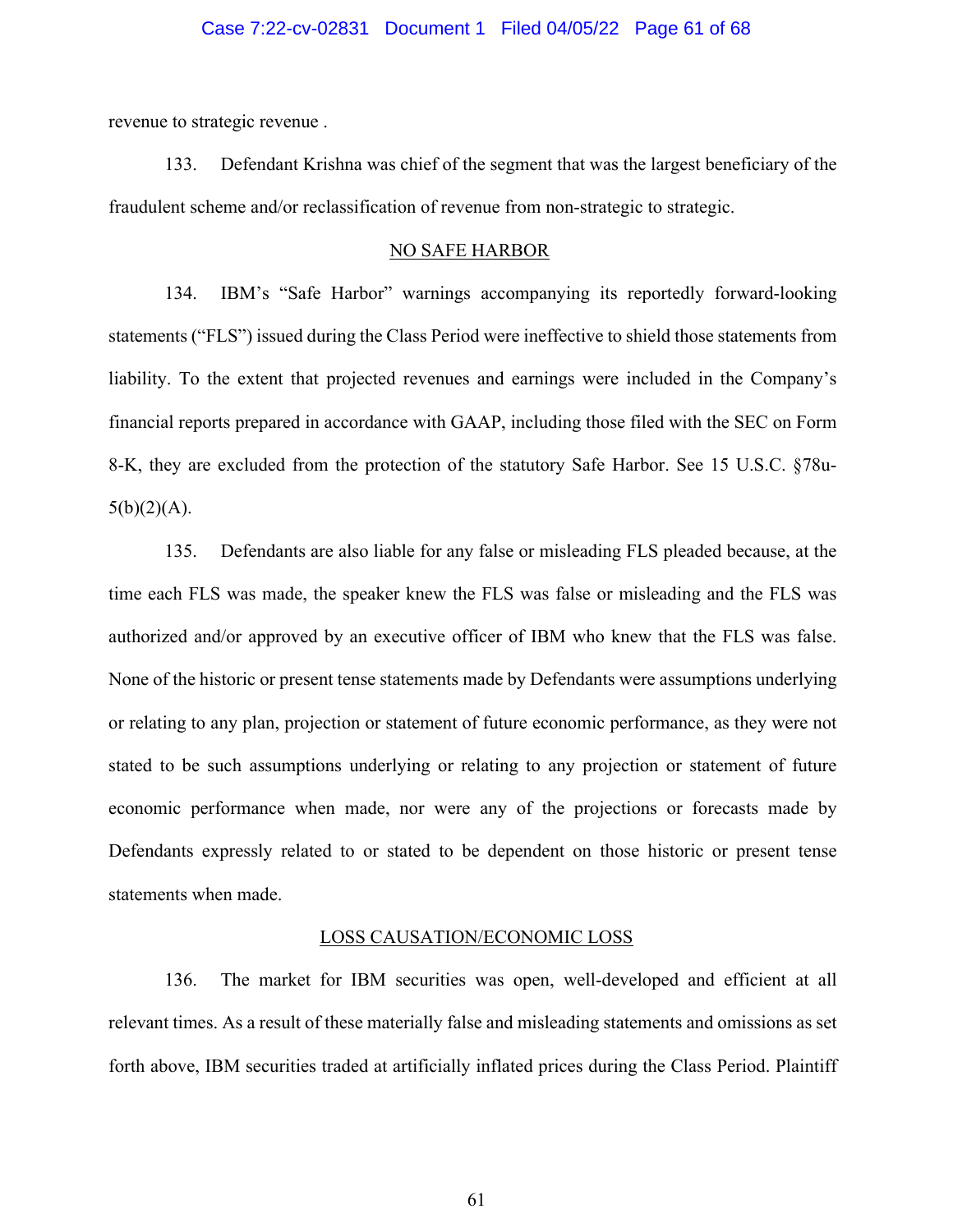#### Case 7:22-cv-02831 Document 1 Filed 04/05/22 Page 62 of 68

and other members of the Class purchased or otherwise acquired IBM securities relying upon the integrity of the market price of IBM securities and market information relating to IBM and have been damaged thereby.

137. During the Class Period, as detailed herein, Defendants made false and misleading statements and engaged in a scheme to deceive the market and a course of conduct that artificially inflated the price of IBM securities and operated as a fraud or deceit on Class Period purchasers of IBM securities by misrepresenting the value of the Company's business and prospects by providing artificially inflated revenue and growth figures for Strategic Imperatives Revenue, a financial metric manufactured by the Individual Defendants to enhance their AIP and utilized by the investing marketplace to gauge the Company's financial performance. As the scheme unraveled, the Company's financial performance suffered and the market reacted to the news and the artificial inflation came out of the stock price and it fell precipitously. As a result of their purchases of IBM securities during the Class Period, Plaintiff and other members of the Class suffered economic loss, i.e., damages, under the federal securities laws.

138. At all relevant times, the material misrepresentations and omissions particularized in this Complaint directly or proximately caused, or were a substantial contributing cause of, the damages sustained by Plaintiff and other members of the Class. As described herein, during the Class Period, Defendants made or caused to be made a series of materially false or misleading statements about IBM's business and operations. These material misstatements and omissions had the cause and effect of creating, in the market, an unrealistically positive assessment of IBM's current performance and future prospects and its business and operations concerning the Company's "Strategic Imperatives", thus causing the Company's securities to be overvalued and artificially inflated at all relevant times. Defendants' materially false and misleading statements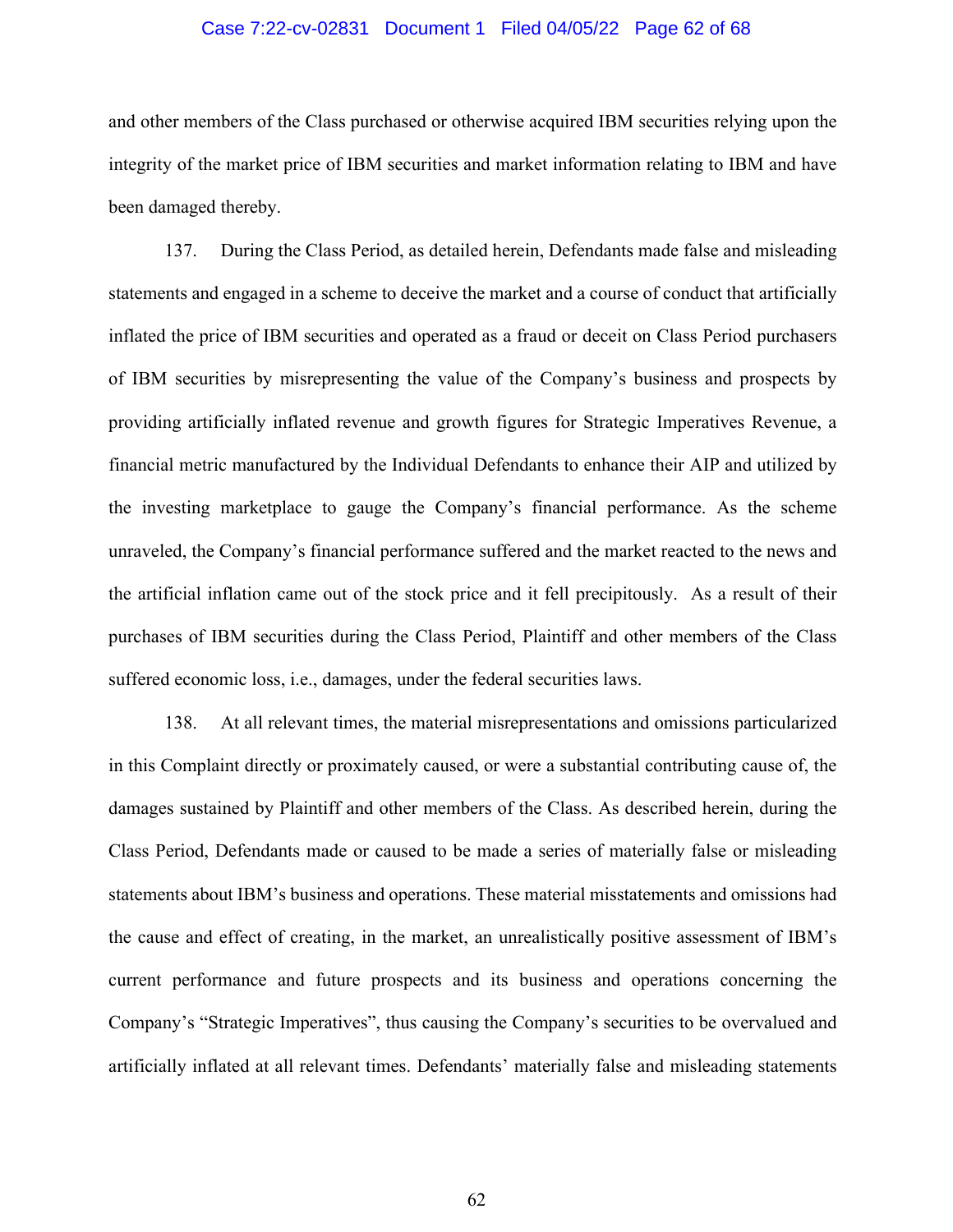#### Case 7:22-cv-02831 Document 1 Filed 04/05/22 Page 63 of 68

during the Class Period resulted in Plaintiff and other members of the Class purchasing IBM securities at artificially inflated prices, thus causing the damages complained of herein. When the Defendants' used publicly disclosed the Company's poor performance as a pretext for the failure of the Strategic Imperative Revenue, the inflation in the price of IBM securities was removed and the price of the Company's securities declined dramatically, causing losses to Plaintiff and the other members of the Class.

#### PLAINTIFF'S CLASS ACTION ALLEGATIONS

139. Plaintiff brings this action as a class action pursuant to Federal Rule of Civil Procedure 23(a) and (b)(3) on behalf of a class consisting of all purchasers of IBM securities during the Class Period that suffered compensable damages related to the securities violations alleged herein (the "Class"). Excluded from the Class are Defendants, the officers and directors of the Company, at all relevant times, members of their immediate families and their legal representatives, heirs, successors or assigns and any entity in which Defendants have or had a controlling interest.

140. The members of the Class are so numerous that joinder of all members is impracticable. Throughout the Class Period, IBM securities and other publicly-traded securities were actively traded on the NYSE. The Company had approximately 900 million shares of common stock with trading volume in the millions each trading day during the Class Period. While the exact number of Class members is unknown to Plaintiff at this time and can only be ascertained through appropriate discovery, Plaintiff believes that there are hundreds of thousands of members in the proposed Class. Record owners and other members of the Class may be identified from records maintained by IBM or its transfer agent and may be notified of the pendency of this action by mail, using the form of notice similar to that customarily used in securities class actions.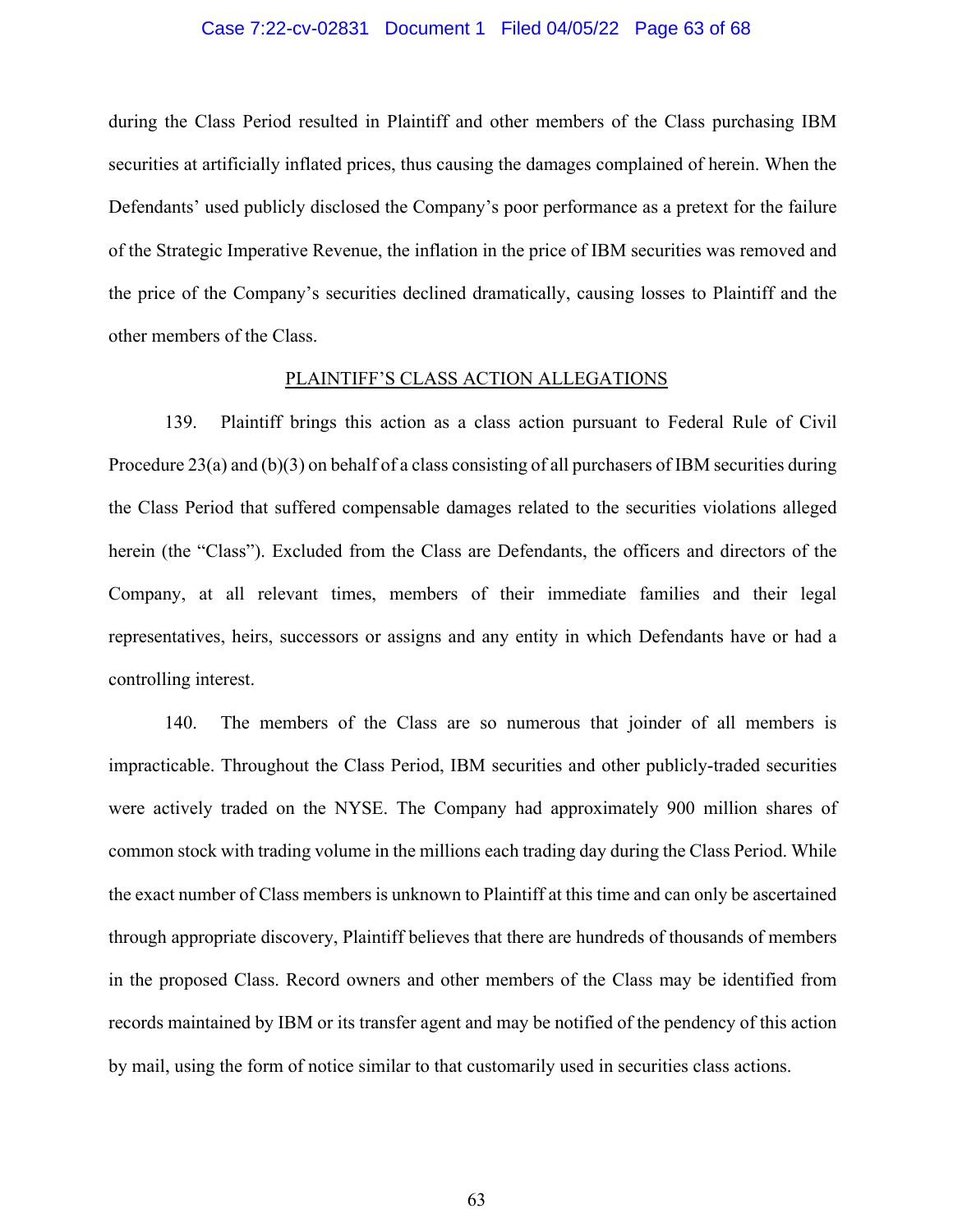#### Case 7:22-cv-02831 Document 1 Filed 04/05/22 Page 64 of 68

141. Plaintiff's claims are typical of the claims of the members of the Class as all members of the Class are similarly affected by Defendants' wrongful conduct in violation of federal law that is complained of herein.

142. Plaintiff will fairly and adequately protect the interests of the members of the Class and has retained counsel competent and experienced in class and securities litigation. Lead Plaintiff has no interests antagonistic to or in conflict with those of the Class.

143. Common questions of law and fact exist as to all members of the Class and predominate over any questions solely affecting individual members of the Class. Among the questions of law and fact common to the Class are:

- (a) whether the federal securities laws were violated by Defendants' acts as alleged herein;
- (b) whether statements made by Defendants to the investing public during the Class Period misrepresented material facts about the business, operations and management of IBM;
- (c) whether the Individual Defendants caused IBM to issue false and misleading financial statements during the Class Period;
- (d) whether Defendants acted knowingly in issuing false and misleading financial statements;
- (e) whether the prices of IBM securities were artificially inflated during the Class Period because of the conduct of Defendants complained of herein; and
- (f) whether the members of the Class have sustained damages and if so, what is the proper measure of damages.

144. A class action is superior to all other available methods for the fair and efficient adjudication of this controversy since joinder of all members is impracticable. Furthermore, as the damages suffered by individual Class members may be relatively small, the expense and burden of individual litigation make it impossible for members of the Class to individually redress the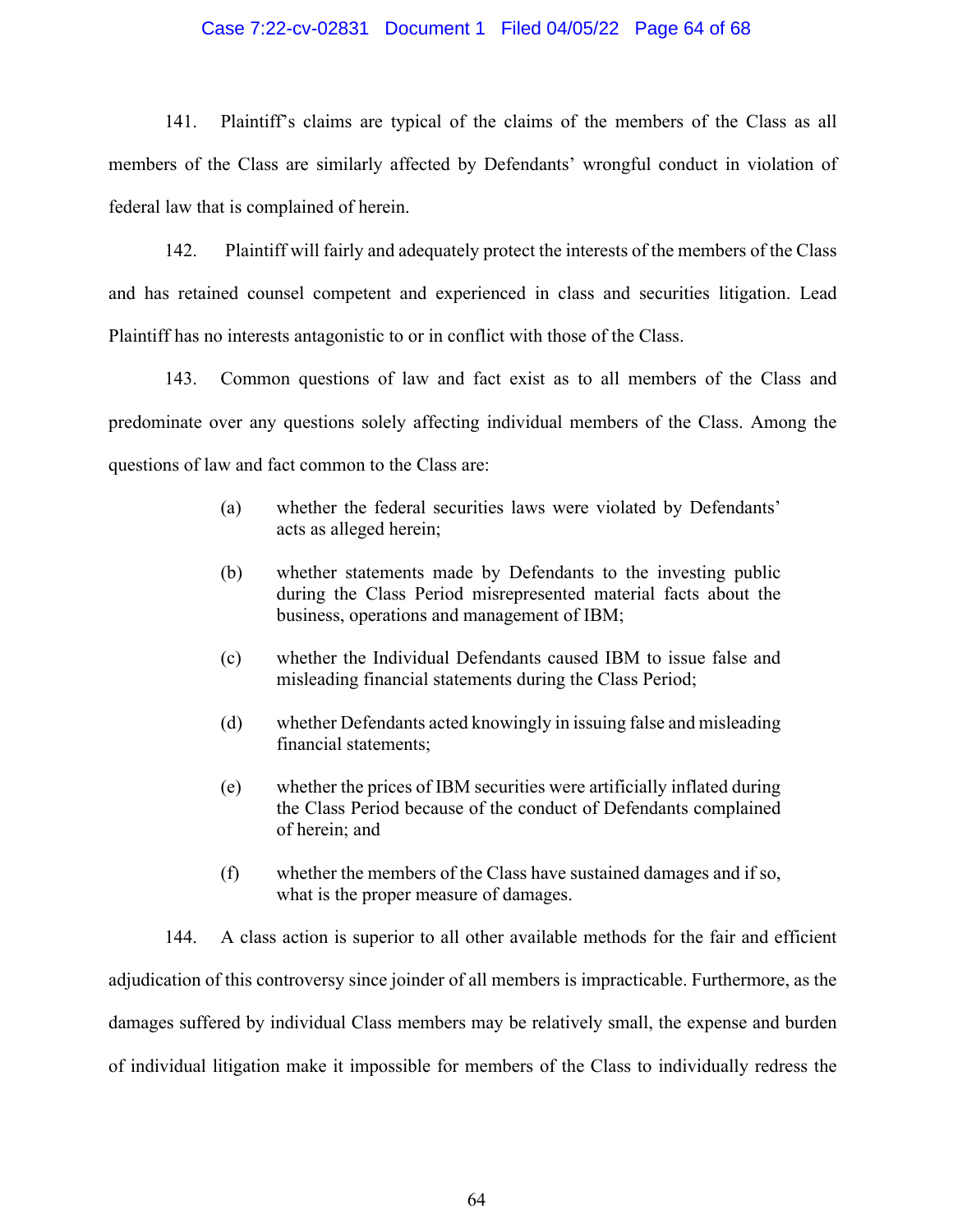#### Case 7:22-cv-02831 Document 1 Filed 04/05/22 Page 65 of 68

wrongs done to them. There will be no difficulty in the management of this action as a class action.

145. Plaintiff will rely, in part, upon the presumption of reliance established by the

fraud- on-the-market doctrine in that:

- (a) Defendants made public misrepresentations or failed to disclose material facts during the Class Period;
- (b) The omissions and misrepresentations were material;
- (c) IBM securities are traded in an efficient market;
- (d) The Company traded on NYSE, and was covered by multiple analysts;
- (e) The misrepresentations alleged would tend to induce a reasonable investor to misjudge the value of the Company's securities; and

Plaintiff and other members of the Class purchased and/or sold IBM securities between the time Defendants misrepresented or failed to disclose material facts and the time the adverse facts were disclosed, without knowledge of the misrepresented or omitted facts.

146. As a result of the foregoing, the market for IBM common stock promptly digested current information regarding the Company from all publicly available sources and reflected such information in IBM'sstock price. Under these circumstances, all purchasers of IBM common stock during the Class Period suffered similar injury through their purchase of IBM common stock at artificially inflated prices, and a presumption of reliance applies.

147. Based upon the foregoing, Plaintiff and the members of the Class are entitled to a presumption of reliance upon the integrity of the market.

148. Alternatively, Plaintiff and members of the Class are entitled to the presumption of reliance established by the Supreme Court in Affiliated Ute Citizens of Utah v. United States, 406 U.S. 128, 92 S. Ct. 1456, 31 L. Ed. 2d 741 (1972) as Defendants omitted material information in their Class Period statements in violation of a duty to disclose such information, as detailed above.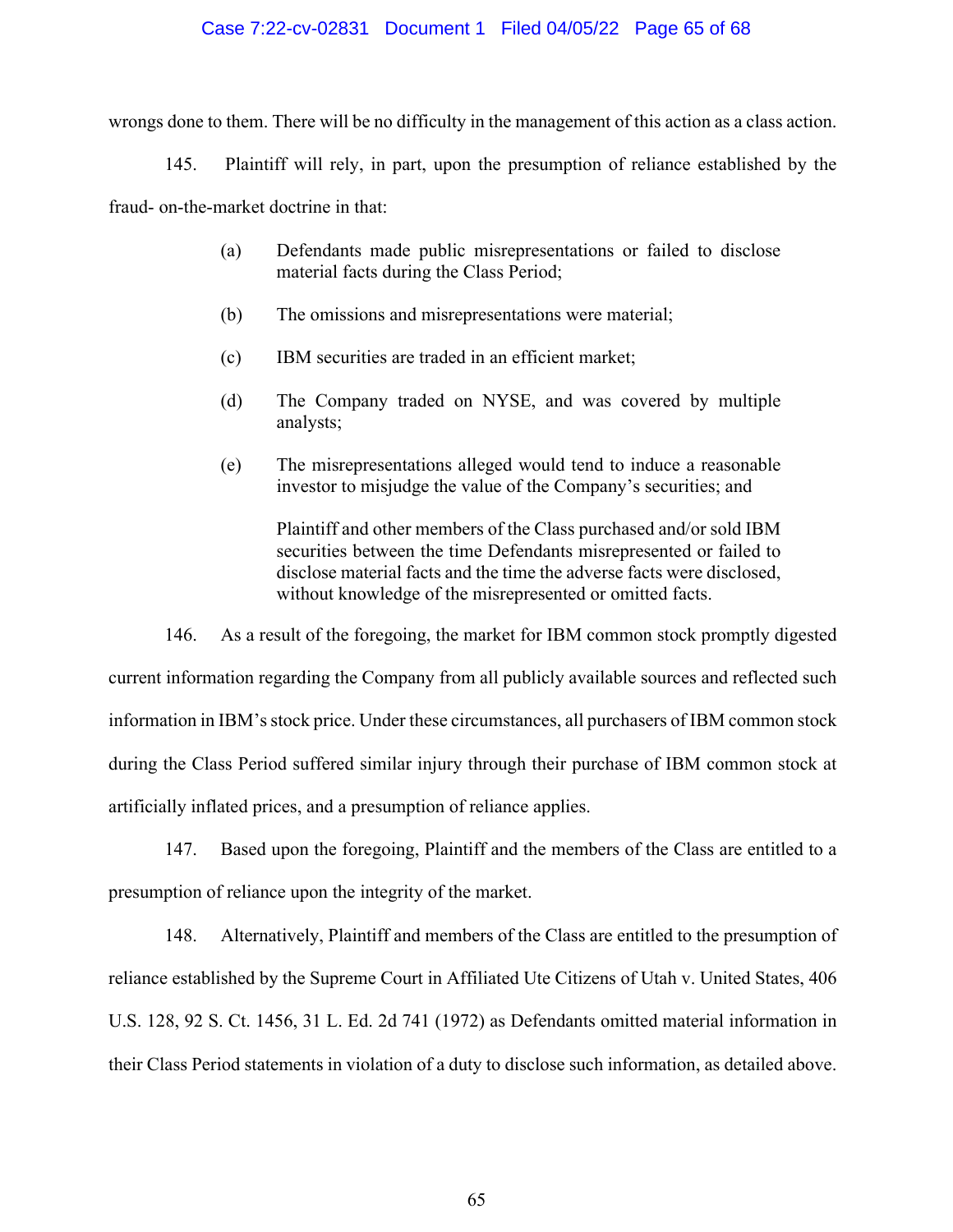## Case 7:22-cv-02831 Document 1 Filed 04/05/22 Page 66 of 68

## FIRST CLAIM Violation of Section 10(b) of The Exchange Act and Rule 10b-5 Promulgated Thereunder Against All Defendants

149. Plaintiff repeats and realleges each and every allegation contained above as if fully set forth herein.

150. During the Class Period, Defendants disseminated or approved the false statements specified above, which they knew or deliberately disregarded were misleading in that they contained misrepresentations and failed to disclose material facts necessary in order to make the statements made, in light of the circumstances under which they were made, not misleading.

151. Defendants violated §10(b) of the Exchange Act and Rule 10b-5 in that they: (a) employed devices, schemes and artifices to defraud; (b) made untrue statements of material facts or omitted to state material facts necessary in order to make the statements made, in light of the circumstances under which they were made, not misleading; or (c) engaged in acts, practices and a course of business that operated as a fraud or deceit upon Plaintiff and others similarly situated in connection with their purchases of IBM securities during the Class Period.

152. Plaintiff and the Class have suffered damages in that, in reliance on the integrity of the market, they paid artificially inflated prices for IBM securities. Plaintiff and the Class would not have purchased IBM securities at the prices they paid, or at all, if they had been aware that the market prices had been artificially and falsely inflated by Defendants' misleading statements.

## SECOND CLAIM Violation of Section 20(a) of the Exchange Act Against the Individual Defendants

153. Plaintiff repeats and realleges each and every allegation contained above as if fully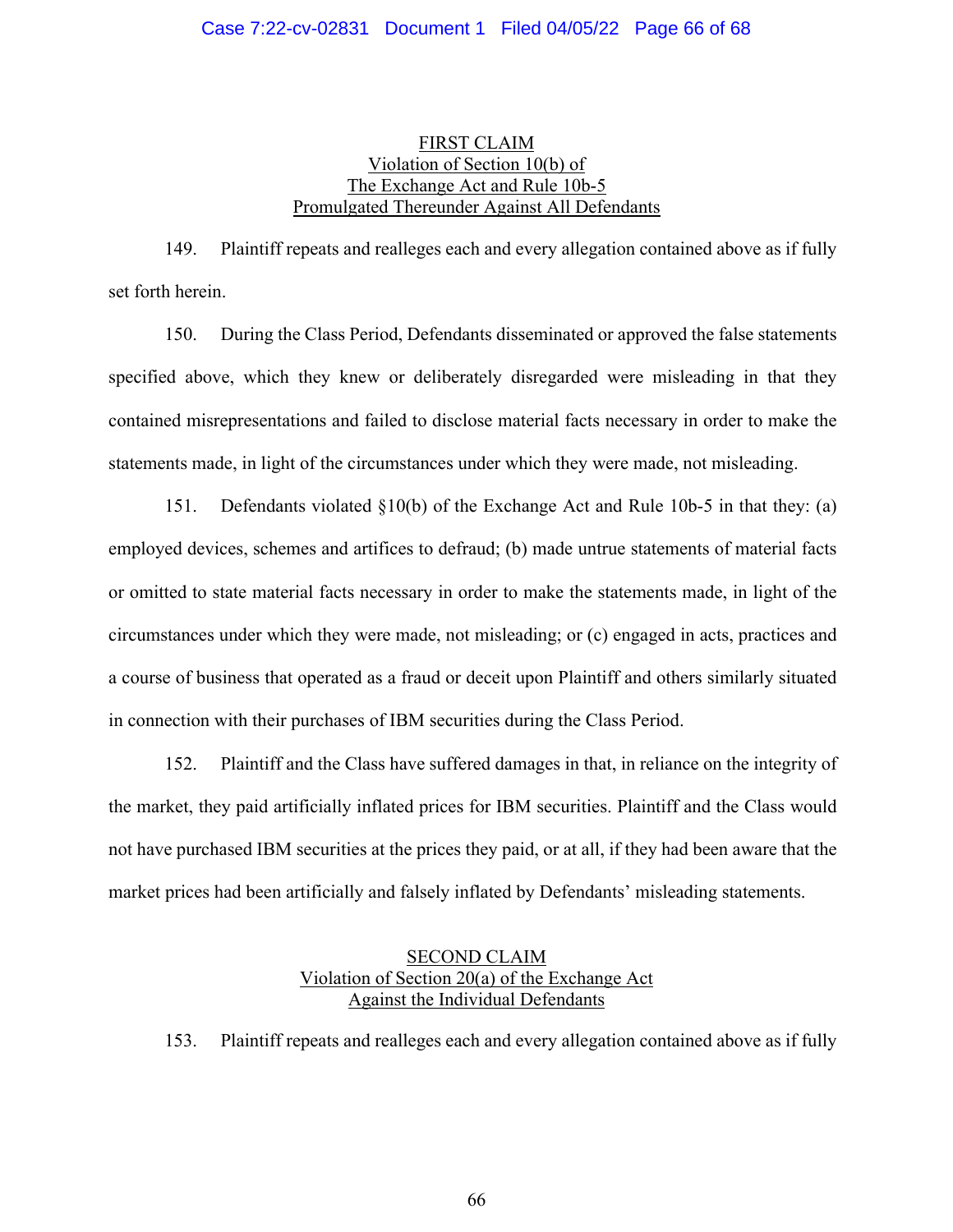#### Case 7:22-cv-02831 Document 1 Filed 04/05/22 Page 67 of 68

set forth herein.

154. The Individual Defendants acted as controlling persons of IBM within the meaning of §20(a) of the Exchange Act. By reason of their positions with the Company, and their ownership of IBM securities, the Individual Defendants had the power and authority to cause IBM to engage in the wrongful conduct complained of herein. The Individual Defendants controlled the Company and all of the Company's employees.

155. By reason of such conduct, the Individual Defendants are liable pursuant to §20(a) of the Exchange Act.

#### PRAYER FOR RELIEF

WHEREFORE, Plaintiff prays for relief and judgment, as follows:

A. Determining that this action is a proper class action, and certifying Plaintiff as Class representative under Rule 23 of the Federal Rules of Civil Procedure;

B. Awarding compensatory damages in favor of Plaintiff and the other Class members against all Defendants, jointly and severally, for all damages sustained as a result of Defendants' wrongdoing, in an amount to be proven at trial, including interest thereon;

C. Awarding Plaintiff and the Class their reasonable costs and expenses incurred in this action, including counsel fees and expert fees;

D. Awarding rescission or a rescissory measure of damages; and

E. Awarding such equitable/injunctive or other relief as deemed appropriate by the Court.